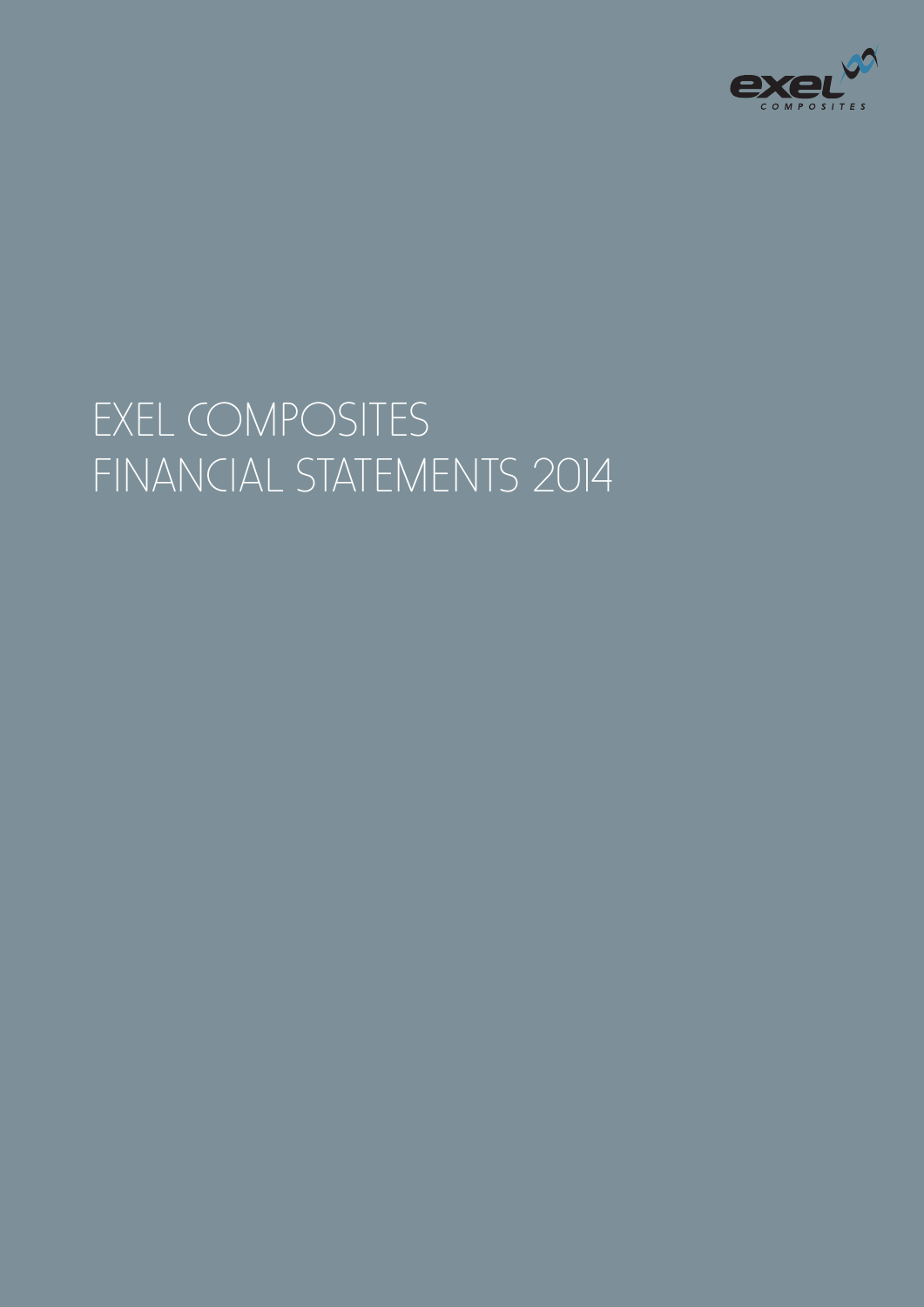# **CONTENTS**

|                    | REVIEW BY THE BOARD OF DIRECTORS                                        | 3  |
|--------------------|-------------------------------------------------------------------------|----|
|                    | CONSOLIDATED COMPREHENSIVE INCOME STATEMENT                             | 7  |
|                    | CONSOLIDATED STATEMENT OF FINANCIAL POSITION                            | 8  |
|                    | CONSOLIDATED STATEMENT OF CHANGES IN                                    |    |
|                    | SHAREHOLDERS' EQUITY                                                    | 9  |
|                    | CONSOLIDATED STATEMENT OF CASH FLOWS                                    | 10 |
|                    | NOTES TO THE CONSOLIDATED FINANCIAL STATEMENTS                          | 10 |
| NOTE <sub>1</sub>  | Corporate information                                                   | 11 |
| NOTE <sub>2</sub>  | Basis of preparation                                                    | 11 |
| NOTE <sub>3</sub>  | Changes in accounting policies and disclosures                          | 11 |
| NOTE <sub>4</sub>  | Significant accounting judgements,<br>estimates and assumptions         | 12 |
| NOTE <sub>5</sub>  | Summary of significant accounting policies                              | 13 |
| NOTE <sub>6</sub>  | Segment information                                                     | 17 |
| NOTE <sub>7</sub>  | <b>Business combinations</b>                                            | 17 |
| NOTE <sub>8</sub>  | Exchange rates                                                          | 18 |
| NOTE <sub>9</sub>  | Other operating income                                                  | 18 |
| NOTE 10            | Other operating expenses                                                | 10 |
| NOTE 11            | Employee benefit expenses                                               | 11 |
| NOTE 12            | Research and development expenditure                                    | 18 |
| NOTE 13            | Depreciation, amortization and impairment                               | 19 |
| NOTE 14            | Financial income                                                        | 19 |
| NOTE 15            | Financial expenses                                                      | 19 |
| NOTE 16            | Income taxes                                                            | 19 |
| NOTE 17            | Deferred tax assets and deferred tax liabilities                        | 20 |
| NOTE 18            | Earnings per share                                                      | 21 |
| NOTE 19            | Dividends per share                                                     | 21 |
| NOTE 20            | Intangible assets                                                       | 21 |
| NOTE 21            | Property, plant and equipment                                           | 22 |
| NOTE <sub>22</sub> | Other non-current assets                                                | 23 |
| NOTE <sub>23</sub> | Inventories                                                             | 23 |
| NOTF <sub>24</sub> | Trade and other receivables                                             | 23 |
| NOTE <sub>25</sub> | Cash and cash equivalents                                               | 24 |
| NOTE <sub>26</sub> | Trade and other non-interest-bearing liabilities                        | 24 |
| NOTE 27            | Interest-bearing loans and borrowings                                   | 24 |
| NOTE 28            | Impairment testing of goodwill and<br>intangibles with indefinite lives | 25 |
| NOTE 29            | Financial Risk Management                                               | 25 |
| NOTE 30            | Pension and other post-employment obligations                           | 27 |
| NOTE 31            | Fair values of financial assets and liabilities                         | 27 |
| NOTE <sub>32</sub> | Contingent liabilities                                                  | 28 |
| NOTE 33            | Share capital                                                           | 28 |
| NOTE 34            | Long-term share-based compensation                                      | 28 |
| NOTE 35            | Distributable funds, 31 December 2014                                   | 29 |
| NOTE 36            | Cash flow from business operations                                      | 29 |
| NOTE 37            | Related party transactions                                              | 29 |
| NOTE 38            | Events after the reporting period                                       | 30 |

| PARENT COMPANY INCOME STATEMENT<br>31 |                                                  |    |  |
|---------------------------------------|--------------------------------------------------|----|--|
| PARENT COMPANY BALANCE SHEET<br>32    |                                                  |    |  |
|                                       | PARENT COMPANY CASH FLOW STATEMENT               | 34 |  |
|                                       | NOTES TO THE PARENT COMPANY FINANCIAL STATEMENTS | 35 |  |
| NOTE <sub>1</sub>                     | Net sales by market area                         | 35 |  |
| NOTE <sub>2</sub>                     | Personnel expenses                               | 35 |  |
| NOTE <sub>3</sub>                     | Depreciation                                     | 35 |  |
| NOTE <sub>4</sub>                     | Other operating expenses                         | 35 |  |
| NOTE <sub>5</sub>                     | Finance income and expenses                      | 36 |  |
| NOTE <sub>6</sub>                     | Extraordinary items                              | 36 |  |
| NOTE <sub>7</sub>                     | Direct taxes                                     | 36 |  |
| NOTE 8                                | Intangible and tangible rights                   | 36 |  |
| NOTE <sub>9</sub>                     | Companies owned by parent company                | 38 |  |
| NOTE 10                               | Receivables                                      | 38 |  |
| NOTE 11                               | Equity                                           | 39 |  |
| NOTE 12                               | Non-current liabilities                          | 39 |  |
|                                       | NOTE 13 Current liabilities                      | 39 |  |
|                                       | NOTE 14 Contingent liabilities                   | 40 |  |
| NOTE 15                               | Leasing, rental and other liabilities            | 40 |  |
| NOTE 16                               | Share ownership                                  | 40 |  |
|                                       | NOTE 17 Shareholders                             | 41 |  |
| NOTE 18                               | Management interests                             | 41 |  |
| NOTE 19                               | Share issue and option programs                  | 41 |  |
|                                       | NOTE 20 Share price and trading                  | 41 |  |
| NOTE 21                               | Key indicators                                   | 42 |  |
|                                       | <b>COMPUTATION FORMULAE</b>                      | 43 |  |
|                                       | PROPOSAL FOR DISTRIBUTION OF PROFIT              | 44 |  |
| <b>AUDITOR'S REPORT</b><br>45         |                                                  |    |  |
|                                       | <b>SHARES AND SHAREHOLDERS</b><br>46             |    |  |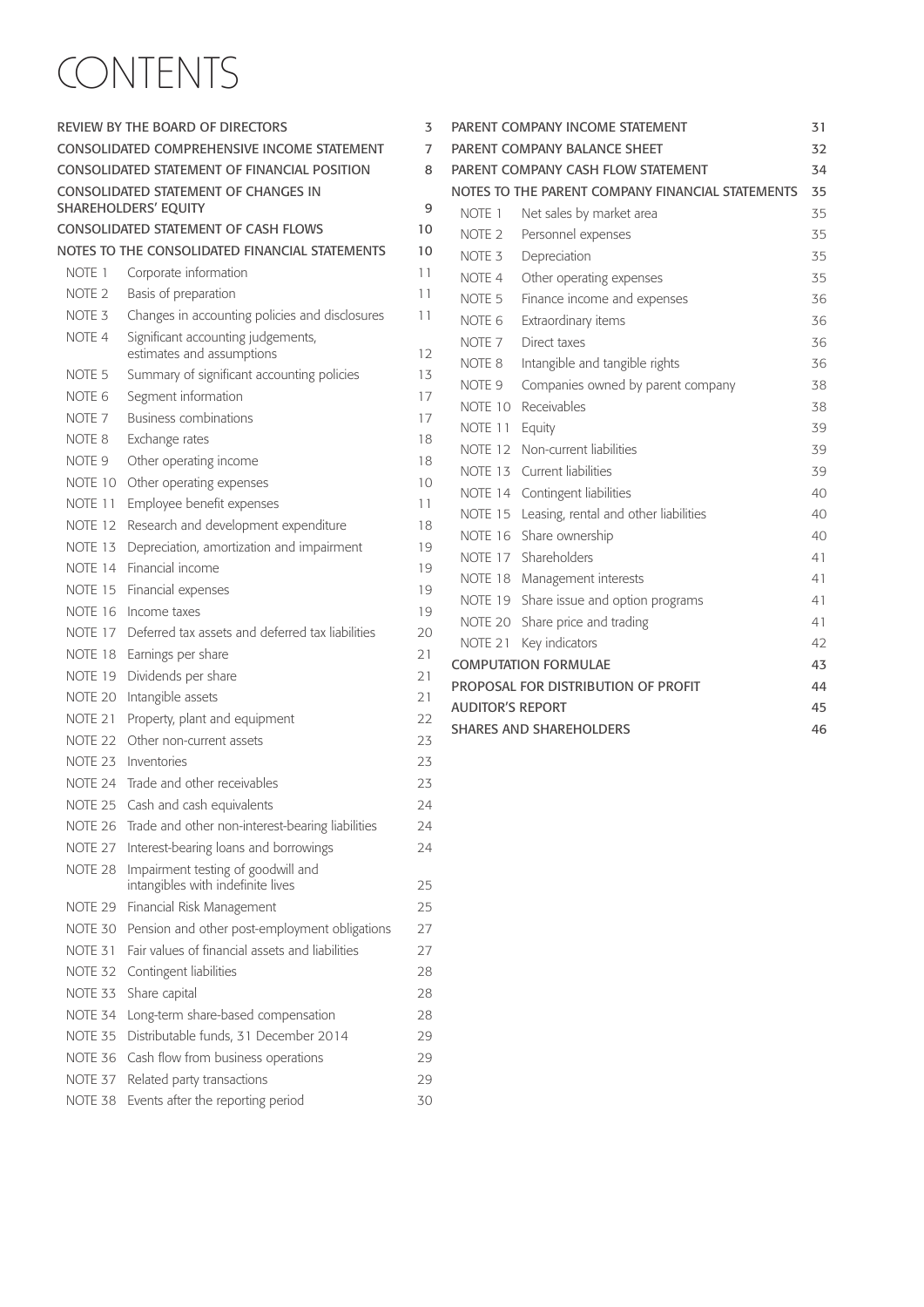## REVIEW BY THE BOARD OF DIRECTORS

Exel Composites is a leading composite technology company that designs, manufactures and markets composite products and solutions for demanding applications. Exel Composites provides superior customer experience through continuous innovation, world-class operations and long-term partnerships.

Exel Composites share is listed in the Small Cap Segment of the NASDAQ OMX Helsinki Ltd in the Industrials Sector.

### Market environment

A general increase in the market demand has been seen in 2014. The market started to pick up especially during the third and fourth quarter of the year in the telecommunication, transportation and building, construction and infrastructure industry markets.

#### Order intake and order backlog January – December 2014

Order intake increased in 2014 by 18.0 per cent to EUR 82.3 (69.8) million on 2013.

The Group's order backlog increased to EUR 12.8 (10.5) million on 31 December 2014.

Sales review January – December 2014 Group net sales for the financial year 2014 increased 14.4 per cent to EUR 79.3 (69.3) million.

Net sales increased in the largest region, Europe, by 15.2 per cent compared to 2013. Net sales in the APAC region increased by 11.3 per cent and in the region Rest of the world by 7.4 per cent compared to the previous year.

Net sales of industrial applications increased by 16.7 per cent to EUR 47.5 (40.7) million.

Net sales of Construction and Infrastructure applications increased by 10.0 per cent to EUR 17.4 (15.8) million.

Net sales of Other applications grew by 12.3 per cent to EUR 14.3 (12.8) million.

| <b>MEUR</b>                     | $1.1. -31.12.2014$ | $1.1. -31.12.2013$ | Change, % |
|---------------------------------|--------------------|--------------------|-----------|
| Net sales by Region             |                    |                    |           |
|                                 |                    |                    |           |
| Europe                          | 64.6               | 56.0               | 15.2      |
| APAC                            | 11.8               | 10.6               | 11.3      |
| Rest of world                   | 2.9                | 2.7                | 7.4       |
| Total                           | 79.3               | 69.3               | 14.4      |
|                                 |                    |                    |           |
| Net sales by Customer Industry  |                    |                    |           |
| Construction and infrastructure | 17.4               | 15.8               | 10.0      |
| Industrial applications         | 47.5               | 40.7               | 16.7      |
| Other applications              | 14.3               | 12.8               | 12.3      |
| Total                           | 79.3               | 69.3               | 14.4      |

### Financial performance

The Group's operating profit in January – December 2014 improved by 83.5 per cent on the previous year and was EUR 8.9 (4.8) million or 11.2 (7.0) per cent of net sales. The main reasons for the increase were increased sales, improved productivity, efficiency improvement and better cost control.

The Group's operating profit before non-recurring items in 2014 was EUR 9.4 (5.5) million. The turnaround measures in Australia, including change in the operating model and transfer of Brisbane unit to Melbourne, have been completed. However, the financial performance of the Australian unit was not satisfactory in 2014. An impairment of EUR -0.5 million was recorded in the results of 2014 in the Australian business unit and deferred tax assets were reduced by EUR 0.4 million. Further corrective actions have been developed to improve the profitability. The focus is on generating more sales. The operating profit for 2013 included EUR 0.7 million of non-recurring items related to the CEO change and the reorganization of the Australian business unit.

In the local statutory accounts the parent company recognized a non-cash write-down of Australian subsidiary shareholding value totaling EUR 2.1 million (EUR 5.5 million non-cash write-down in 2013). Therefore,

the parent company's profit for the financial period was EUR 2.8 million (loss of EUR 2.2 million in 2013).

The Group's net financial expenses in 2014 were EUR 0.4 (0.3) million. The Group's profit before taxes was EUR 8.5 (4.6) million and profit after taxes EUR 5.7 (3.1) million.

### Financial position

Net cash flow from operating activities was strongly positive at EUR +10.7 (+7.8) million due to improved operating profit. Cash flow before financing, but after capital expenditure, amounted to EUR 6.3 (5.0) million. The capital expenditure on fixed assets amounted to EUR 4.4 (2.8) million. The increase was mainly due to investments in production lines and capacity expansion. Capital expenditure was financed with cash flow from business operations. At the end of the financial year, the Group's liquid assets stood at EUR 8.2 (9.4) million. Total depreciation of non-current assets during the year under review amounted to EUR 2.6 (2.7) million. In addition, an impairment of EUR -0.5 million was recorded in the results of the third quarter of 2014 in the Australian business unit and deferred tax assets were reduced by EUR 0.4 million.

The Group's consolidated total assets at the end of the financial year were EUR 52.4 (48.5) million. Interest-bearing liabilities amounted to EUR 5.6 (12.9) million. Net interest-bearing liabilities were EUR -2.6 (3.4) million.

Equity at the end of the financial year was EUR 29.7 (22.8) million and equity ratio 56.9 (47.2) per cent. The net gearing ratio was -8.7 (15.0) per cent.

Fully diluted total earnings per share were EUR 0.48 (0.26). Return on capital employed in 2014 was 25.2 (13.0) per cent. Return on equity was 21.7 (11.3) per cent.

The Company did not distribute any dividend for the financial year 2013.

### Business development and strategy implementation

Exel Composites' Board of Directors adopted a new vision, strategy and long-term financial targets in November 2014. The new vision states: "Exel Composites is an agile, innovative global composite company with world-class operations providing superior customer experience".

The Company's new growth strategy focuses on accelerating growth in China, penetrating new applications and new market segments, creating a true global footprint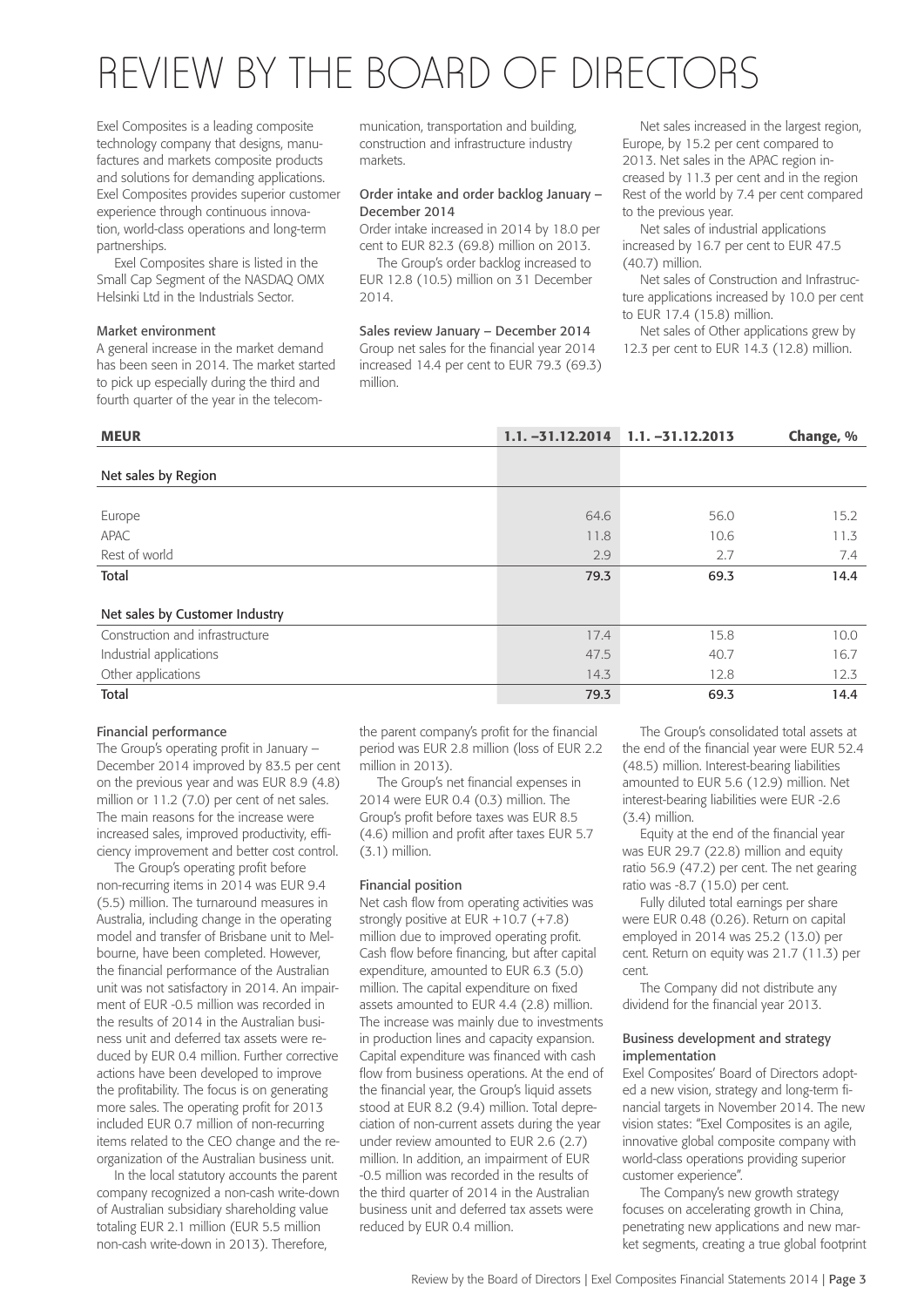and growing through new technologies. The Company will continue to develop worldclass operations to differentiate from competitors. Acquisitions are targeted to boost growth and to cover market and technology white spots.

New long-term financial targets reflect the new growth strategy:

- Growth: Turnover growth 2x average market growth
- Profitability: EBIT margin over 10 per cent of net sales
- Capital efficiency: ROCE over 20 per cent

Financial targets are considered over a business cycle. Acquisitions will influence overall growth and profitability targets.

Exel Composites aims to distribute some 40 per cent of net income in dividends as permitted by the financial structure and growth opportunities.

In accordance with the new growth strategy, a decision was made in December 2014 to expand operations in Nanjing, China to meet the increased demand. The target is to double the production capacity of the Nanjing unit. The expansion project will be launched in the first quarter of 2015 and it is estimated to be completed during the first half of 2016.

#### Research and development

Research and development costs totaled EUR 1.8 (1.5) million, representing 2.3 (2.2) per cent of net sales. The main projects were connected with the development of new products and customer applications. Advanced laminates production was introduced at the Mäntyharju factory.

### Risk management

The central short-term goal of Exel Composites is to distinctly improve the profitability and competitiveness and to secure the financial position of the business. The primary task of Exel Composites' enterprise risk management concept is to support the realization of these goals. As part of corporate governance, risk management is a systematic tool for the Board of Directors and the operative management to monitor and assess the realization of the goals, threats and opportunities affecting the Group's operations.

Risks are factors that threaten the company in reaching its set goals. They are measured by their impact and the likelihood of them occurring.

Exel Composites has divided the risks in four categories: strategic, operational, finance and hazard risks. Strategic and operational business risks are reviewed on unit and Group level. Regarding strategic risks Exel Composites is exposed to the market situation in different industrial customer segments. The business pattern may change over time e.g. vertical integration in the supply chain. The key raw materials, especially carbon fiber, are supplied by only a few suppliers and the balance between supply and demand may cause long periods of scarcity. There are also risks related to the acquisitions where the realized level of benefits and synergies may differ from the planned.

In the operations the risks are identified in raw material price fluctuations in absolute terms as well as in relation to competing materials. The poor availability of skilled employees may locally impact in the quality and productivity of the business. The protection of self-developed proprietary technology is important and the risk of Intellectual Property Rights –violations is increasing when the business is enlarging globally. Also the importance and risks related to the suppliers and sub-contractors have grown.

Risk management is a continuous process, which is integrated in the corporate strategic process, operative planning, daily decision making and monitoring operations. Risk management is also part of the internal control system.

Financial risks consist of currency, interest rate, liquidity and funding risks, and credit and other counter party risks. Currency and interest rate risks are managed by hedging using different derivatives. Credit insurance is in place to cover risks related to trade receivables.

The most significant near-term business risks are related to the general economic development, government regulations and financial crisis in the Euro area as well as to market demand. Continuing low demand in the Australian market may require further corrective actions which can have an impact on the profitability. The possible uncertainties in the Russian and East-European markets will have limited direct impact on Exel Composites.

Raw material prices, energy cost and other cost increases may continue to put pressure on profitability. The new European Community's anti-dumping tariffs imposed on Chinese glass fiber may have a negative effect on the result in terms in increased raw material prices. Currency rate changes, price competition and alternative competing materials may also have a negative effect on the result. The availability and cost of financing may continue to have an effect on the demand and increase the risk of credit losses.

#### Shares and share performance

Exel Composites' share is listed in the Small Cap segment of the NASDAQ OMX Helsinki Ltd. in the Industrials sector.

At the end of December 2014, Exel Composites' share capital was EUR 2,141,431.74 and the number of shares was 11,896,843 each having the counter-book value of EUR 0.18. There were no changes in the share capital during the financial year. There is only one class of shares and all shares are freely assignable under Finnish law.

Exel Composites did not hold any of its own shares during the period under review.

During the financial year the highest share price quoted was EUR 8.80 (6.70) and the lowest EUR 5.56 (5.10). At the end of the year, the share price was EUR 8.39 (5.75). The average share price during the financial year was EUR 6.42 (6.18).

Total shareholder return (TSR) in 2014 was 46 (11) per cent.

A total of 5,836,969 (2,022,018) shares were traded during the year, which represents 49.1 (17.0) per cent of the average number of shares. On 31 December 2014, Exel Composites' market capitalization was EUR 99.8 (68.4) million.

#### Shareholders and disclosures

Exel Composites had a total of 2,686 (2,752) shareholders on 31 December 2014. Information on Exel Composites' shareholders is available on the Company website at www.exelcomposites.com.

On 31 December 2014, 0.24 per cent of the shares and votes of Exel Composites were owned or controlled, directly or indirectly by the President and CEO and the members of the Board.

The Company's largest shareholder was Skandinaviska Enskilda Banken AB (nominee register), which owned 20.9 per cent of shares at the end of 2014. Other major shareholders included Nordea Bank Finland Plc 9.9 per cent (nominee register), Nordea Fennia Fund 5.1 per cent, Danske Fund Finnish Small Cap 4.1 per cent and Fondita Nordic Micro Cap 3.8 per cent.

Exel Composites received seven flagging announcements during the financial year.

On 13 February 2014 Exel Composites received a flagging announcement according to which the holding of Nordstjernan AB had fallen under 15 per cent of the voting rights and share capital in Exel Composites Plc. Through share transactions concluded on 13 February 2014, the holding of Nordstjernan AB decreased from 2,656,506 shares (22.3 per cent) to 1,656,506 shares, representing 13.9 per cent of the shares and voting rights of the Company.

On 14 February 2014 Exel Composites received a flagging announcement according to which the holding of Lannebo Fonder AB had exceeded 5 per cent of the voting rights and share capital in Exel Composites Plc. Through share transactions concluded on 13 February 2014, the holding of Lannebo Fonder AB rose to 1,000,000 shares, representing 8.4 per cent of the shares and voting rights of the Company.

On 7 May 2014 Exel Composites received a flagging announcement according to which llmarinen Mutual Insurance Company had through share transactions concluded on 7 May 2014 sold its entire holding, 639,400 shares, or 5.37 per cent of the shares and voting rights of the Company.

On 10 June 2014 Exel Composites received a flagging announcement according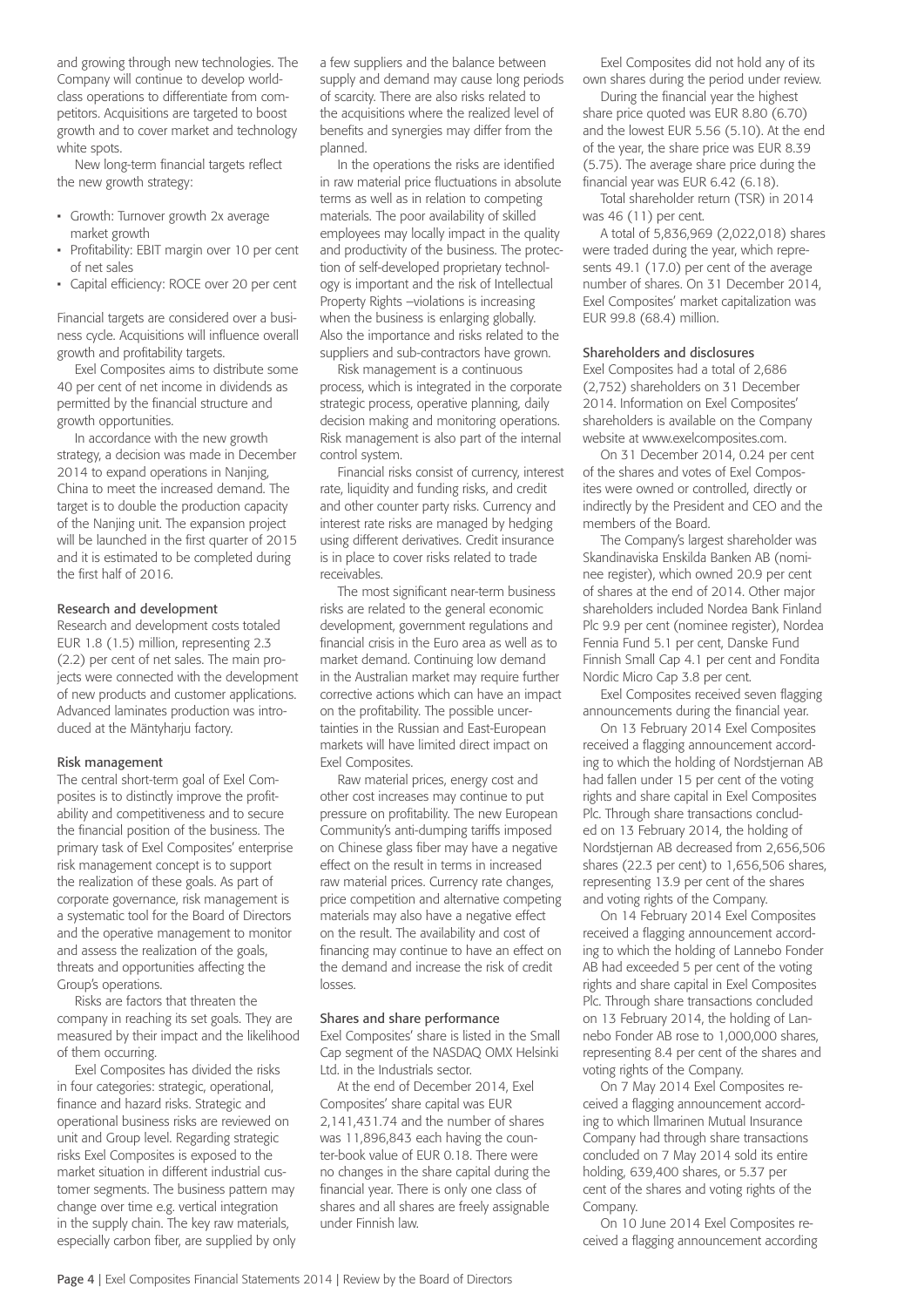to which Nordstjernan AB had through share transactions concluded on 9 June 2014 sold its entire holding, 1,656,506 shares, or 13.9 per cent of the shares and voting rights of the Company.

On 10 June 2014 Exel Composites received a flagging announcement according to which the holding of Redarnas Ömsesidiga Försäkringsbolag had exceeded 5 per cent of the voting rights and share capital in Exel Composites Plc. Through share transactions concluded on 9 June 2014, the holding of Redarnas Ömsesidiga Försäkringsbolag rose to 847,098 shares, representing 7.12 per cent of the shares and voting rights of the Company.

On 10 June 2014 Exel Composites received a flagging announcement according to which the holding of the investment funds administered by OP-Rahastoyhtiö Funds had exceeded 5 per cent of the voting rights and share capital in Exel Composites Plc. Through share transactions concluded on 9 June 2014, the holding of the investment funds administered by OP-Rahastoyhtiö Funds rose to 889,551 shares, representing 7.48 per cent of the shares and voting rights of the Company.

On 6 November 2014 Exel Composites received a flagging announcement according to which the holding of Evli Bank Plc had exceeded 5 per cent of the voting rights and share capital in Exel Composites Plc. Through share transactions concluded on 4 November 2014, the holding of Evli Bank Plc rose to 603,118 shares, representing 5.07 per cent of the shares and voting rights of the Company.

#### Significant related-party transactions

Exel Composites' permanent public insiders include Exel Composites' Board members, the President and CEO and the members of the Group Management Team. No significant related-party transactions were conducted by the Group or the permanent insiders during the financial year 2014.

#### Personnel

The number of employees on 31 December 2014 was 456 (408), of whom 205 (198) worked in Finland and 251 (210) in other countries. The average number of personnel during the financial year was 433 (427).

The harmonization of the Group's operations was continued. The aim is seamless collaboration across the units in order to enhance synergies and productivity as well as to implement best practices and efficient business processes. In 2014 focus was on improving production speed and yield.

The building and strengthening of global functions continued in 2014. A new global sales organization structure was introduced where the sales is region-based instead of being factory-based. Now the sales persons sell the entire Exel Group product portfolio regardless of their location.

Group-wide practices are supported by our global ERP- and CRM-programs, which are in use in all the units. A decision to renew the ERP-program based on the harmonized processes was made at the end of the year.

#### Environment, health and safety

Exel Composites continues to remain vigilant to ensure our site operations are compliant with all national and international rules and regulations. A safe environment for our employees and neighbors is a priority at Exel Composites.The Group plays a leading role in industry associations such as EuCIA (European Composites Industry Association). This helps us stay at the leading edge of awareness of the latest developments in environmental matters including advances in environmental technology and new regulatory measures.

Special attention was given to occupational health and safety in 2014. The Group is rolling out the Occupational Health and Safety Management System OHSAS 18001 over all sites. Exel Composites' environmental issues are managed using ISO 14001 standard as a guideline in all the units of the Group.

#### Incentive programs

Exel Composites' performance-based incentive program covers all employees. Salaried employees receive a monthly salary and an annual bonus tied to the attainment of annually established goals emphasizing growth and profitability. Non-salaried employees are also eligible for incentive compensation. Their annual bonus is mainly based on productivity.

The Group has long-term incentive programs for the President and CEO and the Group Management Team and selected key employees of the Company. The aim of the programs is to combine the objectives of the shareholders and the executives in order to increase the value of the Company, to commit the executives to the Company and to offer the executives a competitive reward program based on holding the Company's shares. The Board of Directors makes the decision on the programs annually.

In February 2014 Exel Composites' Board of Directors approved a new program for selected key employees of the Company. The program is based on long-term monetary incentive program and is targeted at some 20 executives for the earning period 2014 – 2016. The President and CEO and the members of the Group Management Team are included in the target group of the new incentive program.

The 2014 program includes one earning period, the calendar years 2014 –2016. The potential long-term monetary performance reward from the program is based on the Group's cumulative Economic Profit and on the Group's Total Shareholder Return (TSR). The potential reward will be paid in

2017.

The maximum reward to be paid will be one million EUR.

No reward will be paid to an executive, if his or her employment or service with the Group Company ends before the reward payment for reasons other than retirement unless the Board decides otherwise.

The cost of the programs will be accounted for as operating expenses during the duration of the program and accrued for in the financial statements according to IFRS 2 -standard.

#### Corporate Governance

Exel Composites issues a Corporate Governance Statement for the financial year 2014. The Corporate Governance Statement has been composed in accordance with recommendation 54 of the new Corporate Governance Code and Chapter 2, Section 6 of the Finnish Securities Market Act. The Corporate Governance Statement is issued separately from the Board of Directors' report. Further information concerning the corporate governance matters is available at the Group's website at www.exelcomposites.com.

#### Decisions of the AGM 2014

The Annual General Meeting of Exel Composites Plc held on 27 March 2014 approved the Board's proposal not to distribute any dividend for the financial year 2013.

The Annual General Meeting authorized the Board of Directors to acquire the Company's own shares by using unrestricted equity. The maximum amount to be acquired is 600,000 shares. The authorization is valid until 30 June 2015.

#### Board of Directors and Auditors

On 27 March 2014, the Annual General Meeting appointed Heikki Hiltunen, Peter Hofvenstam, Göran Jönsson and Reima Kerttula to continue on the Board of Directors. Kerstin Lindell was appointed as a new member of the Board as Heikki Mairinoja was no longer available for re-election. At the formative meeting of the Board of Directors held after the AGM, the Board of Directors re-elected from among its members Peter Hofvenstam as its Chairman.

The Board of Directors convened 9 times in 2014 and the average attendance rate at these meetings was 98 per cent. The fees paid to the Board of Directors totaled EUR 141 (163) thousand in 2014.

The Board of Directors reviewed the independence of Board members in accordance with Recommendation 15 of the Corporate Governance Code in its April 2014 meeting. Heikki Hiltunen, Reima Kerttula and Kerstin Lindell are independent Board members. Peter Hofvenstam was considered as independent from the Company, but non-independent from a major shareholder until 10 June 2014, since he was the Vice President of Nordstjernan AB.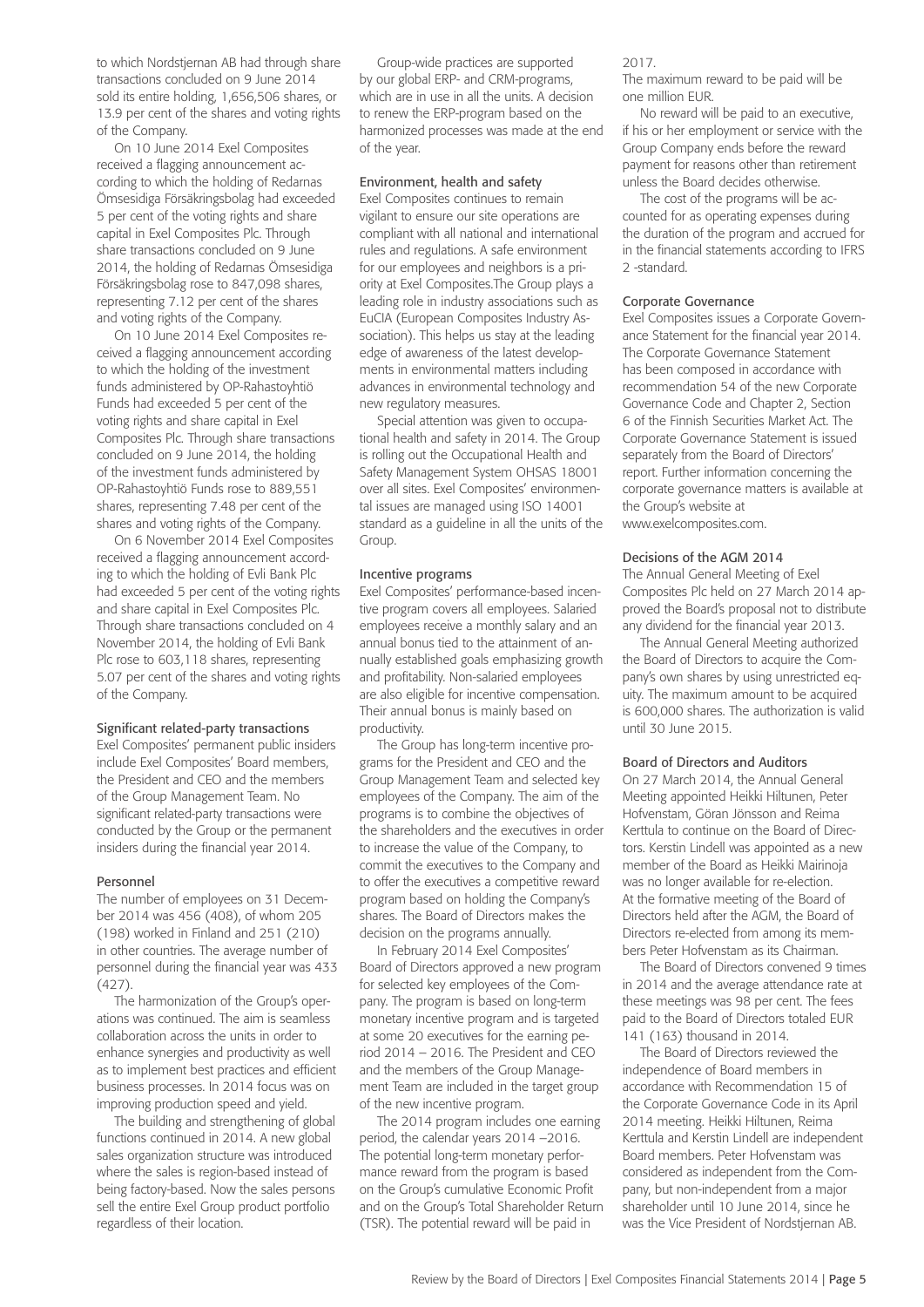Göran Jönsson is considered as non-independent from the Company as former President and CEO of the Company. The Board was considered to comply with the Corporate Governance independency rules.

The Annual General Meeting of Exel Composites has elected a Shareholders' Nomination Board, which nominates candidates to the Annual General Meeting for election as Board members and proposes the fees to be paid to the Board members. The Nomination Board included the Chairman and persons nominated by the four largest shareholders as of 1 November 2014. In 2014 the Nomination Board comprised Jari Kivihuhta (Nordea Bank Finland Plc) as Chairman, Tuomas Virtala (Danske Capital Finland), Magnus von Knorring (Fondita Funds Management Company Ltd), Karri Alameri (OP Financial Group), and Peter Hofvenstam, the Chairman of the Board of Directors, as an expert member. The Nomination Board met four times.

Ernst & Young, Authorized Public Accountants, with Juha Hilmola, APA, as principal auditor, were elected to serve as company auditor in the AGM in 2014.

The fees paid to the auditors for audit services totaled EUR 163 (176) thousand and for non-audit services EUR 51 (71) thousand in 2014.

#### Changes in Group Management

Mr. Riku Kytömäki was appointed President and CEO and member of the Group Management Team as of 2 January 2014.

Ms. Tiina Hiltunen was appointed Senior Vice President Human Resources and member of the Group Management Team as of 1 August 2014.

### Adoption of International Financial Reporting Standards (IRFS)

All IFRS's in force on 31 December 2014 that are applicable to Exel Composites' business operations, including all SIC- and IFRIC-interpretations thereon, have been complied with when preparing year 2014 and comparable year 2013 figures. International financial reporting standards, referred to in the Finnish Accounting Act and in ordinances issued based on the provisions of this Act, refer to the standards and their interpretations adopted in accordance with the procedure laid down in regulation (EC)

No 1606/2002 of the EU. The notes to the consolidated financial statements conform also with the Finnish accounting and company legislation.

#### Events after the review period

On 13 January 2015 Mr. Mikko Kettunen, 38, was appointed SVP, CFO and member of Exel Composites Plc's Group Management Team as of 7 April 2015. Mr. Kettunen succeeds Mr. Ilkka Silvanto, 63, who has been appointed SVP, Strategic Projects, effective as of 7 April 2015, and will continue reporting to CEO and being member of Group Management Team.

The Board of Directors of Exel Composites Plc has on 12 February 2015 approved a new incentive program for the executives of the Company. The aim of the new program is to combine the objectives of the shareholders and the executives in order to increase the value of the Company, to commit the executives to the Company and to offer the executives a competitive reward program. The new program is based on a long-term monetary performance reward, and the program is targeted at approximately 25 executives for the earning period 2015 − 2017. The CEO and members of the Group Management Team are included in the target group of the new incentive program.

The new program includes one earning period, the calendar years 2015 − 2017. The potential long-term monetary performance reward from the program for the earning period 2015 – 2017 will be based on the Group's cumulative Economic Profit and on the Group's Total Shareholder Return (TSR).

The potential reward from the earning period 2015 – 2017 will be paid in 2018. No reward will be paid to an executive, if his or her employment or service with the Group Company ends before the reward payment unless the executive is leaving the Company due to retirement.

The maximum reward to be paid on the basis of the earning period 2015 – 2017 will be EUR 1.5 million.

The Board of Directors of Exel Composites has on 12 February 2015 made a decision to expand its operations in Austria to meet the increased customer demand. The target is to more than double the

production capacity in Austria. The total cost estimate of the project is EUR 8 million. The expansion project will be launched in the first half of 2015 and it is estimated to be completed during the second half of 2016.

#### Outlook for full year 2015

The market has stabilized and we can see positive signs in the Company's key market segments. However, uncertainties relating to general growth prospects in the economy continue. The Company implements its new strategy by reinforcing the organization, especially in sales resources, product development and operations development, and by increasing its capacity. These efforts are expected to reduce the 2015 operating profit margin compared to 2014, but will position the Company better for long-term profitable growth.

#### Board proposal for dividend distribution

Exel Composites' financial goals include distributing dividends equal to some 40 per cent of the profit for the financial year as permitted by the financial structure and growth opportunities.

On 31 December 2014 Exel Composites Plc's distributable funds totaled EUR 13,551 thousand, of which profit for the financial period accounted for EUR 2,781 thousand.

The financial position of the Group is strong. The Board has therefore decided to propose to the Annual General Meeting that a dividend of EUR 0.20 (EUR 0.00) per share, a payout ratio of 41.7 per cent, be paid for the 2014 financial year.

As a basis for its proposal, the Board of Directors has made an assessment of the Group's financial position and ability to meet its commitments, as well as the Group's outlook and investment requirements. The Board considers the proposed dividend well-balanced given the prospects, the capital requirements and the risks of the Group's business activities.

The proposed record date for dividends is 30 March 2015. If the Annual General Meeting approves the Board's proposal, the dividend will be paid on 8 April 2015.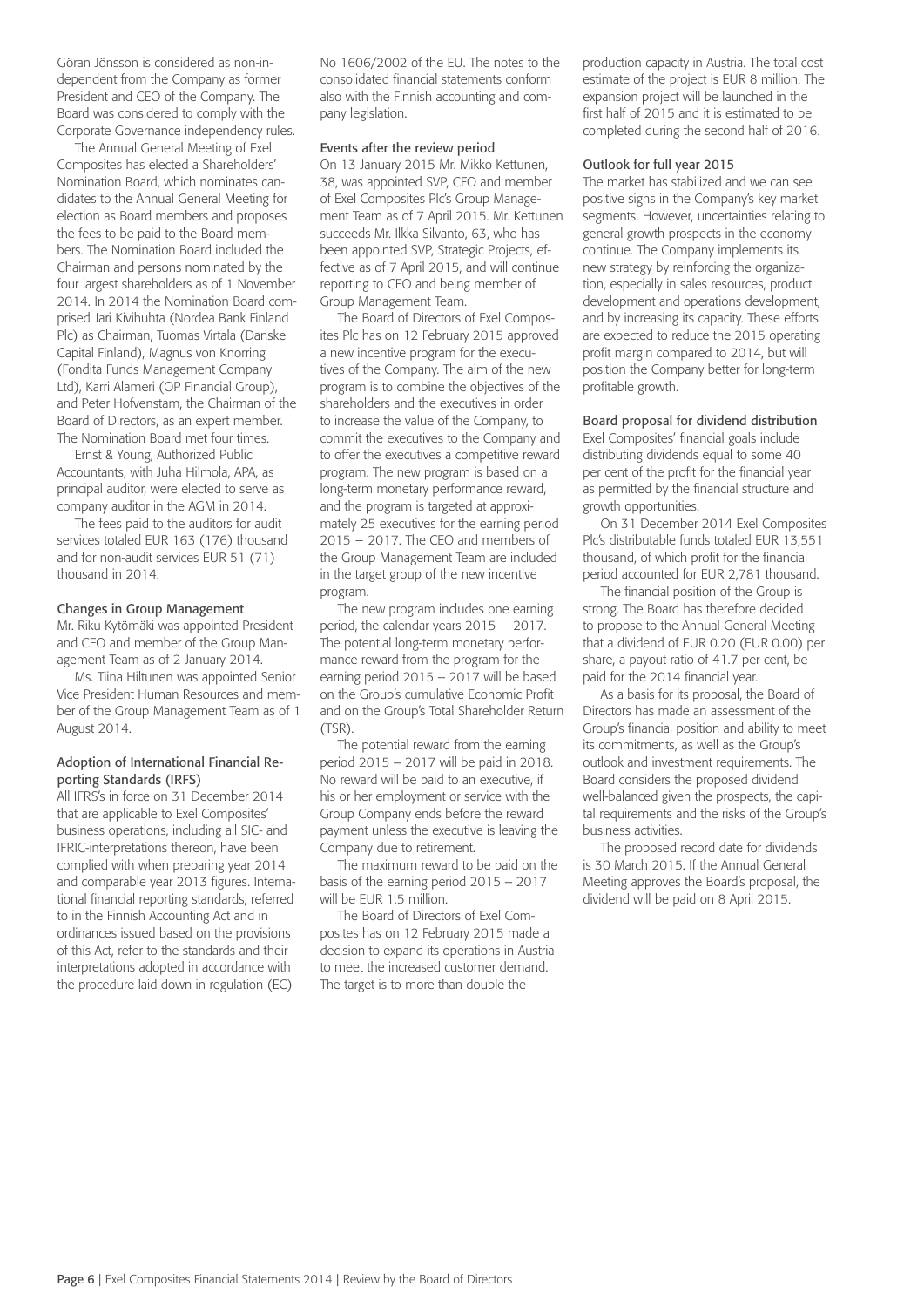## CONSOLIDATED COMPREHENSIVE INCOME STATEMENT

| <b>EUR 1,000</b>                                                                         | <b>Notes</b> | 1.1. - 31.12.2014 | $1.1 - 31.12.2013$ |
|------------------------------------------------------------------------------------------|--------------|-------------------|--------------------|
| Net sales                                                                                | 6            | 79,253            | 69,290             |
|                                                                                          |              |                   |                    |
| Other operating income                                                                   | 9            | 707               | 667                |
| Increase(+)/Decrease(-) in inventories of finished goods and work in                     |              | 1,237             | $-1,287$           |
| progress<br>Materials and services                                                       |              | $-30,371$         | $-24,750$          |
| Employee benefit expenses                                                                | 11           | $-22,691$         | $-21,128$          |
| Depreciation                                                                             | 13           | $-2,634$          | $-2,691$           |
| Amortization                                                                             | 13           | $-482$            | 0                  |
| Other operating expenses                                                                 | 10, 12       | $-16, 133$        | $-15,258$          |
| Operating profit                                                                         |              | 8,887             | 4,843              |
| Financial income                                                                         | 14           | 402               | 378                |
| Financial expenses                                                                       | 15           | $-832$            | $-664$             |
|                                                                                          |              |                   |                    |
| Profit before tax                                                                        |              | 8,457             | 4,557              |
|                                                                                          |              |                   |                    |
| Income taxes                                                                             | 16           | $-2,754$          | $-1,477$           |
| Profit/loss for the period                                                               |              | 5,702             | 3,080              |
| Other comprehensive income to be reclassified to profit or loss<br>in subsequent periods |              |                   |                    |
| Exchange differences on translating foreign operations                                   | 16           | 1,370             | $-2,174$           |
| Income tax relating to components of other comprehensive income                          |              | $\circ$           | $\circ$            |
| Other comprehensive income to be reclassified to profit or loss                          |              | 1,370             | $-2,174$           |
| in subsequent periods, net of tax                                                        |              |                   |                    |
| Item that will not be reclassified to profit or loss:                                    |              |                   |                    |
| Defined benefit plan actuarial gains $(+)/$ losses $(+)$ , net of tax                    | 16           | $-90$             | 0                  |
| Total comprehensive income                                                               |              | 6,983             | 906                |
| Profit and loss attributable to:                                                         |              |                   |                    |
| Equity holders of the parent company                                                     |              | 5,702             | 3,080              |
| Non-controlling interest                                                                 |              | 0                 | 0                  |
|                                                                                          |              |                   |                    |
| Comprehensive income attributable to:                                                    |              |                   |                    |
| Equity holders of the parent company                                                     |              | 6,983             | 906                |
| Non-controlling interest                                                                 |              |                   | 0                  |
| Total earnings per share, basic and diluted                                              | 18           | 0.48              | 0.26               |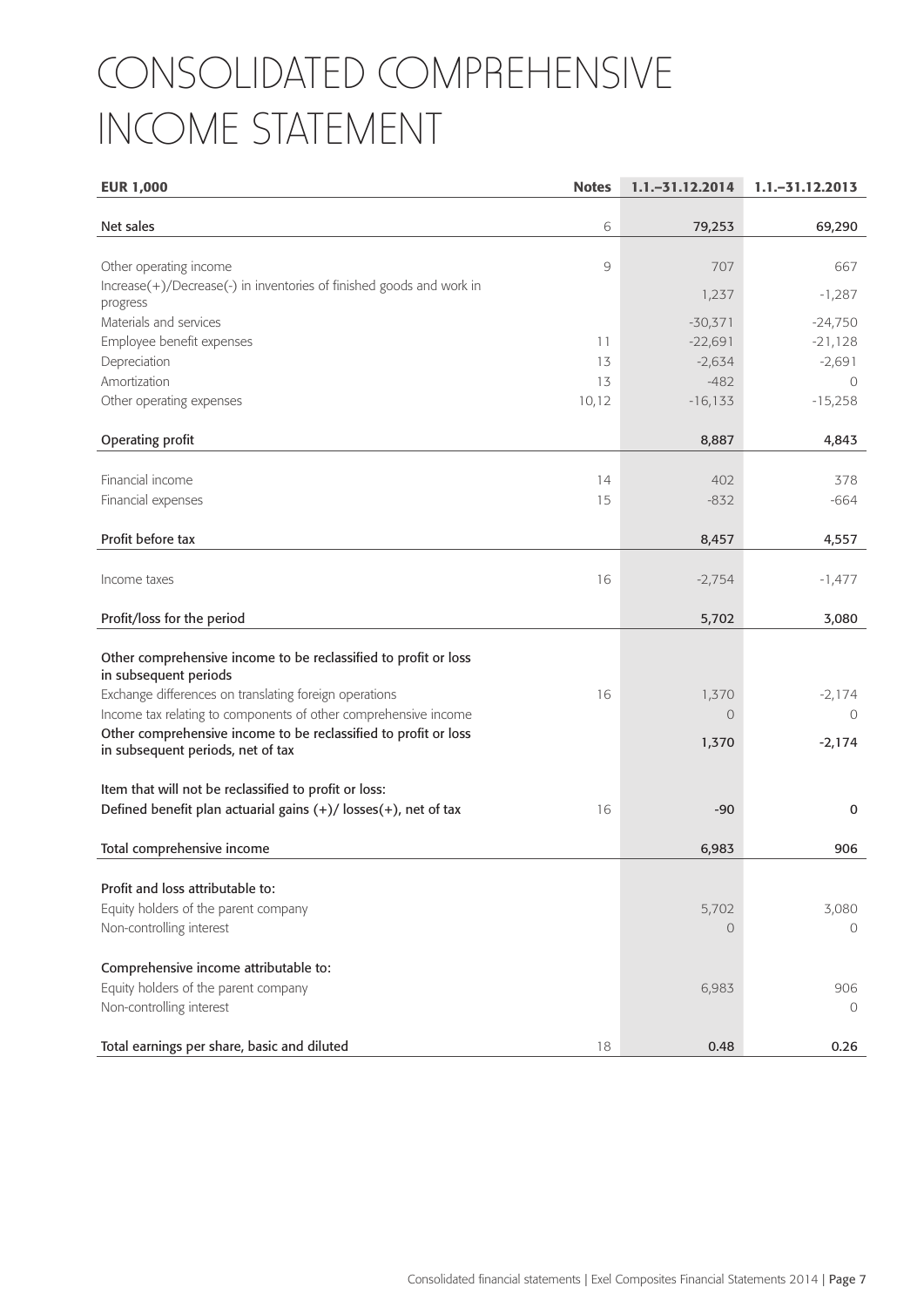## CONSOLIDATED STATEMENT OF FINANCIAL POSITION

| <b>EUR 1,000</b>                                            | <b>Notes</b> | 31.12.2014 | 31.12.2013 |
|-------------------------------------------------------------|--------------|------------|------------|
|                                                             |              |            |            |
| <b>ASSETS</b>                                               |              |            |            |
| Non-current assets                                          |              |            |            |
| Goodwill                                                    | 20           | 9,676      | 9,393      |
| Other intangible assets                                     | 20           | 686        | 921        |
| Tangible assets                                             | 21           | 12,533     | 10,796     |
| Other non-current assets                                    | 22           | 74         | 70         |
| Deferred tax assets                                         | 17           | 285        | 641        |
| Total non-current assets                                    |              | 23,253     | 21,821     |
|                                                             |              |            |            |
| <b>Current assets</b>                                       |              |            |            |
| Inventories                                                 | 23           | 10,034     | 7,936      |
| Trade and other receivables                                 | 24           | 10,906     | 9,273      |
| Cash at bank and in hand                                    | 25           | 8,218      | 9,438      |
| <b>Total current assets</b>                                 |              | 29,158     | 26,648     |
| Total assets                                                |              | 52,411     | 48,468     |
|                                                             |              |            |            |
| <b>EQUITY AND LIABILITIES</b>                               |              |            |            |
|                                                             |              |            |            |
| Shareholders' equity                                        | 33           |            |            |
| Share capital                                               |              | 2,141      | 2,141      |
| Other reserves                                              |              | 79         | 72         |
| Invested unrestricted equity fund                           |              | 2,539      | 2,539      |
| Translation differences                                     |              | 3,534      | 2,164      |
| Retained earnings                                           |              | 21,426     | 15,924     |
| Equity attributable to the equity holders of parent company |              | 29,720     | 22,841     |
| Non-controlling interest                                    |              |            |            |
| <b>Total equity</b>                                         |              | 29,720     | 22,841     |
|                                                             |              |            |            |
| <b>Non-current liabilities</b>                              |              |            |            |
| Interest-bearing loans and borrowings                       | 27,31        | 4,623      | 1,761      |
| Non-current interest-free liabilities                       | 26           | 454        | 402        |
| Deferred tax liabilities                                    | 17           | 505        | 440        |
| <b>Total non-current liabilities</b>                        |              | 5,581      | 2,603      |
|                                                             |              |            |            |
| <b>Current liabilities</b>                                  |              |            |            |
| Interest-bearing loans and borrowings                       | 27           | 1,000      | 11,105     |
| Trade and other current liabilities                         | 26           | 15,599     | 11,920     |
| Income tax payable                                          | 26           | 512        | 0          |
| <b>Total current liabilities</b>                            |              | 17,110     | 23,024     |
| Total equity and liabilities                                |              | 52,411     | 48,468     |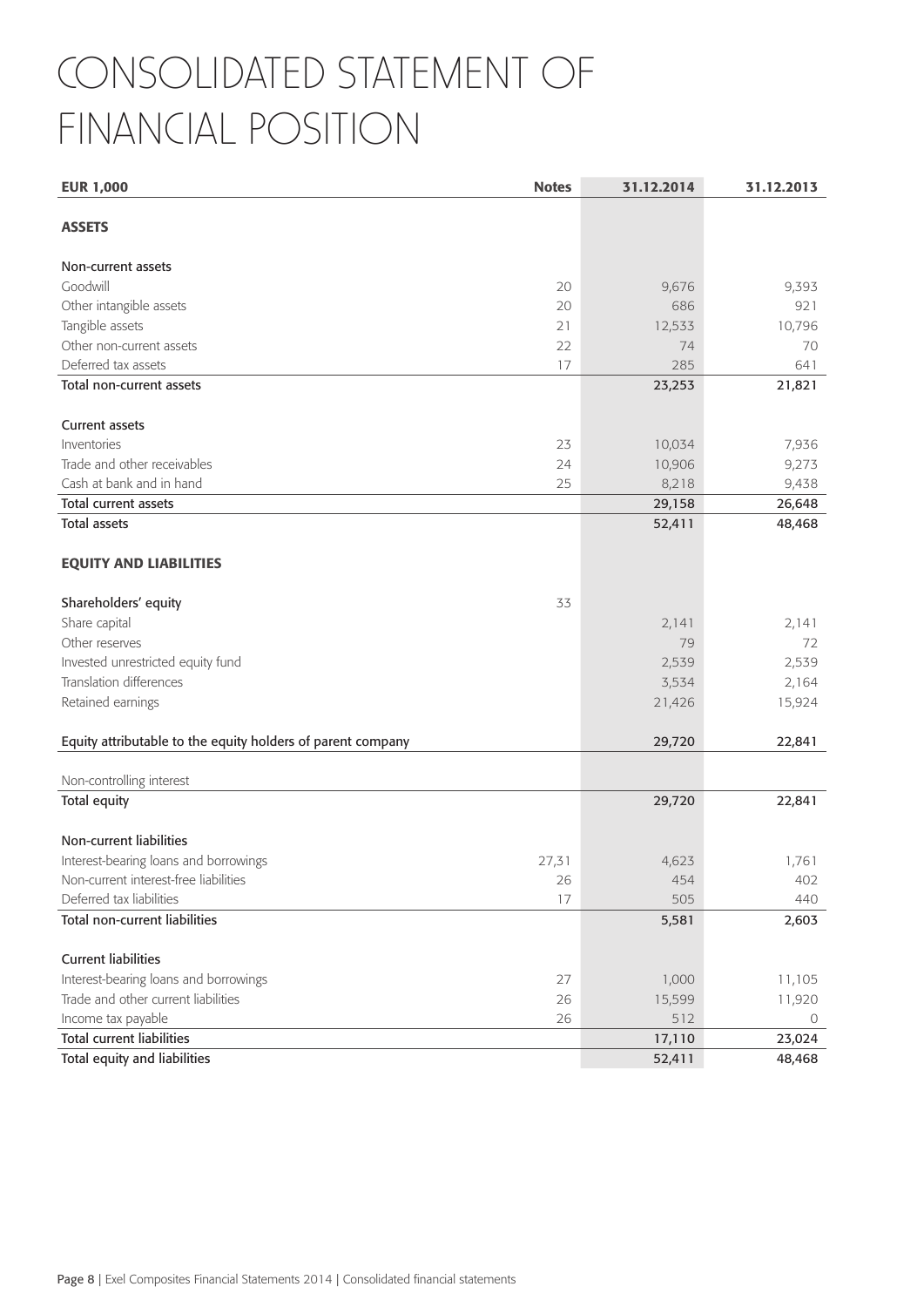# CONSOLIDATED STATEMENT OF CHANGES IN SHAREHOLDERS' EQUITY

31.12.2014

|                                                                      |                                |                          | <b>Invested</b><br>Unre-                 |                                   |                                    |                                         |            |
|----------------------------------------------------------------------|--------------------------------|--------------------------|------------------------------------------|-----------------------------------|------------------------------------|-----------------------------------------|------------|
| <b>EUR 1,000</b>                                                     | <b>Share</b><br><b>Capital</b> | <b>Other</b><br>reserves | stricted<br><b>Equity</b><br><b>Fund</b> | Transla-<br>tion Dif-<br>ferences | <b>Retained</b><br><b>Earnings</b> | Non-con-<br>trolling<br><b>Interest</b> | Total      |
| Balance at 1 January 2013                                            | 2,141                          | 45                       | 8,488                                    | 4,337                             | 16,427                             | 0                                       | 31,438     |
| Profit for the period                                                |                                | $\overline{a}$           |                                          |                                   | 3,080                              | $\overline{\phantom{a}}$                | 3,080      |
| Other comprehensive result                                           |                                | $\overline{\phantom{a}}$ | $\overline{\phantom{a}}$                 | $-2,174$                          |                                    | $\overline{\phantom{a}}$                | $-2,174$   |
| Additional capital repayment                                         |                                | $\overline{\phantom{a}}$ | $-5,948$                                 |                                   |                                    | $\overline{\phantom{a}}$                | $-5,948$   |
| Dividend                                                             |                                | $\overline{a}$           |                                          |                                   | $-3,569$                           | $\overline{\phantom{a}}$                | $-3,569$   |
| Other items                                                          |                                | 27                       |                                          |                                   | $-14$                              |                                         | 14         |
| Balance at 31 December 2013                                          | 2,141                          | 72                       | 2,539                                    | 2,164                             | 15,924                             | $\overline{\phantom{a}}$                | 22,841     |
|                                                                      |                                |                          |                                          |                                   |                                    |                                         |            |
| Balance at 1 January 2014                                            | 2,141                          | 72                       | 2,539                                    | 2,164                             | 15,924                             | $\mathbf 0$                             | 22,841     |
| Comprehensive result                                                 |                                |                          |                                          | 1,370                             | 5,702                              |                                         | 7,072      |
| Defined benefit plan actuarial gains(+)/<br>$loss(-)$ , net of tax   |                                |                          |                                          |                                   | $-90$                              |                                         | $-90$      |
| Other items                                                          |                                | 7                        |                                          |                                   | $-7$                               |                                         | $\bigcirc$ |
| Dividend                                                             |                                |                          |                                          |                                   | $\circ$                            |                                         | $\Omega$   |
| Correction of an error in previously issued<br>financial statements* |                                |                          |                                          |                                   | $-104$                             |                                         | $-104$     |
| Balance at 31 December 2014                                          | 2,141                          | 79                       | 2,539                                    | 3,534                             | 21,426                             | $\overline{\phantom{a}}$                | 29,720     |

\* Correction of actuarial losses in prior year related to the pension liability in Exel Composites N.V.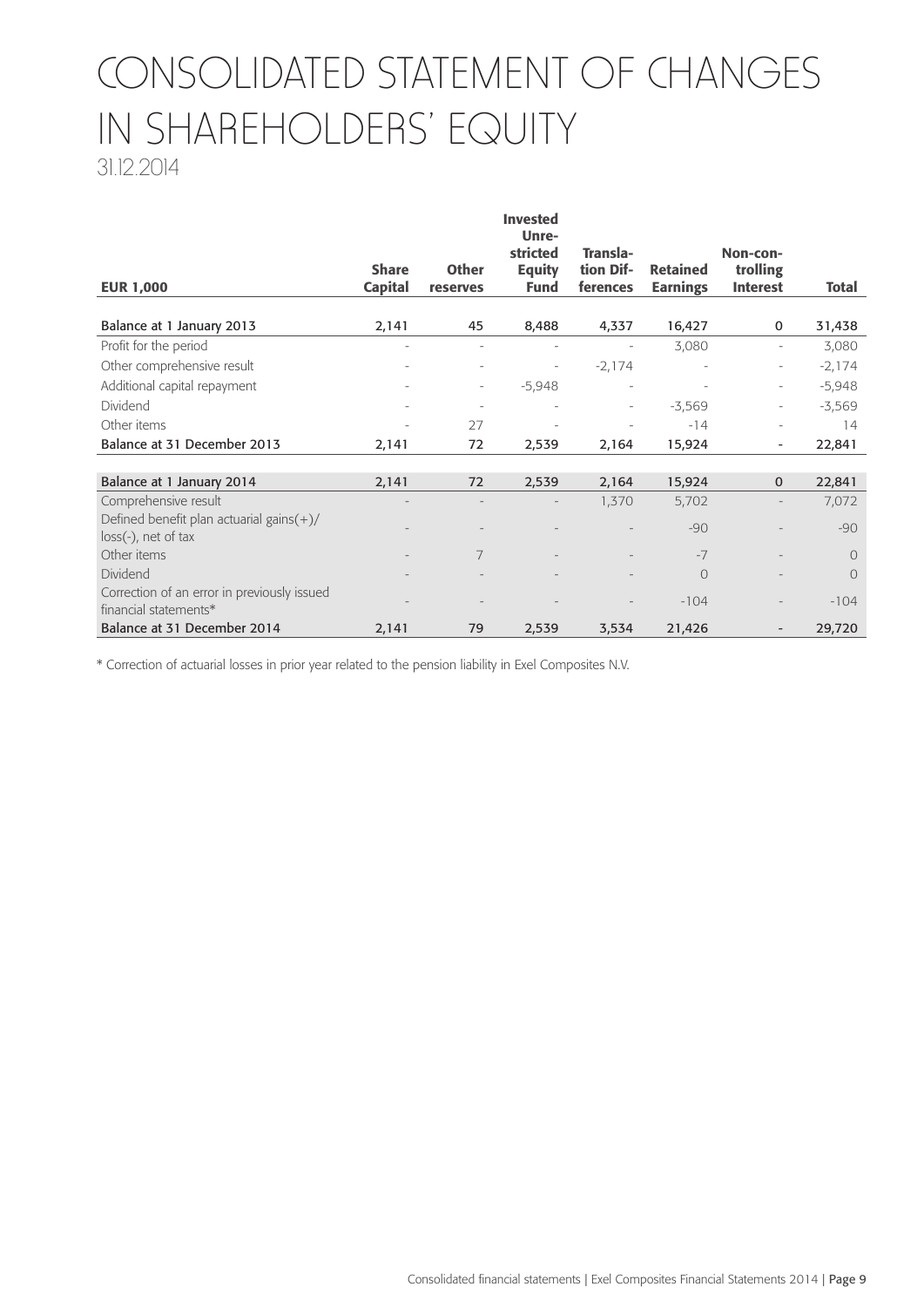## CONSOLIDATED STATEMENT OF CASH FLOWS FOR THE YEAR ENDED 31.12.2014

| <b>EUR 1,000</b><br><b>Notes</b>                                               |    | $1.1 - 31.12.2014$ | $1.1 - 31.12.2013$ |
|--------------------------------------------------------------------------------|----|--------------------|--------------------|
|                                                                                |    |                    |                    |
| <b>Cash flow from operating activities</b>                                     |    |                    |                    |
| Profit for the period                                                          |    | 5,702              | 3,080              |
| Non-cash adjustments to reconcile profit to net cash flow                      | 36 | 7,425              | 4,088              |
| Change in working capital                                                      |    | 455                | 1,658              |
| Cash flow generated by operations                                              |    | 13,582             | 8,826              |
| Interest paid                                                                  |    | $-167$             | $-213$             |
| Interest received                                                              |    | 56                 | 39                 |
| Other financial items                                                          |    | $-328$             | $-196$             |
| Income taxes paid                                                              |    | $-2,464$           | $-668$             |
| Net cash flow from operating activities                                        |    | 10,679             | 7,788              |
|                                                                                |    |                    |                    |
| <b>Cash flow from investing activities</b><br>Proceeds from sale of activities |    |                    |                    |
|                                                                                |    | $\Omega$           | $\Omega$           |
| Purchase of non-current assets                                                 |    | $-4,354$           | $-2,767$           |
| Proceeds from sale of non-current assets                                       |    | $\Omega$           | $\circ$            |
| Net cash flow from investing activities                                        |    | $-4,354$           | $-2,767$           |
| Cash flow before financing                                                     |    | 6,325              | 5,021              |
| Proceeds from long-term borrowings                                             |    | 5,000              |                    |
| Repayments of long-term borrowings                                             |    | $-2,840$           | $-5,000$           |
| Change in short-term loans                                                     |    | $-9,700$           | 9,700              |
| Repayments of finance lease liabilities                                        |    | $-5$               | $-11$              |
| Additional capital repayment                                                   |    | $\Omega$           | $-5,948$           |
| Dividends paid                                                                 |    | $\Omega$           | $-3,569$           |
| Net cash flow from financing                                                   |    | $-7,545$           | $-4,828$           |
| Change in liquid funds                                                         |    | $-1,220$           | 193                |
| Liquid funds at the beginning of period                                        |    | 9,438              | 9,245              |
| Liquid funds at the end of period                                              |    | 8,218              | 9,438              |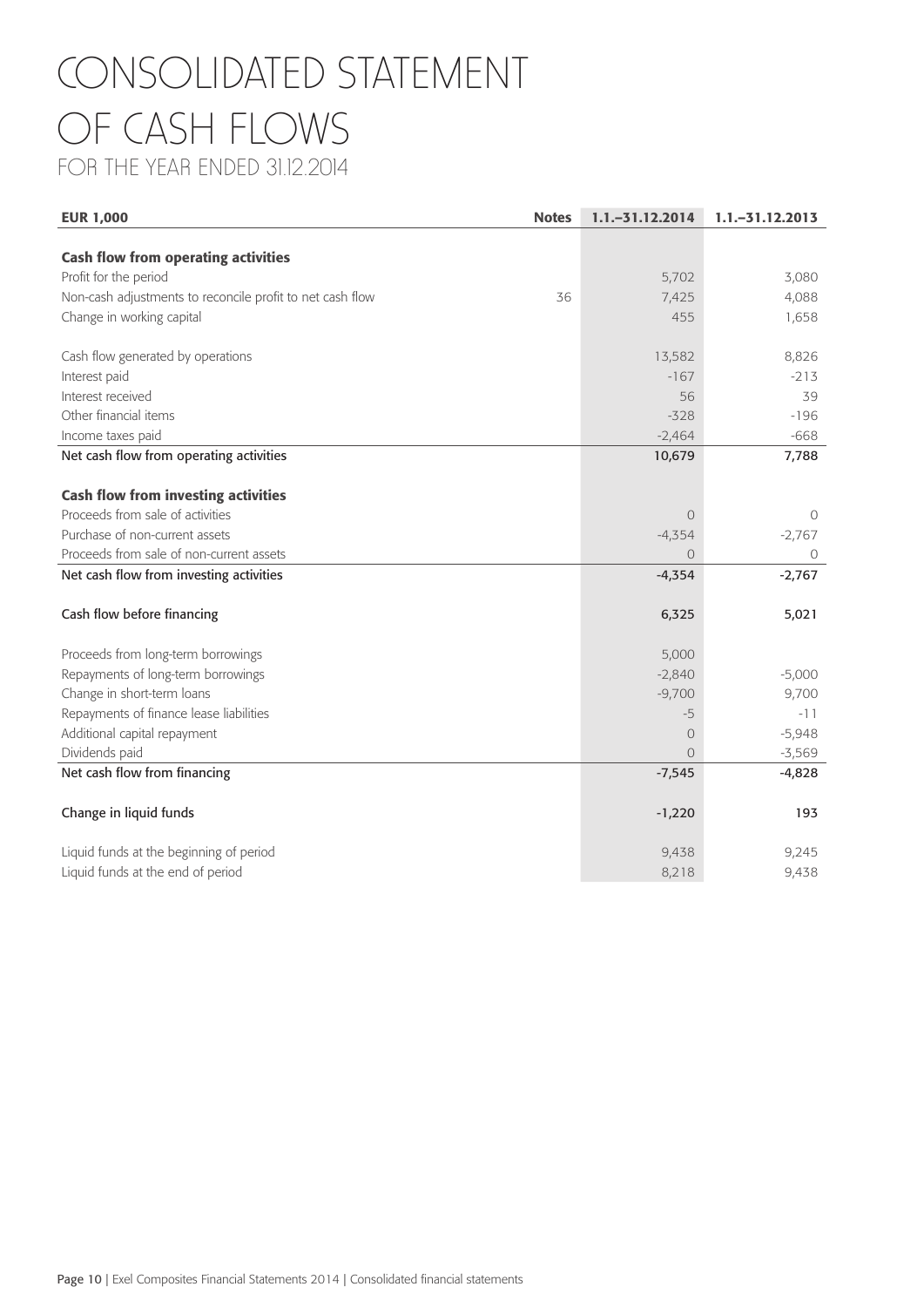## NOTES TO THE CONSOLIDATED FINANCIAL STATEMENTS

(All figures in EUR thousands unless otherwise stated)

The consolidated financial statements of Exel Composites Plc for the year ended

### NOTE 1 CORPORATE INFORMATION

Exel Composites is a leading composite technology company that designs, manufactures and markets composite products and solutions for demanding applications. Exel Composites provides superior customer experience through continuous innovation, world-class operations and long-term partnerships.

The core of the operations is based on proprietary, internally developed composite

### NOTE 2 BASIS OF PREPARATION

The consolidated financial statements have been prepared on a historical cost basis, with the exception of available-for-sale investment securities and certain other financial assets and financial liabilities that have been measured at fair value.

The consolidated financial statements are presented in euros and all values are rounded to the nearest thousand except where otherwise indicated.

### Statement of Compliance

The consolidated financial statements of Exel Composites have been prepared in compliance with International Financial Reporting Standards (IFRS), applying IAS and IFRS standards, as well as SIC and IFRIC interpretations, valid on 31 December 2014. The notes to the consolidated financial statements are also in compliance with the Finnish Accounting and Companies Acts.

### Basis of Consolidation

Exel Composites' consolidated financial statements include the accounts of the parent company Exel Composites Plc and its subsidiaries as at 31 December each year. Subsidiaries are viewed as companies in which it owns, directly or indirectly, over 50 per cent of the voting rights or in which it is in a position to govern the financial and operating policies of the entity. Subsidiaries are fully consolidated from the date

31 December 2014 were authorized for issue in accordance with a resolution of the Board of Directors on 12 February 2015. Final decision to adopt or reject the financial statements is made by shareholders in Annual General Meeting on 26 March 2015.

technology, product range based on it and a strong market position in selected segments with a strong quality and brand image. Profitable growth is pursued by a relentless search for new applications and development in co-operation with customers. The personnel's expertise and high level of technology play a major role in Exel Composites' operations.

The Group's factories are located in Australia, Austria, Belgium, China, Finland, Germany and the United Kingdom. Exel Composites share is listed in the Small Cap segment of the NASDAQ OMX Helsinki Ltd. in the Industrials sector. Exel Composites Plc is domiciled in Mäntyharju, Finland and its registered address is Uutelantie 24 B, 52700 Mäntyharju, Finland.

that Exel Composites acquired control and are no longer consolidated from the date that control ceases. Where necessary, the accounting principles of subsidiaries have been changed to ensure consistency with the accounting principles of the Group. The financial statements of the subsidiaries are prepared for the same reporting period as the parent company, using consistent accounting policies.

Acquisitions of companies are accounted for using the purchase method. The cost of an acquisition is measured at fair value over the assets given up, shares issued or liabilities incurred or assumed at the date of acquisition. The excess acquisition cost over the fair value of net assets acquired is recognized as goodwill.

All intra-group balances, income and expenses, unrealized gains and losses and dividends resulting from intra-group transactions are eliminated in full.

If the Group loses control over a subsidiary, it:

- Derecognizes the assets and liabilities of the subsidiary;
- Derecognizes the carrying amount of non-controlling interest;
- Derecognizes the cumulative translation differences, recorded in equity;
- Recognizes the fair value of the consideration received;
- Recognizes the fair value of any investment retained;
- Recognizes any surplus or deficit in profit or loss: and
- Reclassifies the parent's share of components previously recognized in other comprehensive income to profit or loss.

When compiling the opening IFRS balance sheet, Exel Composites has applied the exemption provided by IFRS 1 related to business combinations. This means that the assets and liabilities of subsidiaries have not been assessed retroactively at their market value. Instead, they have been included in the balance sheet on the transition date in an amount in accordance with earlier financial accounting practice. The Group has no affiliated companies or joint ventures.

Non-controlling interest is deducted from shareholders' equity and presented as a separate item in the balance sheet. Similarly, it is presented as a separate item in the consolidated financial statements. The share of losses attributable to the holders of non-controlling interest was debited to non-controlling interest in the consolidated balance sheet up to the full value of the non-controlling interest prior to 1 January 2010. The Group had no non-controlling interests in 2014 and 2013.

### NOTE 3 CHANGES IN ACCOUNTING POLICIES ANS DISCLOSURES

The accounting policies adopted are consistent with those of the previous financial year except as follows:

The Group has adopted following new and amended IFRS standards as of 1

January 2014. When the adoption of the standard or interpretation is deemed to have an impact on the financial statements or performance of the Group, its impact is described below:

### Investment Entities (Amendmends to IFRS 10, IFRS 12 and IAS 27)

Amendmends allow an exception to consolidation requirement for investment entities as defined in IFRS 10 Consolidated Financial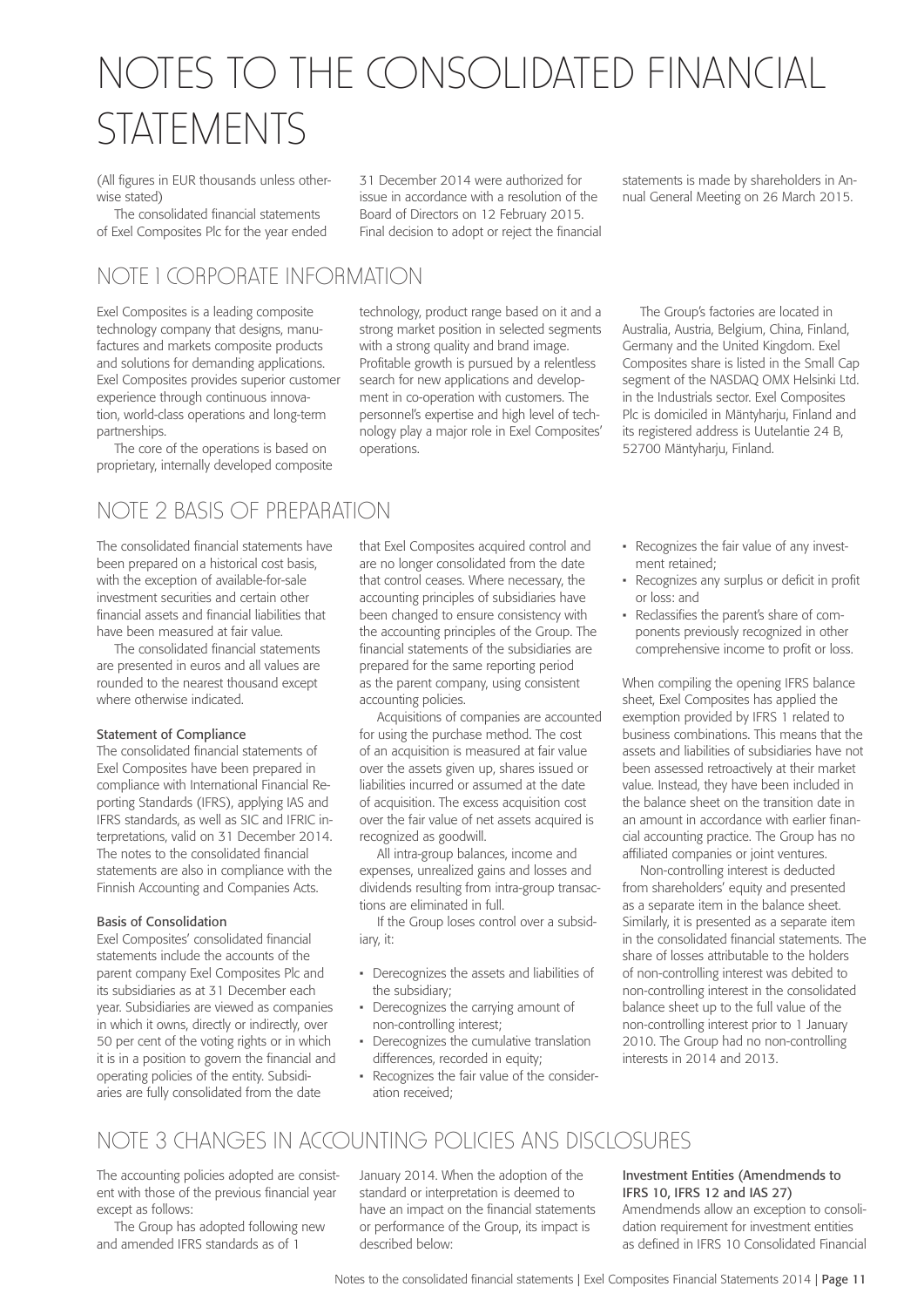Statements. Investment entities are required to account for their subsidiaries at fair value through profit and loss. The amendmends have had no impact on Group's financial statements as none of the Group companies qualify as investment entities under IFRS 10.

### Offsetting Financial Assets and Financial Liabilities – Amendmends to IAS 32

These amendmends clarify requirements for offsetting financial assets and liabilities, including setting criteria for offsetting under clearing house settlement mechanisms. Group companies have not had offsetting arrangements during the financial period ending on 31 December 2014. Consequently, the amendmends have not impacted the Group's financial position or disclosures.

### Recoverable Amount Disclosures for Non-Financial Assets – Amendmends to  $IAS$  36

The amendmend reduces the number of circumstances requiring disclosure of recoverable amount of assets of cash-generating units. It also clarifies the required disclosures, introducing an explicit requirement to disclose the discount rate used in determining impairment or reversal thereof under situations in which the recoverable amount has been determined based on present value technique. The Group has applied the amendmend in its financial statements for the financial period ending 31 December 2014.

### Novation of derivatives and Continuation of Hedge Accounting – Amendmends to IAS 39

Under the amendmends, hedge accounting does not have to be discontinued when a derivative designated as a hedging instrument has been novated, provided that certain requirements are met. Exel Composites Group does not use hedge accounting, and the amendmends consequently have not impacted on its financial statements.

### IFRIC 21 Levies

A liability is recognized for a levy, when the activity designated in applicable legislation as triggering the payment occurs. If a threshold is set for levy payment, no liability is recognized prior to reaching that threshold. IFRIC 21 must be applied retrospectively. The Group has already applied liability recognition principles set in IAS 37 Provisions, Contingent Liabilities and Contingent Assets. Consequently, IFRIC 21 has not had an effect on the Group's financial position.

### Annual Improvements 2010 – 2012 Cycle

IASB issued amendmends to the following six standards under its annual improvement cycle of 2010 – 2012: IFRS 2 Share-based Payment, IFRS 3 Business Combinations, IFRS 8 Operating Segments, IFRS 13 Fair Value Measurement, IAS 16 Property, Plant and Equipment, IAS 24 Related Party Disclosures and IAS 38 Intangible Assets. None of these amendmends impacted the Group's financial statements.

Annual Improvements 2011 – 2013 Cycle Four standards were amended as part of

2011 – 2013 annual improvement cycle: IFRS 1 First-time Adoption of International Financial Reporting Standards, IFRS 3 Business Combinations, IFRS 13 Fair Value Measurement and IAS 40 Investment Property. These covered choice of applicable standards in the first IFRS adoption (IFRS 1), exception for joint ventures (IFRS 3), portfolio exception (IFRS 13) and clarification of interrelationship between IFRS 3 and IAS 40. None of these amendmends affected the Group's financial statements as the Group is an existing IFRS preparer with no joint-ventures or investment properties.

The standards and standard amendmends that are issued, but not effective, up to the date of issuance of the Group's financial statements are listed below. The Group intends to adopt these standards and amendmends, if applicable, when they become effective. Based on preliminary analysis, the standards are not expected to materially impact on the Group's financial statements.

### New standards

| IFRS 9  | <b>Financial Instruments</b>   |
|---------|--------------------------------|
| IFRS 15 | Revenue from Contracts         |
|         | with Customers                 |
|         | Amendmends to standards        |
|         |                                |
|         | $\mathcal{L} \cap \mathcal{L}$ |

| IFRS 11       | Accounting for Acquisitions   |
|---------------|-------------------------------|
|               | of Interests in Joint Opera-  |
|               | tions                         |
| IAS 16 and 38 | Clarification of Acceptable   |
|               | Methods of Depreciation       |
|               | and Amortization              |
| IAS 16 and 41 | Agriculture: Bearer Plants    |
| <b>IAS 19</b> | Defined Benefit Plans:        |
|               | <b>Employee Contributions</b> |

### NOTE 4 SIGNIFICANT ACCOUNTING JUDGEMENTS, ESTIMATES AND ASSUMPTIONS

The preparation of the Group's consolidated financial statements may require the use of judgments, estimates and assumptions that affect the reported amounts of assets and liabilities and the disclosure of contingent assets and liabilities at the end of the reported period and the reported amounts of revenues and expenses during the reporting period. Although these estimates are based on management's best knowledge of current events and actions, actual results may ultimately differ from those estimates. The preparation of impairment tests requires the use of estimates.

### Judgments

The Group has entered into commercial property leases. The Group has determined, based on an evaluation of the terms and conditions of the arrangements, that it retains all the significant risks and rewards of ownership of these properties and so accounts for the contracts as financial leases.

### Estimates and assumptions

The key assumptions concerning the future and other key sources of estimation uncertainty at the balance sheet date, that have a significant risk of causing a material adjustment to the carrying amounts of assets and liabilities within the next financial year are discussed below.

### Impairment of non-financial assets

The Group assesses whether there are any indicators of impairment for all non-financial assets at each reporting date. Goodwill and other indefinite life intangibles are tested for impairment annually and at other times when such indicators exist. Other non-financial assets are tested for impairment when there are indicators that the carrying amounts may not be recoverable.

When value-in-use calculations are undertaken, management must estimate the expected future cash flows from the asset or cash-generating unit and choose a suitable

discount rate in order to calculate the present value of those cash flows. Further details, including sensitivity analysis of key assumptions, are given in Note 28.

### Deferred tax assets

Deferred tax assets are recognized for all unused tax losses to the extent that it is probable that taxable profit will be available against which the losses can be utilized. Significant management judgment is required to determine the amount of deferred tax assets that can be recognized, based on the likely timing and level of future taxable profits together with the future tax planning strategies. Further details are given in Note 17.

### Pension and other post-employment benefits

The cost of defined benefit pension plans is determined using actuarial valuations. The actuarial valuation involves making assump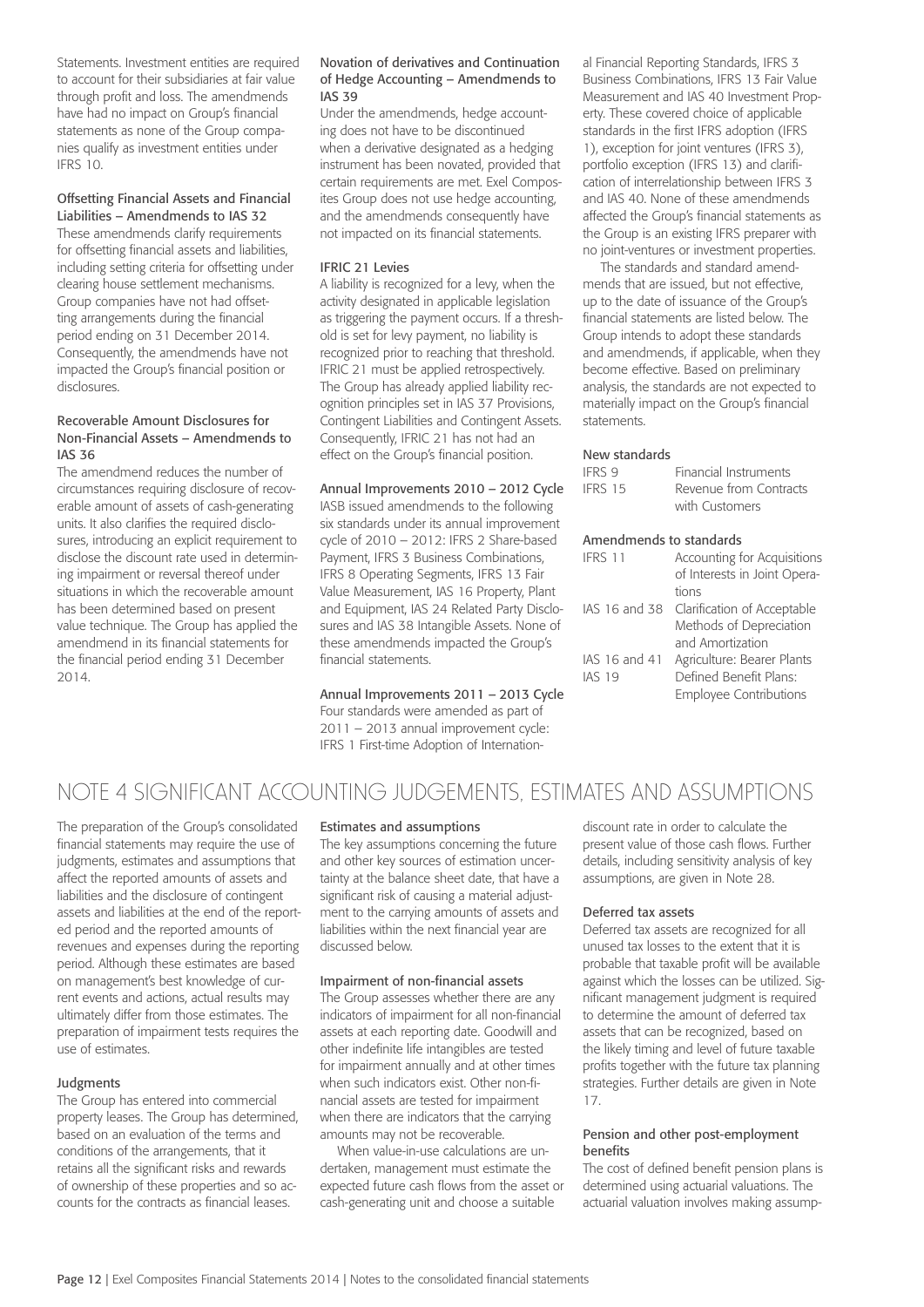tions about discount rates, expected rates of return on assets, future salary increases, mortality rates and future pension increases. Due to the long-term nature of these plans, such estimates are subject to significant uncertainty.

#### Determining the fair value of assets in business combinations

In major corporate mergers the Group has employed the services of an outside advisor in assessing the fair value of tangible assets. For tangible assets comparisons have been made with the market prices of

similar assets and an estimate made about impairment caused by the acquired asset's age, wear and other related factors. The determination of the fair value of tangible assets is based on estimates of cash flows related to the asset.

### NOTE 5 SUMMARY OF SIGNIFICANT ACCOUNTING POLICIES

### Business Combinations And Goodwill

#### Business combinations from 1 January 2009

Business combinations are accounted for using the acquisition method. The cost of an acquisition is measured as the aggregate of the consideration transferred, measured at acquisition date fair value and the amount of any non-controlling interest in the acquiree. For each business combination, the acquirer measures the non-controlling interest in the acquiree either at fair value or at the proportionate share of the acquiree's identifiable net assets. Acquisitions costs incurred are expensed.

When the Group acquires a business, it assesses the financial assets and liabilities assumed for appropriate classification and designation in accordance with the contractual terms, economic circumstances and pertinent conditions at the acquisition date.

Goodwill is initially measured at cost being the excess of the consideration transferred over the Group's net identifiable assets acquired and liabilities assumed. If the consideration is lower than the fair value of the net assets of the subsidiary acquired, the difference is recognized in profit or loss.

After initial recognition, goodwill is measured at cost less any accumulated impairment losses. For the purpose of impairment testing, goodwill acquired is allocated to each of the Group's cash generating units.

### Business combinations prior to 31 December 2008

In comparison to the above mentioned requirements, the following differences applied:

Business combinations were accounted for using the purchase method. Transaction costs directly attributable to the acquisition formed part of the acquisition costs. The non-controlling interest (formerly known as minority interest) was measured at the proportionate share of the acquiree's identifiable assets.

The Group does not have any associates or joint ventures.

### Non-current assets held for sale and discontinued operations

Non-current assets and disposal groups classified as held for sale are measured at the lower of carrying amount and fair value less costs to sell. Non-current assets and disposal groups are classified as held for sale if their carrying amounts will be

recovered through a sale transaction rather than through continuing use. This condition is regarded as met only when the sale is highly probable and the asset or disposal group is available for immediate sale in its present condition. Management must be committed to the sale, which should be expected to qualify for recognition as a completed sale within one year from the date of classification.

Property, plant and equipment and intangible assets once classified as held for sale are not depreciated or amortized.

#### Revenue recognition

Revenue is recognized to the extent that it is probable that the economic benefits will flow to the Group and the revenue can be reliably measured. Sales of products are recognized as income once the risk and benefits related to ownership of the sold products have been transferred to the buyer and the Group no longer has the possession of, or control over, the products. Sales of services are recognized as income once the service has been rendered. Revenue arising from projects lasting over 12 months and having a material impact on the Group's financial position and performance is recognized in accordance with IAS standard 11.

Net sales comprise the invoiced value for the sale of goods and services net of indirect taxes, sales adjustment and exchange rate differences. Distribution costs for products to be sold are included in the income statement as other operating expenses. Interest income is recognized using the effective interest rate method and dividend income when the right to the dividend has been created.

#### Foreign currency translation

The Group's consolidated financial statements are presented in euros, which is also the parent company's functional currency. Each entity in the Group determines its own functional currency and items included in the financial statements of each entity are measured using that functional currency. The Group has elected to recycle the gain or loss that arises from the direct method of consolidation, which is the method the Group uses to complete its consolidation.

The income statements of independent foreign subsidiaries are translated into euros at the average exchange rates for the financial year and the assets and liabilities are translated at the exchange rate of the balance sheet date. Exchange differences

arising on the translation are recognized in other comprehensive income. When a foreign operation is sold, the component of other comprehensive income relating to that particular foreign operation is recognized in the income statement.

Any goodwill arising from the acquisition of a foreign entity subsequent to 1 January 2005 and any fair value adjustments to the carrying amounts of assets and liabilities are treated as assets and liabilities of the foreign entity and translated at the closing rate.

Transactions in foreign currencies are initially recorded by the Group entities at their respective functional currency rates prevailing at the date of the transaction.

Monetary assets and liabilities denominated in foreign currencies are retranslated at the functional currency spot rate of exchange ruling at the reporting date.

Non-monetary items measured at fair value in a foreign currency are translated using the exchange rates at the date when the fair value is determined. Other non-monetary items that are measured in the terms of historical cost in the foreign currency are translated using the exchange rates at the dates of the initial transaction.

Foreign currency exchange gains and losses related to business operations and translating monetary items have been entered in the income statement. Foreign exchange differences from business operations are included in other items above profit for the year. Foreign exchange differences from foreign currency loans and cash at bank are included in financial items.

#### Intangible assets

Intangible assets acquired separately are measured on initial recognition at cost. The cost of intangible assets acquired in a business combination is its fair value at the date of acquisition. Following initial recognition, intangible assets are carried at cost less any accumulated amortization and any accumulated impairment losses. Internally generated intangible assets, excluding capitalized development costs, are not capitalized and expenditure is reflected in the income statement in the year in which the expenditure is incurred.

The useful life of intangible assets is either finite or indefinite.

Intangible assets with finite lives are amortized over the useful life and assessed for impairment whenever there is indication that the intangible asset may be impaired.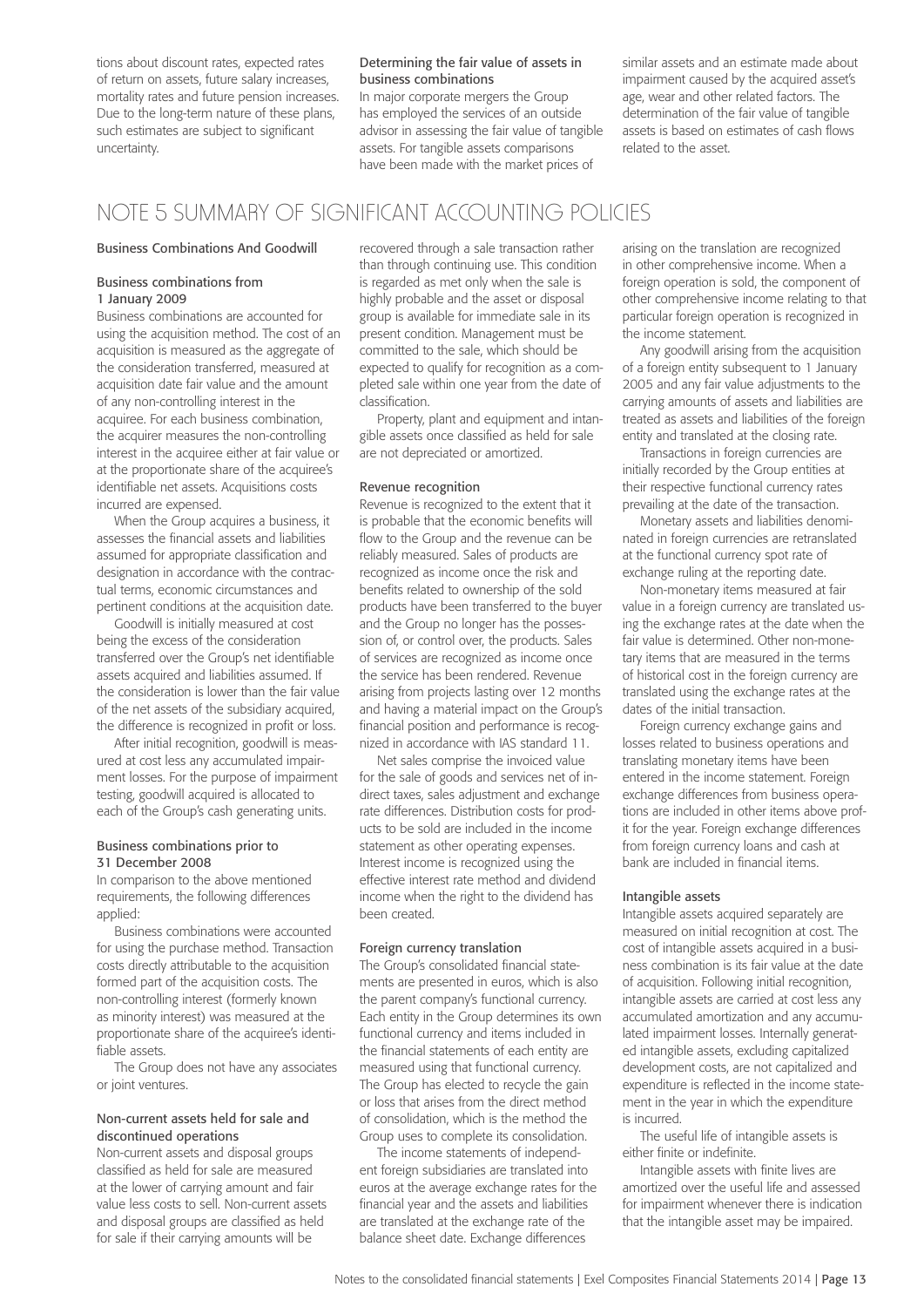Intangible assets are amortized on a straight-line basis over their estimated useful lives as follows:

| Development costs       | $3 - 5$ years |
|-------------------------|---------------|
| Other long-term costs   | $3 - 8$ years |
| Other intangible assets | $3 - 8$ years |
| Customer relationships  | 10 years      |

Intangible assets with indefinite useful lives are not amortized but are tested for impairment annually, either individually or at the cash generating unit level.

### Research and development

Research costs are expensed as incurred. Costs incurred from development projects, which are often connected with the design and testing of new or advanced products, are recorded in the balance sheet as intangible assets from the time that the product can be technically achieved, it can be utilized commercially, and the product is expected to create a comparable financial benefit. Other development costs are recorded as expenses. Capitalized development costs are amortized on a straightline basis beginning from the commercial production of the product during the period they are effective, yet no longer than five years. There were no capitalized development costs during 2013 and 2014.

#### Computer software

Costs associated with the development and maintenance of computer software are generally recorded as expenses. Costs that improve or expand the performance of computer software to the extent that the performance is higher than originally is considered as a property item improvement and is added to the original acquisition cost of the software. Activated computer software development costs are expensed and amortized on a straight-line basis during the period they are financially effective.

#### Other intangible assets

The acquisition costs of patents, trademarks and licenses are capitalized in intangible assets and depreciated on a straight-line basis during their useful lives.

#### Property, plant and equipment

Property, plant and equipment is stated in the balance sheet at historical cost less accumulated straight-line depreciation according to the expected useful life, benefits received, and any impairment losses.

Planned depreciation is calculated on a straight-line basis to write off the acquisition cost of each fixed asset up to its residual value over the asset's expected useful life. Land areas are not depreciated. For other tangible fixed assets, depreciation is calculated according to the following expected useful lives:

| <b>Buildings</b> | $5 - 20$ years |
|------------------|----------------|
| Machinery        | $5 - 15$ years |
| Equipment        | $3 - 5$ years  |

If the book value of an asset item exceeds the estimated amount recoverable in the future, its book value is adjusted immediately to correspond with the amount recoverable in the future.

Routine maintenance and repair expenditure is recognized as an expense. Expenditure on significant modernization and improvement projects are recognized in the balance sheet if they are likely to increase the future economic benefits embodied in the specific asset to which they relate. Modernization and improvement projects are depreciated on a straight-line basis over their expected useful lives.

Depreciation on tangible fixed assets is discontinued when a tangible fixed asset meets the criteria of "held-for-sale" according to IFRS 5 "Non-current Assets Held for Sale and Discontinued Operations".

Gains or losses on disposal or decommissioning of tangible fixed assets are calculated as the difference of the net proceeds obtained and the balance sheet value. Capital gains and losses are included in the income statement in the item operating profit.

### Government grants

Government grants are recognized where there is reasonable assurance that the grant will be received and all attaching conditions will be complied with. When the grant relates to an expense item, it is recognized as an income over the period necessary to match the grant on a systematic basis to the costs that it is intended to compensate. Where the grant relates to an asset, it is recognized as deferred income and released to the income statement over the expected useful life of the relevant asset by equal annual installments.

#### Borrowing costs

Borrowing costs directly attributable to the acquisition, construction or production of an asset that necessarily takes a substantial period of time to get ready for its intended use or sale are capitalized as part of the cost of the respective assets. All other borrowing costs are expensed in the period they occur. Borrowing costs consist of interest and other costs that an entity occurs in connection with the borrowing of funds. For the years ending 31 December 2014 and 2013, the Group had no assets where the borrowing costs would have been capitalized.

### Financial assets

Financial assets are classified within the scope of IAS 39 as financial assets at fair value through profit or loss, loans and receivables, held-to-maturity investments, available-for-sale investments, or as derivatives designated as hedging instruments in an effective hedge, as appropriate. The Group determines the classification of its financial assets at initial recognition.

All financial assets are recognized initially at fair value plus, in the case of investments not at fair value through profit or loss, directly attributable transaction costs.

The Group's financial assets include cash and short-term deposits, trade and other receivables, quoted and unquoted financial instruments, and derivative financial instruments.

"Financial assets at fair value through profit or loss" is divided into two subcategories: held-for-trading assets and designated items. The latter includes any financial asset that is designated on initial recognition as one to be measured at fair value with fair value changes in profit or loss. Held-fortrading financial assets have primarily been acquired for the purpose of generating profits from changes in market prices over the short term. Derivatives that do not meet the criteria for hedge accounting have been classified as being held for trading. Held-for-trading financial assets and those maturing within 12 months are included in current assets. The items in this group are measured at fair value. The fair value of all the investments in this group has been determined on the basis of price quotations in well-functioning markets. Both realized and unrealized gains and losses due to changes in fair value are recorded in the income statement in the financial period in which they were incurred.

Loans and receivables are non-derivative financial assets with fixed or determinable payments, originated or acquired, that are not quoted in an active market, not held for trading, and not designated on initial recognition as assets at fair value through profit or loss or as held-for-sale. Loans and receivables are measured at amortized cost. They are included in the statement of financial position under trade receivables and other receivables as either current or non-current assets according to their nature; they are considered non-current assets if they mature after more than 12 months. The losses arising from impairment are recognized in the income statement in finance costs.

"Held-to-maturity financial assets" include non-derivative financial assets with fixed or determinable payments and fixed maturities when the Group has the positive intention and ability to hold them to maturity. After initial measurement held-to-maturity investments are measured at amortized cost using the effective interest method, less impairment. The Group did not have any held-to-maturity investments during the years ended 31 December 2014 and 2013.

"Available-for-sale investments" include equity and debt securities. Equity investments classified as available-for-sale are those, which are neither classified as held for trading nor designated at fair value through profit or loss. Debt securities in this category are those which are intended to be held for an indefinite period of time and which may be sold in response to needs for liquidity or in response to changes in the market conditions. After initial meas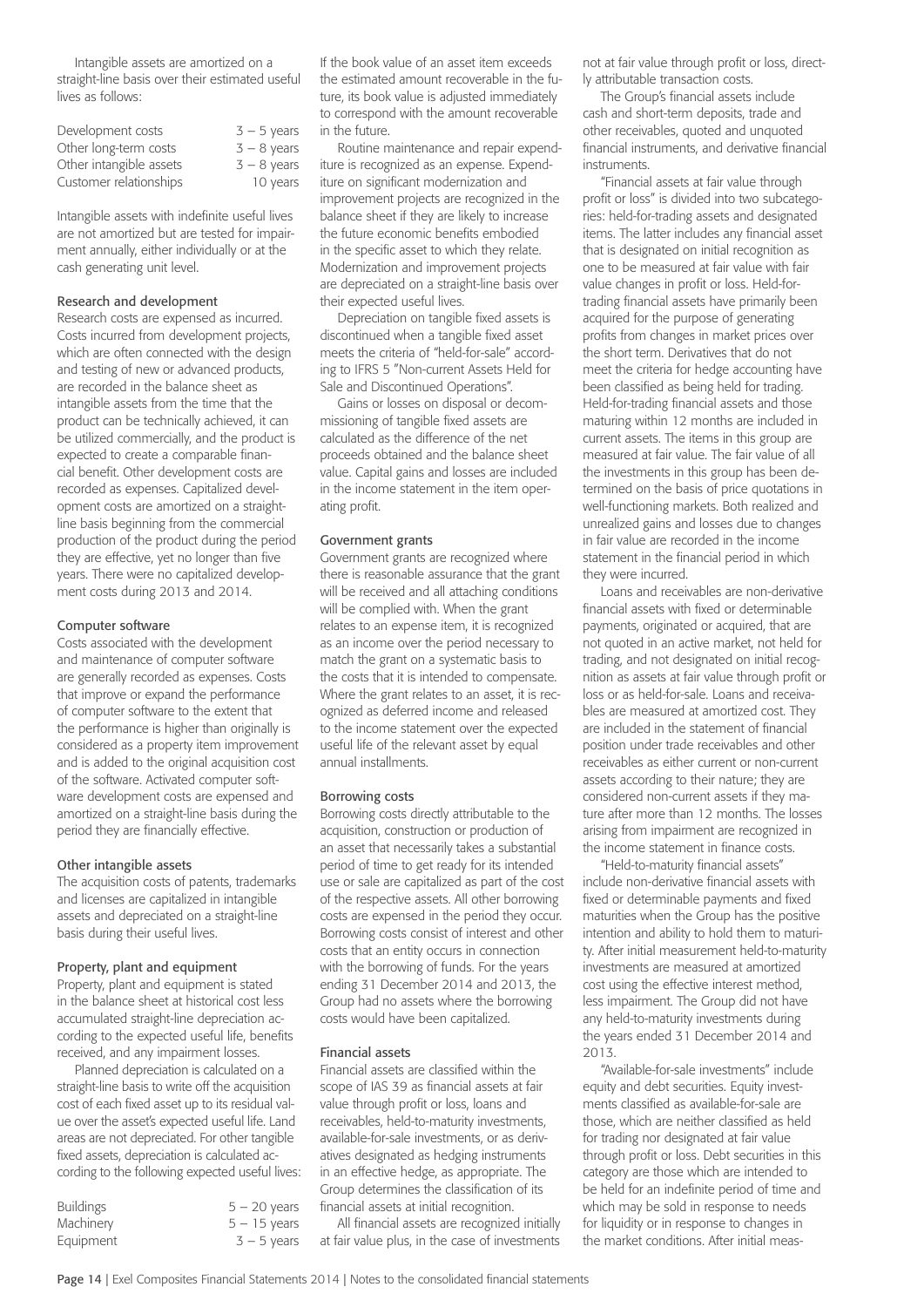urement, available-for-sale investments are subsequently measured at fair value with unrealized gains or losses recognized as other comprehensive income in the available-for-sale reserve until the investment is derecognized, at which time the cumulative gain or loss is recognized in other operating income, or determined to be impaired, at which time the cumulative loss Is recognized in the income statement in finance costs and removed from the available-for-sale reserve.

A financial asset is derecognized when:

- The rights to receive cash flows from the asset have expired
- The Group has transferred its rights to receive cash flows from the asset or has assumed an obligation to pay received cash flows in full without material delay to a third party under a pass-through arrangement.

#### Cash and short-term deposits

Cash and short-term deposits in the statement of financial position comprise cash at banks and in hand and short-term deposits with an original maturity of three months and less. Credit accounts connected with Group accounts are included in current interest-bearing liabilities and are presented as net amounts, as the Group has a legal contractual right of set-off to make payment or otherwise eliminate the amount owed to creditors either in whole or in part.

Cash and cash equivalents are recorded at the original amount in the statement of financial position.

#### Financial liabilities

Financial liabilities within the scope of IAS 39 are classified as financial liabilities at fair value through profit or loss, loans and borrowings, or as derivatives designated as hedging instruments in an effective hedge, as appropriate. The Group determines the classification of its financial liabilities at initial recognition. All financial liabilities are initially recognized at fair value and in the case of loans and borrowings, plus directly attributable transaction costs. The Group's financial liabilities include trade and other payables, bank overdrafts, loans and borrowings and derivative financial instruments.

Finance lease liabilities are initially recognized at fair value. All financial liabilities are later valued at amortized cost using the effective interest rate method. Financial liabilities are included in non-current and current liabilities, and they may be either interest-bearing or non-interest-bearing.

### Derivative financial instruments and hedging

Derivative contracts are recorded initially as an acquisition cost equal to their fair value. Following their acquisition derivative contracts are valued according to their fair value.

Profits and losses that are generated from the valuation of fair value are recorded

according to the intended use of the derivative contract. The Group does not apply hedge accounting as described by IAS 39. As a result, all value changes are recognized in profit or loss. The Group has entered into interest rate swap agreements to convert non-current floating rate financial liabilities to fixed interest rates and forward foreign exchange contracts. Derivative financial instruments are presented in Section 33 of the Notes. Derivatives are recorded in the balance sheet as accrued expenses and deferred income.

Hedges for net investments in foreign units are recorded in the same way as cash-flow hedges. A hedge on a foreign subsidiary's equity is recorded in shareholders' equity in the same way as the exchange rate difference in shareholders' equity. The Group did not hedge its net foreign investments exposure during 2014 or 2013.

### Impairment of non-financial assets

At each reporting date, the Group evaluates whether there are indications of impairment in any asset item. If impairment is indicated, the recoverable amount of the asset is estimated. An asset's recoverable amount is the higher of an asset's or cash-generating unit's (CGU) fair value less costs to sell and its value in use and is determined for an individual asset, unless asset does not generate cash inflows that are largely independent of those from other assets or group of assets. Where the carrying amount of an asset or CGU exceeds its recoverable amount, the asset is considered impaired and is written down to its recoverable amount.

In addition, the recoverable amount is assessed annually for the following items regardless of whether there are indications of impairment: goodwill; intangible assets that have an unlimited economic lifespan; and assets under construction.

Impairment losses of continuing operations are recognized immediately in the income statement in those expense categories consistent with the function of the impaired asset.

#### Impairment of financial assets

The Group assesses on each reporting date whether there is any objective evidence that a financial asset or group of financial assets is impaired. A financial asset is deemed to be impaired if, and only if, there is objective evidence of impairment as a result of one or more events that has occurred after the initial recognition of the asset and that loss event has an impact on the estimated future cash flows of the financial asset that can be reliably estimated.

### Lease agreements

Lease agreements concerning tangible assets in which the Group holds a material share of the risks and benefits of ownership are classified as financial lease agreements. A financial lease agreement is entered in the balance sheet at either the fair value of

the leased asset on the starting date of the lease agreement or the current value of the minimum rents, whichever is lower. Lease payments are divided into financing costs and installment payment of the liability so that the interest rate of the remaining liability remains unchanged. The corresponding rental obligations, net of finance charges, are included in interest-bearing liabilities. The financing cost calculated with the effective interest rate is recorded in the income statement as a financial expense. Tangible fixed assets acquired under financial lease agreements are depreciated over their economic lifetime or the period of lease, whichever is shorter.

Lease agreements in which the risks and benefits of ownership are retained by the lessor are treated as other lease agreements (operational leasing). Rents paid on other lease agreements are expensed in even installments in the income statement over the duration of the rental period.

Assets leased by the Group in which the risks and benefits of ownership are transferred to the lessee are treated as financial leasing and recorded in the balance sheet as a receivable according to present value. Financial income from financial lease agreements is determined so that the remaining net investment provides the same income percentage over the duration of the rental period.

Assets leased by the Group other than through financial leasing are included in the balance sheet as tangible fixed assets and are depreciated according to their estimated useful economic life in the same way as tangible fixed assets used by the Group. Leasing income is recorded in the income statement in even installments over the duration of the rental period.

#### Inventories

Inventories are valued in the balance sheet either at the acquisition cost or at the net realizable value, whichever is lower. The acquisition cost is determined using the weighted average price method. The acquisition cost of finished and incomplete products comprises raw materials, direct costs of labor, other direct costs and the appropriate portion of the variable general costs of manufacture and fixed overhead at the ordinary rate of operations, but it does not include borrowing costs. The net realizable value is the estimated selling price in ordinary business operations less the estimated expenditure on product completion and sales.

### Trade receivables

Trade receivables are recorded in the balance sheet at their original invoice amount.

An impairment of trade receivables is recognized when there is justified evidence that the Group will not receive all of benefits on the original terms. Indications of the impairment of trade receivables include the significant financial difficulties of the debtor,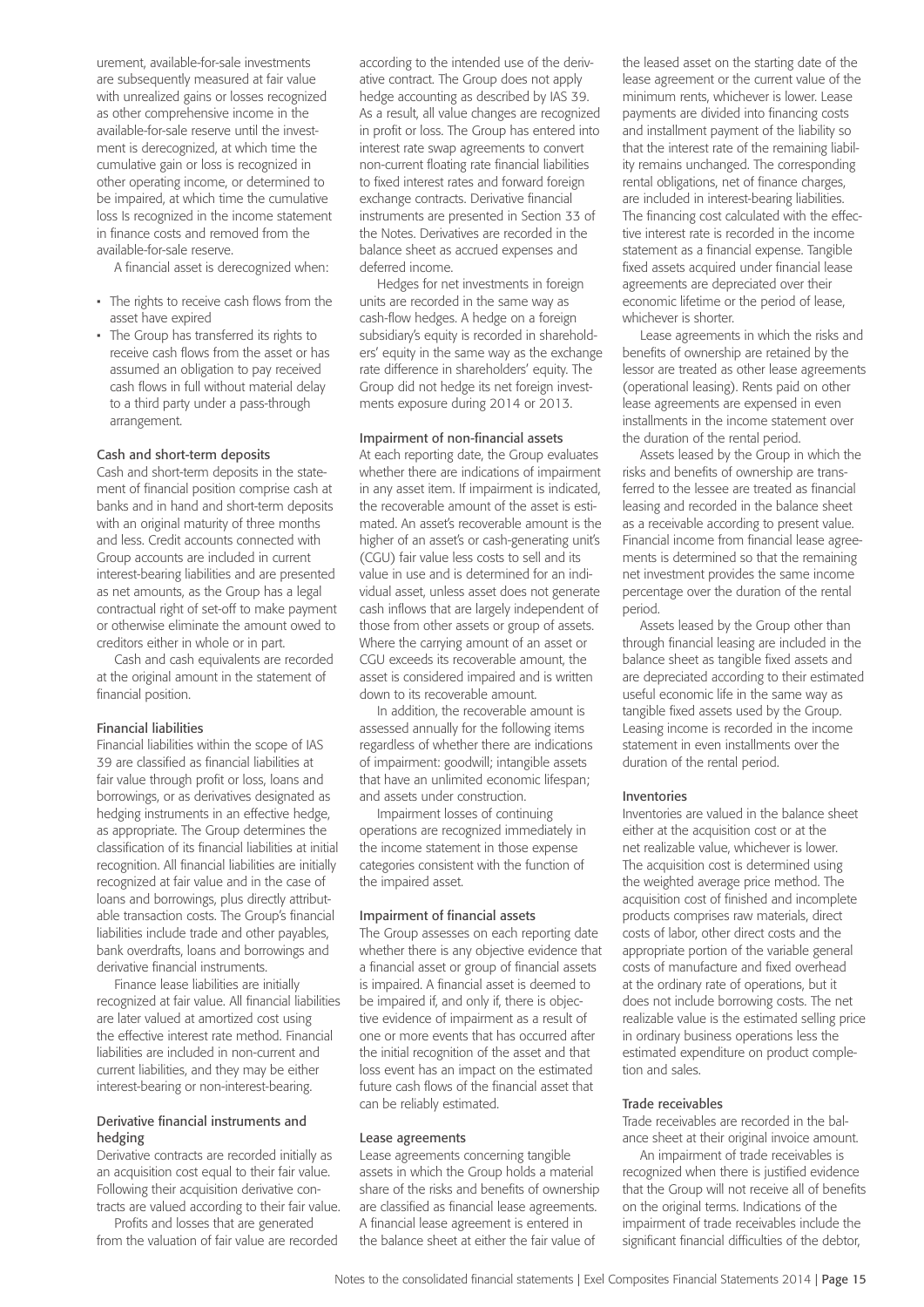the likelihood of bankruptcy, failure to make payments, or a major delay in receiving the paying. The current cash flow of all trade receivables, which are more than 90 days overdue are considered as zero. The amount of the impairment recorded in the income statement is determined according to the difference between the carrying value of the receivable and the estimated current cash flow discounted by the effective interest rate. If the amount of the impairment loss decreases in any later financial period, and the decrease can be objectively seen to be related to events subsequent to the recognition of the impairment, the recognized loss is cancelled through profit or loss.

### Share capital

Ordinary shares are included in shareholders' equity. Expenses incurred directly from new share issues, but not including expenses incurred from company mergers, are recorded in shareholders' equity as a reduction of received payments.

#### Taxes

Group taxes consist of taxes based on Group companies' results for the financial year, adjustments to taxes related to previous years and the change in deferred income taxes.

The tax expenses on the income statement are formed from the tax based on the taxable income for the financial year and deferred taxes. The tax expenses are recorded in the income statement except for the items recorded directly into shareholders' equity, when the tax impact is recorded also as an equivalent part of shareholders' equity. The taxes for the financial year are calculated from the taxable income according to the valid tax rate in each country. Taxes are adjusted by the possible taxes related to previous financial years.

Deferred taxes are calculated for all temporary differences between accounting and taxation using the tax rates valid at the closing date. The largest temporary differences arise from the depreciation of tangible assets, valuations in the fair value in the balance sheets of acquired companies at the time of acquisition, revaluations of certain non-current reserves, reservations for pension schemes and post-retirement benefits, unused tax losses, and differences in net wealth between fair value and taxable value in connection with acquisitions.

Deferred tax assets have been recorded to the extent that it is probable that taxable profit will be available against which the temporary difference can be utilized will materialize in the future. Deferred income tax is determined using tax rates that have been enacted or substantially enacted by the balance sheet date.

Revenues, expenses and assets are recognized net of the amount of sales tax except:

- Where the sales tax incurred on a purchase of assets or services is not recoverable from the taxation authority
- Receivables and payables that are stated with the amount of sales tax included.

### Pensions and other post-employment benefits

The Group's pension schemes comply with each country's local regulations and practices. Some of the pension schemes in the Group apply defined benefit pension schemes where the pension benefits, disability benefits and employment termination benefits are defined. Pension benefits are based generally on the period of employment and salary over a fixed period for each employee. Pension contributions are funded through payments to insurance companies. In addition, the Group has defined-contribution plans.

In defined benefit pension plans, the present value of future pension payments on the closing date is presented less the fair value of the plan-related assets on the closing date. Pension liabilities are calculated by independent actuaries. The pension liability is determined according to the projected unit credit method: the pension liability is discounted to the present value of estimated future cash flows using the interest rate which is equal to the interest rate of government or corporate bonds with maturities corresponding to the maturity of the pension liability. Pension costs are recorded in the income statement as an expense with costs periodised over the employees' time of service based on actuarial calculations carried out annually. Actuarial gains and losses are recognized in full as a component of other comprehensive income.

In defined-contribution schemes, pension contributions are paid to insurance companies, after which the Group no longer has other payment obligations. The Group's contributions to defined-contribution schemes are entered in the financial period to which the payments relate.

### Share-based compensation

The Group has long-term incentive programs for the President and CEO and the Group Management Team and selected key employees of the Company. The aim of the programs is to combine the objectives of the shareholders and the executives in order to increase the value of the Company, to commit the executives to the Company and to offer the executives a competitive reward program based on holding the Company's shares.

The 2012 program includes matching shares and a long-term monetary performance reward, and the program is targeted at 18 executives for the earning period 2012 – 2014. The members of the Group Management Team are included in the target group of the 2012 incentive program.

The 2012 program includes one earning period, the calendar years 2012 – 2014. The prerequisite for the participation in the matching shares component is that the executive owns the Company's shares in accordance with the decision by the Board of Directors. The potential long-term monetary performance reward from the program for the earning period 2012 – 2014 will be based on the Group's cumulative Economic Profit and on the Group's Total Shareholder Return (TSR).

The reward from the earning period 2012 – 2014 will be paid in 2015. The maximum reward to be paid on the basis of the earning period 2012 – 2014 will correspond to the value of up to 900,000 EUR for the monetary performance reward and up to 30,000 Exel Composites Plc shares for the matching shares reward.

The 2013 program includes one earning period, the calendar years 2013 − 2015. The potential long-term monetary performance reward from the program for the earning period 2013 – 2015 will be based on the Group's cumulative Economic Profit and on the Group's Total Shareholder Return (TSR).

The potential reward from the earning period 2013 – 2015 will be paid in 2016. The maximum reward to be paid on the basis of the earning period 2013 – 2015 will be one million EUR. The 2014 program includes one earning period, the calendar years 2014 - 2016. The potential longterm monetary performance reward from the program for the earning period 2014 – 2016 will be based on the Group's cumulative Economic Profit and on the Group's Total Shareholder Return (TSR).

The potential reward from the earning period 2014 – 2016 will be paid in 2017. The maximum reward to be paid on the basis of the earning period 2014 – 2016 will be one million EUR.

No reward will be paid to an executive, if his or her employment or service with the Group Company ends before the reward payment unless the executive is leaving the Company due to retirement or unless the Board decides otherwise.

The cost of the programs will be accounted for as operating expenses during the duration of the program and accrued for in the financial statements according to IFRS 2 -standard.

There is a vesting period of two years before the title of the shares is transferred regarding the shares given to the participant from 2012 program.

### Provisions

A provision is recognized in the balance sheet when the Group has a legal or actual obligation on the basis of a prior event, the materialization of the payment obligation is probable and the size of the obligation can be reliably estimated and requires a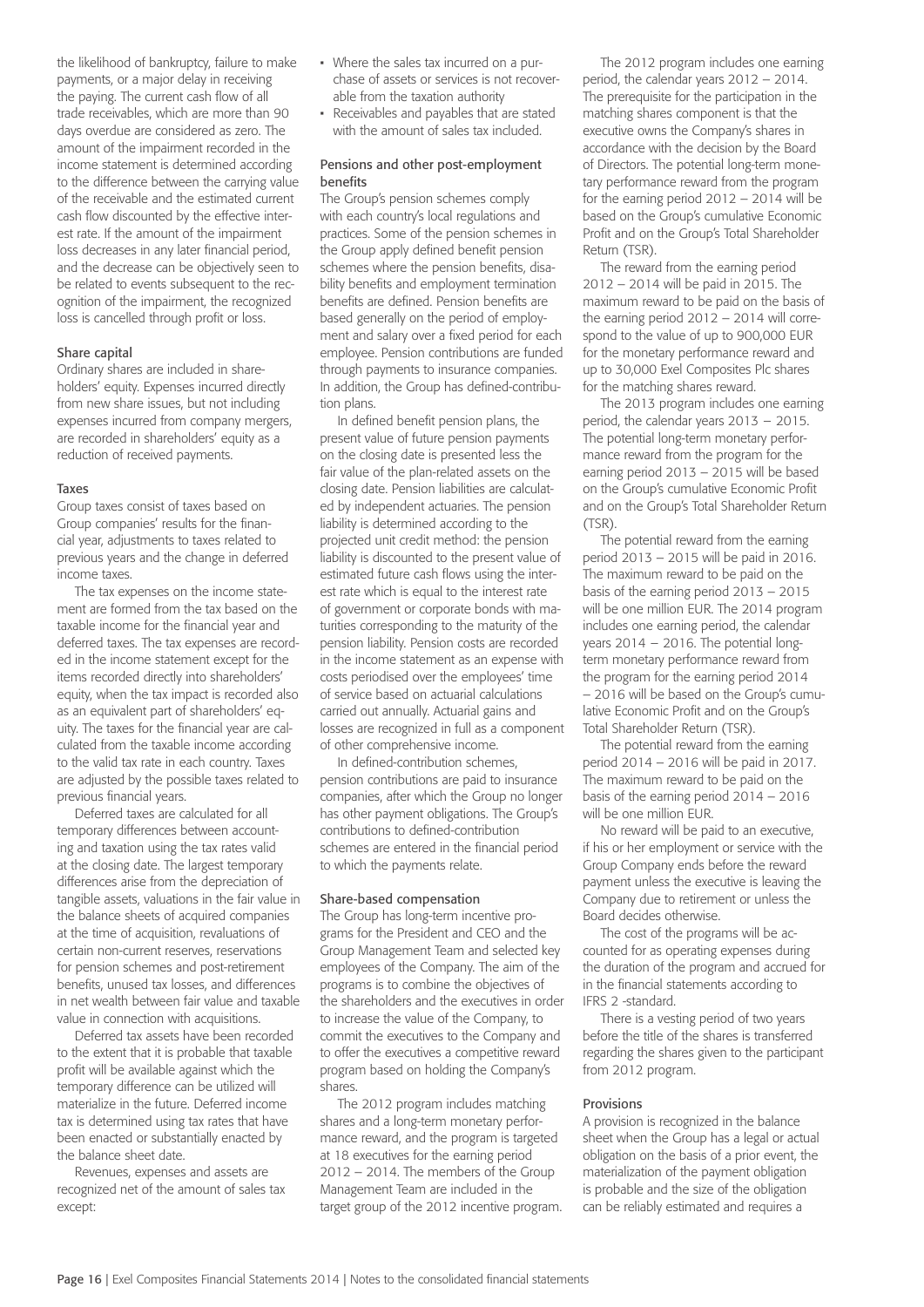financial payment or causes a financial loss. If compensation for a share of the obligation can be received from a third party, the compensation is recorded as a separate asset item, but only when it is practically certain that said compensation will be received.

The right of personnel to annual leave and leave based on a long period of service are recognized when the right is created. The recorded provision corresponds to the obligations regarding the annual leave and leave based on a long period of service based on work performed by the reporting date.

The Group recognizes a provision against loss-making agreements if the benefits of an agreement are expected to be smaller than the unavoidable costs required to fulfill the obligations of the agreement.

A provision for restructuring is recognized when the Group has prepared a detailed and formal restructuring plan and restructuring has either commenced or the plan has been announced publicly. The provisions are valued at their present value of costs required to cover the obligation.

### Dividends

Dividends paid by the Group are recognized for the financial year in which the shareholders have approved payment of the dividend.

#### Earnings per share

The undiluted earnings per share is calculated by dividing the profit for the period belonging to the shareholders of the parent company by the weighted average of shares in issue, not including shares purchased by

the Company itself and that are presented as own shares. The weighted average number of shares used to calculate the diluted earnings per share takes into account the diluting effect of outstanding stock options during the period. This effect is calculated by the number of shares that could have been acquired at market price with the value of the subscription rights to usable stock options, which defines the "free element"; "free shares" are added to the number of released shares, but the result for the financial year is not adjusted.

### NOTE 6 SEGMENT INFORMATION

Segment information is presented according to the Group's operating segment and geographical distribution. Operating segments are based on the Group's internal organizational structure and internal financial reporting.

Operating segments consist of asset groups and businesses whose risks and profitability relative to products or services differ from other business segments. In ge-

ographical information products or services are produced in a certain financial environment the risks and profitability of which differ from the financial environments' risks and profitability of other geographical locations.

#### Operating segments

The Group has one operating segment, Exel Composites.

#### Geographical information

The Group's geographical information is given for Europe, APAC (Asia Pacific) and Rest of world. Net sales of geographical distribution are presented according to the customers, while assets are presented according to the location of the assets.

|  | Net sales outside the Group according to location of customers |  |  |
|--|----------------------------------------------------------------|--|--|
|  |                                                                |  |  |

| <b>EUR 1,000</b> | 2014   | 2013   |
|------------------|--------|--------|
| Europe           | 64,562 | 56,124 |
| APAC             | 11,760 | 10,462 |
| Rest of world    | 2,931  | 2,704  |
| Total            | 79,253 | 69,290 |

Revenue from the biggest customer amounted to EUR 18,551thousand (2013: EUR 13,915 thousand).

### Total assets according to geographic location

| <b>EUR 1,000</b> | 2014   | 2013   |
|------------------|--------|--------|
| Europe           | 29,754 | 25,702 |
| APAC             | 14.154 | 12,687 |
| Rest of world    |        |        |
| Total            | 43,908 | 38,389 |

#### Capital expenditure according to geographic location

| <b>EUR 1,000</b> | 2014  | 2013  |
|------------------|-------|-------|
| Europe           | 3,489 | 2,434 |
| APAC             | 865   | 333   |
| Rest of world    |       |       |
| Total            | 4,354 | 2,767 |

### NOTE 7 BUSINESS COMBINATIONS

The Group did no acquisitions in 2014 or 2013.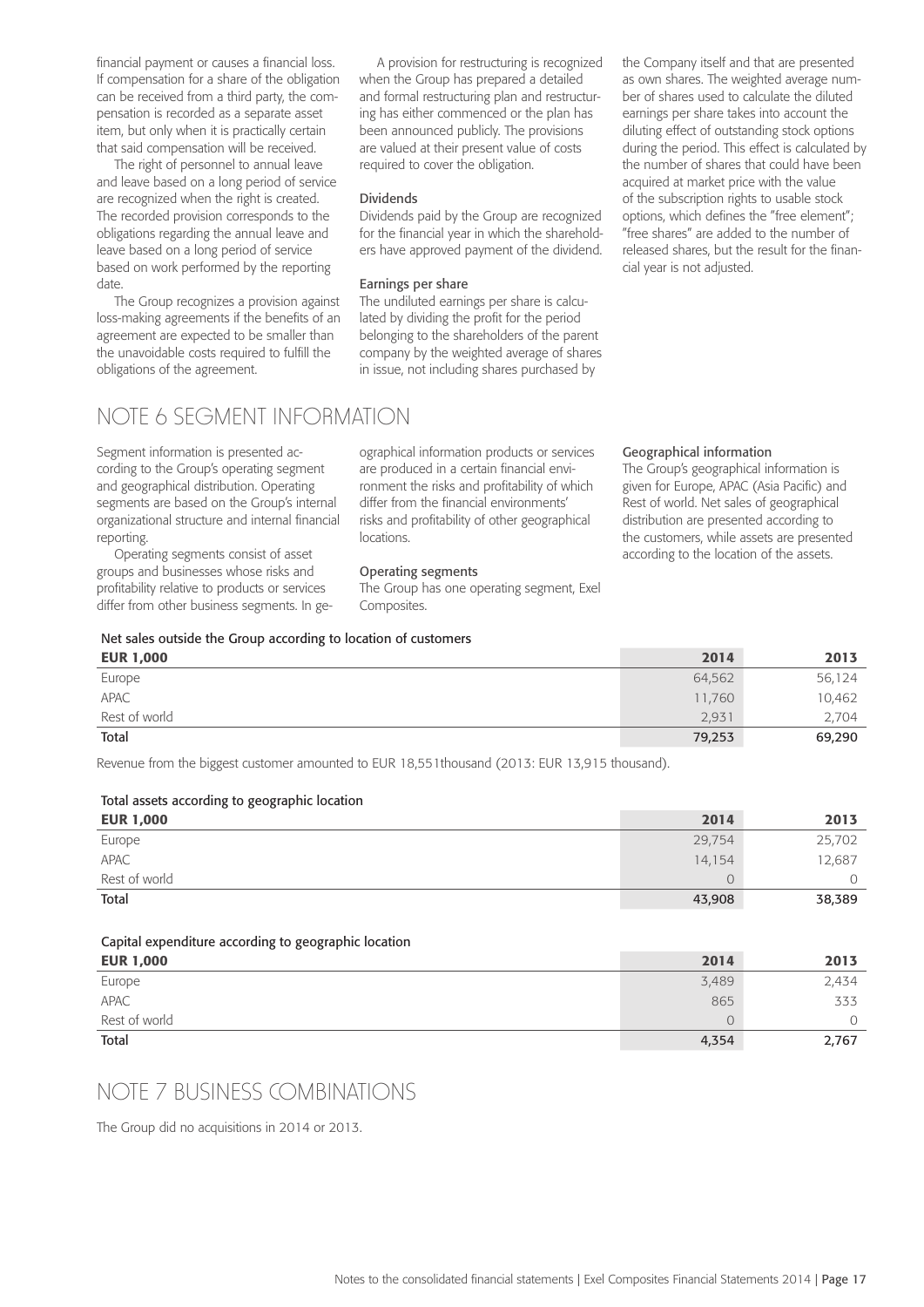### NOTE 8 EXCHANGE RATES

The income statements of subsidiaries, whose measurement and reporting currency is not the euro, are translated into the Group reporting currency using the average exchange rate, whereas the assets and

liabilities of the subsidiaries are translated using the exchange rates on the reporting date. The reporting date exchange rates are based on exchange rates published by the European Central Bank for the closing date.

The average exchange rate is calculated as an average of each month's average rates from the European Central Bank. Key exchange rates for Exel Composites Group applied in the accounts are:

|                |                 | <b>Average rate</b> | Average rate | <b>Balance sheet</b> | <b>Balance sheet</b> |
|----------------|-----------------|---------------------|--------------|----------------------|----------------------|
| <b>Country</b> | <b>Currency</b> | 2014                | 2013         | rate 2014            | rate 2013            |
| Australia      | <b>AUD</b>      | .47250              | 1.37700      | 1.48290              | 1.54230              |
| UK             | GBP             | 0.80647             | 0.84925      | 0.77890              | 0.83370              |
| China          | <b>RMB</b>      | 8.20373             | 8.16549      | 7.53580              | 8.34910              |
| Sweden         | <b>SEK</b>      | 9.09660             | 8.65049      | 9.39300              | 8.85910              |
| <b>USA</b>     | <b>USD</b>      | .32890              | 1.32815      | 1.21410              | 1.37910              |

### NOTE 9 OTHER OPERATING INCOME

| <b>EUR 1,000</b>                           | 2014 | 2013 |
|--------------------------------------------|------|------|
| Rental income                              | 18   | 25   |
| Other operating income                     | 689  | 642  |
| Net gain on disposal of non-current assets |      |      |
| Total                                      | 707  | 667  |

Other operating income includes Exel Sports Brands' licensing income of EUR 0.4 (0.6) million and government grants of EUR 0.2 (0.0) million.

### NOTE 10 OTHER OPERATING EXPENSES

| <b>EUR 1,000</b>         | 2014   | 2013   |
|--------------------------|--------|--------|
| Rental expenses          | 1.034  | .477   |
| Other operating expenses | 15,099 | 3,782  |
| Total                    | 16,133 | 15,258 |

The fees paid in 2014 to the external auditor for auditing Exel Group companies totaled EUR 163 (176) thousand, while the fees paid for non-audit services totaled EUR 51 (71) thousand.

### NOTE 11 EMPLOYEE BENEFIT EXPENSES

| <b>EUR 1,000</b>                             | 2014   | 2013   |
|----------------------------------------------|--------|--------|
| Wages and salaries                           | 18,662 | 17,355 |
| Pension costs – defined contribution schemes | 2,061  | 1,795  |
| Pension costs – defined benefit schemes      |        | $-2$   |
| Other employee benefits                      | 1,957  | 1,981  |
| Total                                        | 22,691 | 21,128 |
|                                              |        |        |
| <b>Personnel</b>                             | 2014   | 2013   |
|                                              |        |        |
| Average number of personnel                  | 433    | 427    |

### NOTE 12 RESEARCH AND DEVELOPMENT EXPENDITURE

The income statement includes research and development costs entered as costs amounting to EUR 1,837 thousand in 2014 (EUR 1,511 thousand in 2013). These costs are included in the income statement under Employee Benefit Expenses and Other Operating Expenses.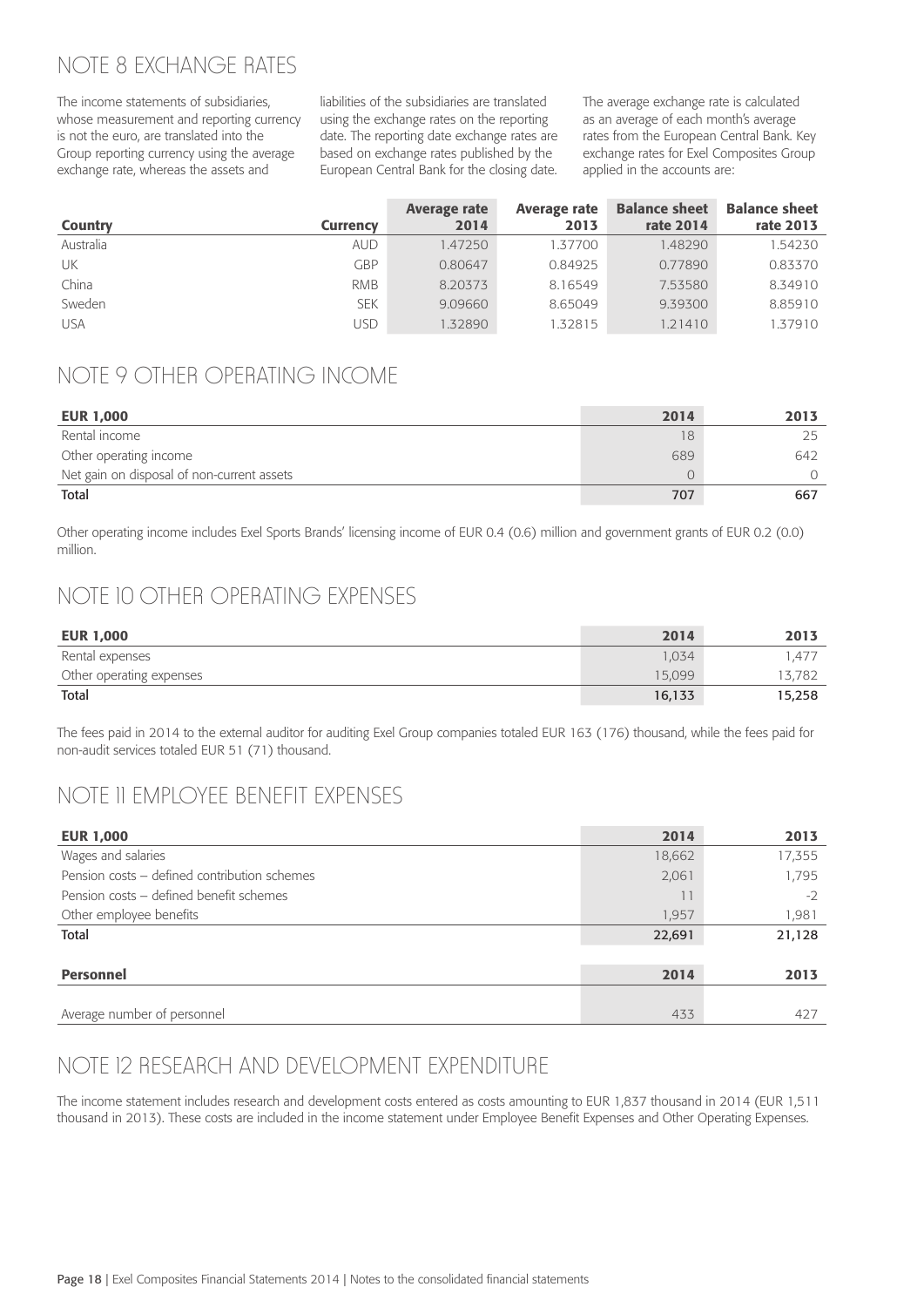### NOTE 13 DEPRECIATION, AMORTIZATION AND IMPAIRMENT

| <b>Depreciation of assets, EUR 1,000</b>       | 2014       | 2013     |
|------------------------------------------------|------------|----------|
| Intangible assets                              | 339        | 408      |
| Tangible assets                                |            |          |
| <b>Buildings</b>                               | 264        | 263      |
| Machinery and equipment                        | 2,030      | 2,012    |
| Total                                          | 2,634      | 2,683    |
|                                                |            |          |
| Impairment and write-down of assets, EUR 1,000 | 2014       | 2013     |
|                                                |            |          |
| Intangible assets                              | 132        | $\circ$  |
| Goodwill                                       | $\bigcirc$ | $\circ$  |
| Tangible assets                                |            |          |
| Land                                           | 8          | 8        |
| <b>Buildings</b>                               | $\bigcirc$ | $\Omega$ |

Total 482 8

### NOTE 14 FINANCIAL INCOME

| <b>EUR 1,000</b>                                                                                               | 2014 | 2013 |
|----------------------------------------------------------------------------------------------------------------|------|------|
| Interest income on loans and receivables                                                                       | 56   | 39   |
| Dividend income                                                                                                |      |      |
| Foreign exchange gains                                                                                         | 340  | 22   |
| Change in fair value of financial assets recognized at fair value through profit or loss (from<br>derivatives) |      | 116  |
| Other finance income                                                                                           | 4    |      |
| Total finance income                                                                                           | 402  | 378  |

### NOTE 15 FINANCIAL EXPENSES

| <b>EUR 1,000</b>                                                                                               | 2014 | 2013 |
|----------------------------------------------------------------------------------------------------------------|------|------|
| Interest expenses on debts and borrowings                                                                      | 154  | 216  |
| Interest expenses under finance leases                                                                         |      |      |
| Foreign exchange losses                                                                                        | 529  | 353  |
| Change in fair value of financial assets recognized at fair value through profit or loss (from<br>derivatives) | 38   |      |
| Other finance expenses                                                                                         | 112  | 95   |
| Total finance expenses                                                                                         | 832  | 664  |

Exchange differences for sales (exchange rate loss EUR -24 thousand) and purchases (exchange rate profit EUR -1 thousand) are entered in the income statement in the appropriate sales and purchase accounts.

### NOTE 16 INCOME TAXES

The income tax entered as an expense consisted mainly of the following components for the years ended 31 December 2014 and 2013:

| <b>EUR 1,000</b>                                          | 2014  | 2013  |
|-----------------------------------------------------------|-------|-------|
| Income tax based on taxable income for the financial year | 2.159 | .44C  |
| Income taxes from previous financial periods              | 58    | $-1c$ |
| Deferred taxes                                            | 537   | 55    |

Total income taxes reported in the income statement 2,754 1,477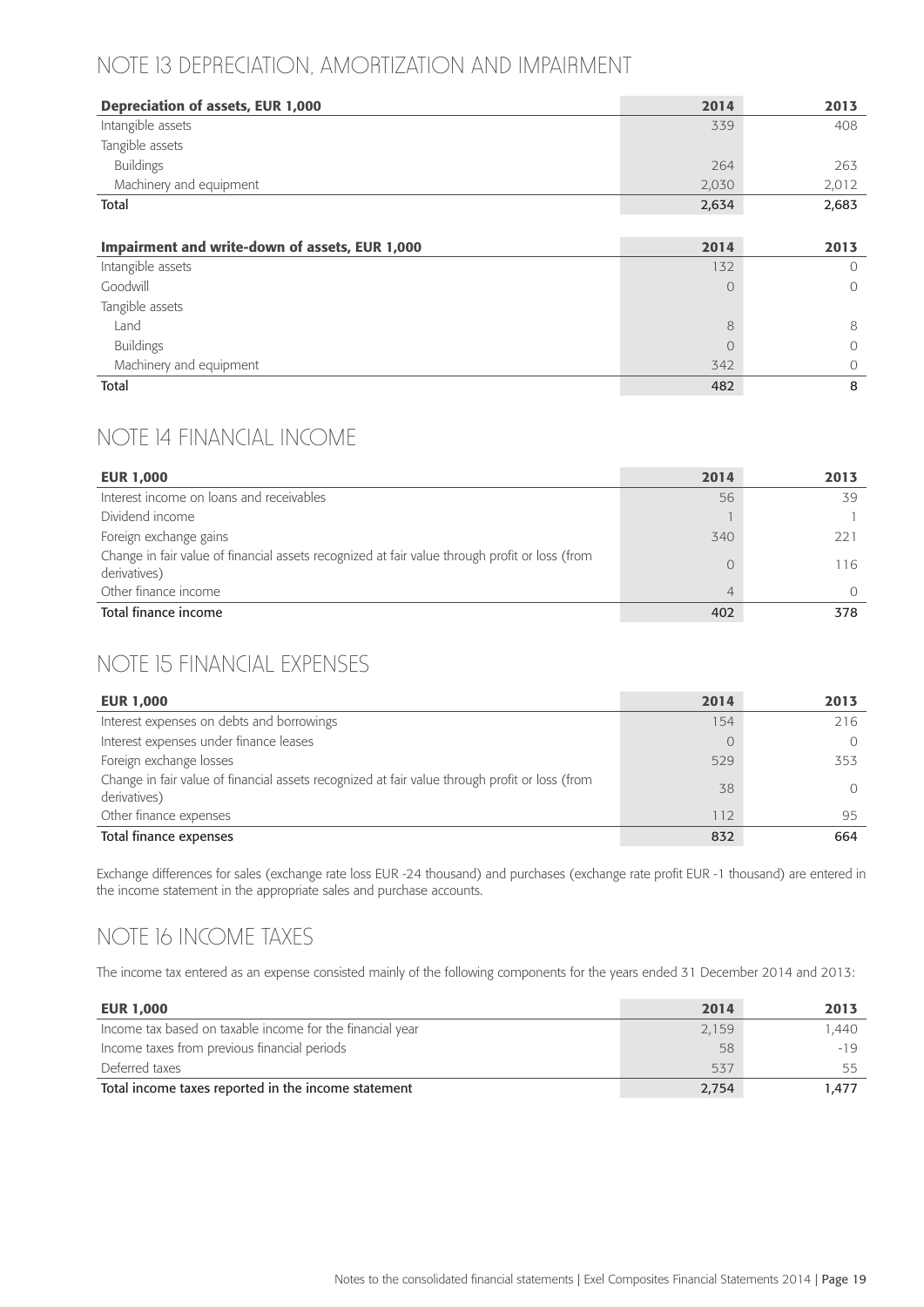| Income tax recognised in other comprehensive income                    |                   |                   |           |
|------------------------------------------------------------------------|-------------------|-------------------|-----------|
| 2014, EUR 1,000                                                        | <b>Before tax</b> | <b>Tax effect</b> | After tax |
| Exchange differences on translating foreign operations                 | 1,370             | $\left( \right)$  | 1,370     |
| Defined benefit plan actuarial gains (+)/losses                        | $-133$            | 43                | $-90$     |
| Total                                                                  | 1.237             | 43                | 1,280     |
| Income tax recognised in other comprehensive income<br>2013, EUR 1,000 | <b>Before tax</b> | <b>Tax effect</b> | After tax |
| Exchange differences on translating foreign operations                 | $-2,174$          | $\bigcirc$        | $-2.174$  |
| Defined benefit plan actuarial gains $(+)/$ losses $(+)$               | 0                 |                   |           |
| Total                                                                  | $-2.174$          | 0                 | $-2.174$  |

A reconciliation between tax expense and the product of accounting profit multiplied by Finland's domestic tax rate for the years ended 31 December 2014 and 2013 is as follows:

| Income tax reconciliation, EUR 1,000                                | 2014  | 2013   |
|---------------------------------------------------------------------|-------|--------|
| Accounting profit before tax                                        | 8,457 | 4,557  |
| Tax calculated at domestic tax rate 20,0% in 2014 and 24.5% in 2013 | 1,691 | 1,117  |
| Difference between the domestic and foreign tax rates               | 318   | 330    |
| Expenses not deductible for tax purposes                            | 121   | $-242$ |
| Other                                                               | 624   | 272    |
| Tax charge                                                          | 2,754 | 1.477  |
| Effective tax rate                                                  | 32.6  | 32.4   |

### NOTE 17 DEFERRED TAX ASSETS AND DEFERRED TAX LIABILITIES

| Deferred tax assets,<br><b>EUR 1,000</b> | 1.1.2014 | <b>Recognized in</b><br>income<br>statement | Recognized in<br>shareholders'<br>equity | <b>Exchange rate</b><br>differences | 31.12.2014 |
|------------------------------------------|----------|---------------------------------------------|------------------------------------------|-------------------------------------|------------|
| Intercompany profit in inventory         |          | $\overline{\phantom{a}}$                    | $\overline{\phantom{a}}$                 |                                     |            |
| Losses                                   | 215      | $-141$                                      | $\overline{\phantom{m}}$                 |                                     | 74         |
| Other temporary differences              | 810      | $-367$                                      | 80                                       | 36                                  | 559        |
| Offset with deferred tax liabilities     | $-386$   | 37                                          | $\qquad \qquad -$                        |                                     | $-349$     |
| Net deferred tax assets                  | 641      | $-472$                                      | 80                                       | 36                                  | 285        |

| Deferred tax liabilities,<br><b>EUR 1,000</b> | 1.1.2014 | <b>Recognized in</b><br>income<br>statement | Recognized in<br>shareholders'<br>equity | <b>Exchange rate</b><br>differences | 31.12.2014 |
|-----------------------------------------------|----------|---------------------------------------------|------------------------------------------|-------------------------------------|------------|
| Accumulated depreciation                      |          |                                             |                                          |                                     |            |
| Other temporary differences                   | 826      | 28                                          | $-16$                                    | 16                                  | 854        |
| Offset with deferred tax assets               | $-386$   | 37                                          | $\overline{\phantom{a}}$                 |                                     | $-349$     |
| Net deferred tax liabilities                  | 440      | 65                                          | $-16$                                    | 16                                  | 505        |

| Deferred tax assets,<br><b>EUR 1,000</b> | 1.1.2013 | <b>Recognized in</b><br>income<br>statement | Recognized in<br>shareholders'<br>equity | <b>Exchange rate</b><br>differences | 31.12.2013 |
|------------------------------------------|----------|---------------------------------------------|------------------------------------------|-------------------------------------|------------|
| Intercompany profit in inventory         |          | - 1                                         | $\overline{\phantom{a}}$                 |                                     |            |
| Losses                                   | 284      | $-69$                                       | $\overline{\phantom{a}}$                 |                                     | 215        |
| Other temporary differences              | 970      | $-160$                                      | $\overline{\phantom{a}}$                 | $\overline{\phantom{a}}$            | 810        |
| Offset with deferred tax liabilities     | $-505$   | 120                                         | $\overline{\phantom{a}}$                 |                                     | $-386$     |
| Net deferred tax assets                  | 752      | $-111$                                      | $\overline{\phantom{0}}$                 |                                     | 641        |

| Deferred tax liabilities,<br><b>EUR 1,000</b> | 1.1.2013 | Recognized in<br>income<br>statement | Recognized in<br>shareholders'<br>eauity | <b>Exchange rate</b><br>differences | 31.12.2013 |
|-----------------------------------------------|----------|--------------------------------------|------------------------------------------|-------------------------------------|------------|
| Accumulated depreciation                      |          |                                      |                                          |                                     |            |
| Other temporary differences                   | 882      | -56                                  | $\overline{\phantom{a}}$                 |                                     | 826        |
| Offset with deferred tax assets               | $-505$   | 120                                  | $\overline{\phantom{a}}$                 |                                     | $-386$     |
| Net deferred tax liabilities                  | 377      | 64                                   | ۰                                        | -                                   | 440        |

Some deferred tax items related to the earlier accounting periods have been recorded directly to the equity. The Group had taxable net losses on 31 December 2014 of EUR 2,431 (EUR 858) thousand, of which the Company has recorded deferred tax assets of EUR 74 (215) thousand that are available for offset against future taxable profits of the companies in which the losses arose.

Page 20 | Exel Composites Financial Statements 2014 | Notes to the consolidated financial statements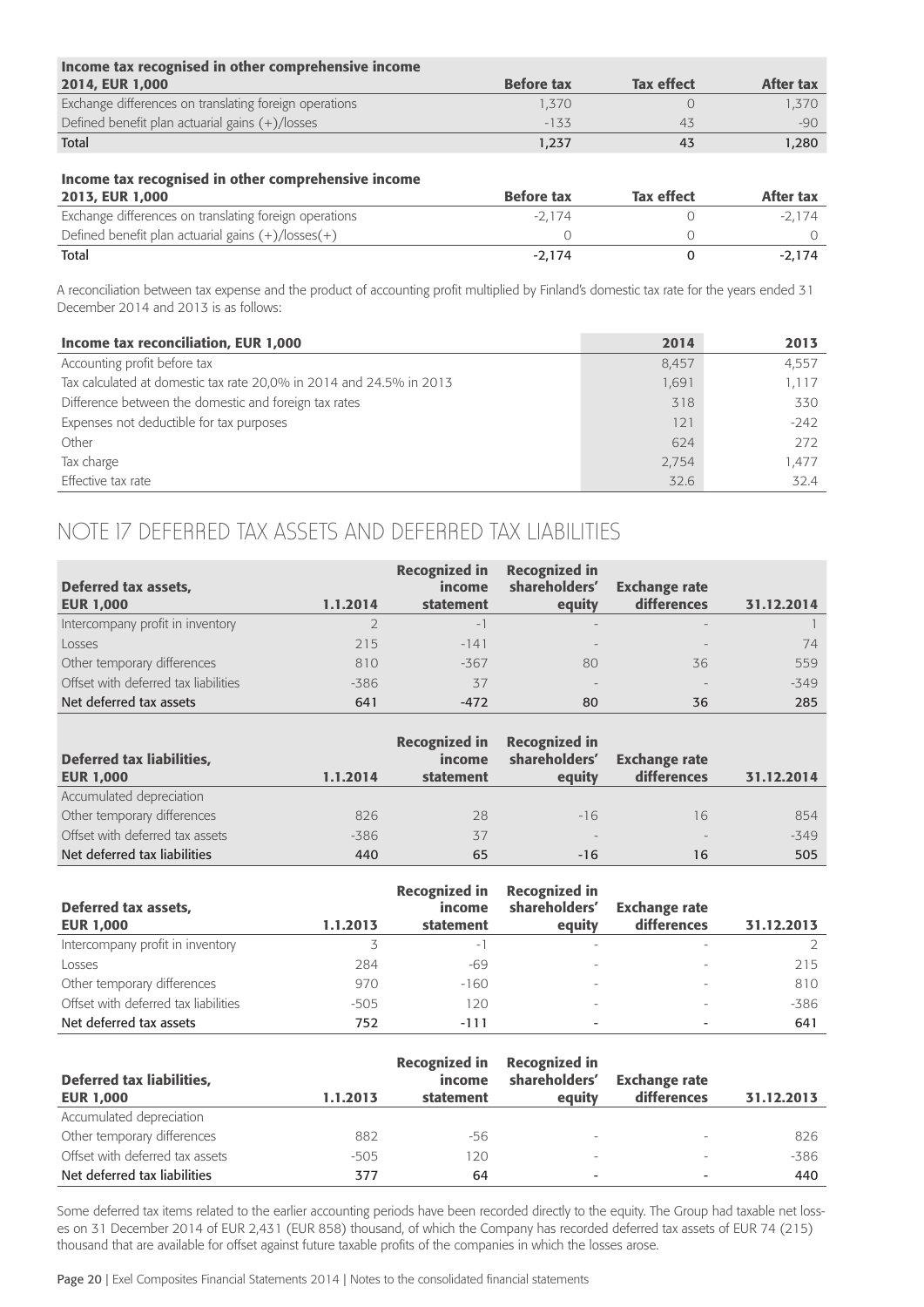### NOTE 18 EARNINGS PER SHARE

The earnings per share is calculated by dividing the profit attributable to ordinary equity holders of the parent company by the weighted average number of outstanding shares during the financial year. There is no dilution effect in the Exel Composites shares.

|                                                                                                            | 2014   | 2013  |
|------------------------------------------------------------------------------------------------------------|--------|-------|
| Profit for the financial year (EUR 1,000) attributable to ordinary equity holders of the parent<br>company | 5,702  | 3,080 |
| Weighted average number of outstanding shares during the financial year (1,000 shares)                     | 11.897 | 1.897 |
| Basic and diluted earnings per share (EUR/share)                                                           | 0.48   | 0.26  |

### NOTE 19 DIVIDENDS PER SHARE

The Annual General Meeting held on 27 March 2014 approved the Board's proposal not to distribute any dividend for the financial year 2013.

The Annual General Meeting held on 27 March 2013 approved the Board's proposal to distribute a dividend of EUR 0.30 per share.

The Extraordinary General Meeting held on 10 December 2013 approved the Board's proposal to pay an additional capital repayment from the reserve for invested unrestricted equity amounting to EUR 0.50 per share.

Following the balance sheet date the Board of Directors has proposed for approval at the Annual General Meeting that a dividend of EUR 0.20 per share be paid for the financial year 2014.

### NOTE 20 INTANGIBLE ASSETS

The Group has no internally created intangible assets.

| Goodwill, EUR 1,000                 | 2014      | 2013      |
|-------------------------------------|-----------|-----------|
| Acquisition cost at 1 Jan.          | 14,363    | 16,052    |
| <b>Additions</b>                    | $\bigcap$ | $\bigcap$ |
| Exchange rate differences           | 196       | $-1,689$  |
| Acquisition cost at 31 Dec.         | 14,559    | 14,363    |
| Accumulated amortization at 1 Jan.  | $-4,969$  | $-5,154$  |
| Impairment charge                   | $\Omega$  | $\Omega$  |
| Exchange rate differences           | 87        | 184       |
| Accumulated amortization at 31 Dec. | $-4,882$  | $-4,969$  |
| Book value at 1 Jan.                | 9,393     | 10,898    |
| Book value at 31 Dec.               | 9,676     | 9,393     |
|                                     |           |           |
| Other intangible assets, EUR 1,000  | 2014      | 2013      |
| Acquisition cost at 1 Jan.          | 5,084     | 5,722     |
| <b>Additions</b>                    | 15        | 9         |
| Decreases                           | $\bigcap$ | $\bigcap$ |
| Transfers between asset groups      | $\bigcap$ | 53        |
| Exchange rate differences           | 116       | $-700$    |
| Acquisition cost at 31 Dec.         | 5,215     | 5,084     |
| Accumulated amortization at 1 Jan.  | $-4,510$  | $-4,854$  |
| Amortization for the period         | $-220$    | $-248$    |
| Impairment charge and write-downs   | $-132$    | 0         |

| impainment charge and write about   | $\sim$ $\sim$ |           |
|-------------------------------------|---------------|-----------|
| Decreases                           |               | $\bigcap$ |
| Exchange rate differences           | $-97$         | 592       |
| Accumulated amortization at 31 Dec. | $-4.959$      | $-4.510$  |
| Book value at 1 Jan.                | 573           | 868       |
| Book value at 31 Dec.               | 255           | 573       |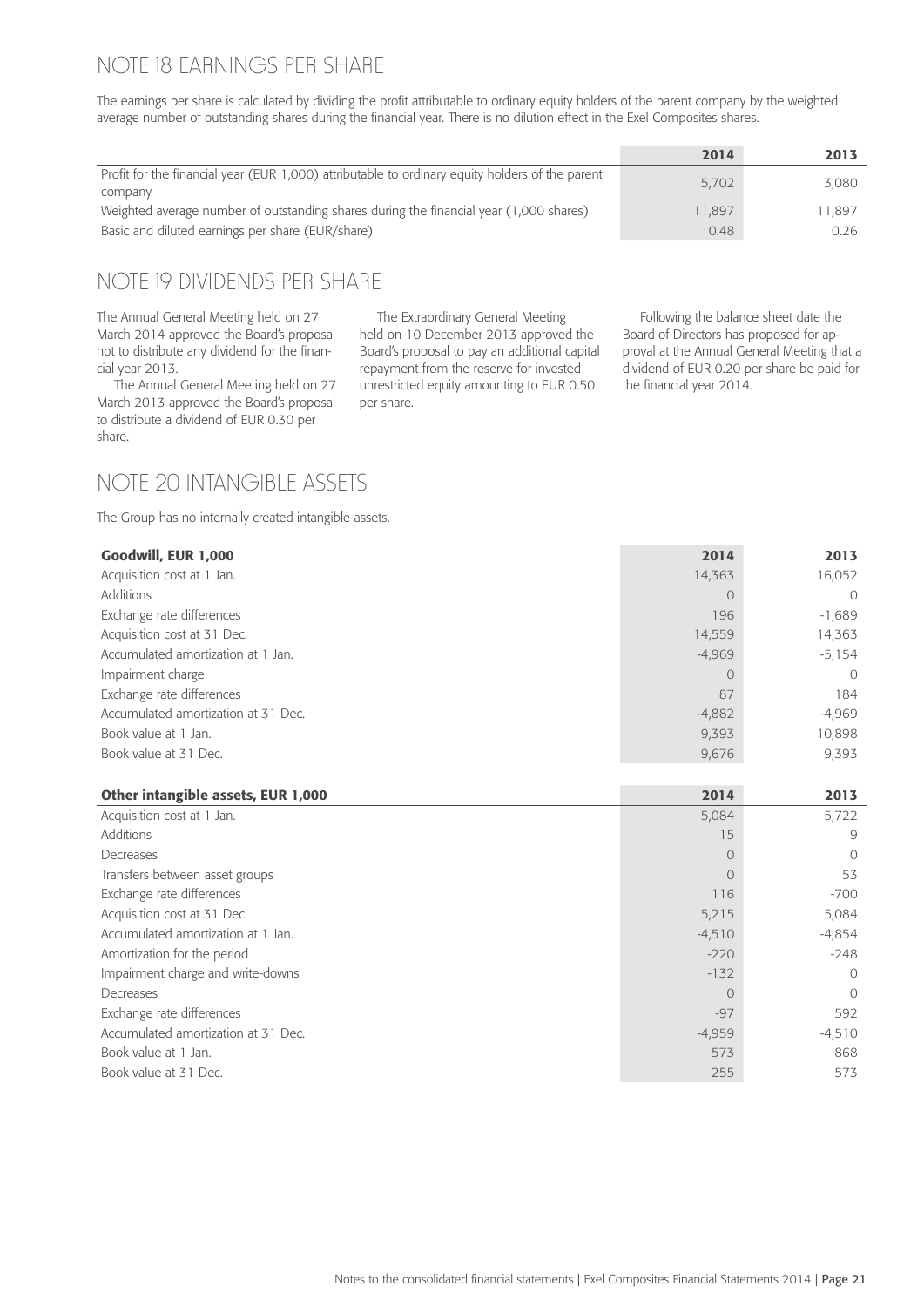| Other long-term expenses, EUR 1,000 | 2014           | 2013     |
|-------------------------------------|----------------|----------|
| Acquisition cost at 1 Jan.          | 3,468          | 3,313    |
| <b>Additions</b>                    | 86             | 94       |
| Decreases                           | 0              | $\circ$  |
| Transfers between asset groups      | 117            | 61       |
| Translation differences             | $\Omega$       | $\Omega$ |
| Acquisition cost at 31 Dec.         | 3,671          | 3,468    |
| Accumulated amortization at 1 Jan.  | $-3,121$       | $-2,961$ |
| Amortization for the period         | $-119$         | $-160$   |
| Decreases                           | $\Omega$       | $\circ$  |
| Translation differences             | $\overline{0}$ | $\circ$  |
| Accumulated amortization at 31 Dec. | $-3,240$       | $-3,121$ |
| Book value at 1 Jan.                | 348            | 352      |
| Book value at 31 Dec.               | 431            | 348      |
|                                     |                |          |

### NOTE 21 PROPERTY, PLANT AND EQUIPMENT

| Land and water areas, EUR 1,000                                         | 2014      | 2013           |
|-------------------------------------------------------------------------|-----------|----------------|
| Acquisition cost at 1 Jan.                                              | 860       | 875            |
| Additions                                                               | $\circ$   | $\circ$        |
| Decreases                                                               | $\circ$   | 0              |
| Transfer between asset groups                                           | $\circ$   | $\circ$        |
| Exchange rate differences                                               | 68        | $-14$          |
| Acquisition cost at 31 Dec.                                             | 928       | 860            |
| Impairment charge and write-downs                                       | $-229$    | $-225$         |
| Exchange rate differences                                               | $-19$     | $\overline{4}$ |
| Book value at 1 Jan.                                                    | 640       | 658            |
| Book value at 31 Dec.                                                   | 682       | 640            |
| <b>Buildings and structures, EUR 1,000</b>                              | 2014      | 2013           |
| Acquisition cost at 1 Jan.                                              | 7,140     | 7,132          |
| Additions                                                               | 95        | 84             |
| Decreases                                                               | $\circ$   | $\circ$        |
| Transfer between asset group                                            | 91        | 29             |
| Exchange rate differences                                               | 184       | $-105$         |
| Acquisition cost at 31 Dec.                                             | 7,511     | 7,140          |
| Accumulated amortization at 1 Jan.                                      | $-4,687$  | $-4,509$       |
| Amortization for the period                                             | $-264$    | $-263$         |
| Decreases                                                               | $\Omega$  | $\bigcirc$     |
| Amortization for the period                                             | $\Omega$  | $\Omega$       |
| Exchange rate differences                                               | $-66$     | 85             |
| Accumulated amortization at 31 Dec.                                     | $-5,017$  | $-4,687$       |
| Book value at 1 Jan.                                                    | 2,453     | 2,624          |
| Book value at 31 Dec.                                                   | 2,494     | 2,453          |
|                                                                         | 2014      | 2013           |
| <b>Machinery and equipment, EUR 1,000</b><br>Acquisition cost at 1 Jan. | 40,832    | 39,447         |
| Additions                                                               | 3,303     | 1,706          |
| Decreases                                                               | $-88$     | $\bigcirc$     |
| Transfers between asset groups                                          | 686       | 455            |
| Exchange rate differences                                               | 237       | $-776$         |
| Acquisition cost at 31 Dec.                                             | 44,970    | 40,832         |
|                                                                         |           |                |
| Accumulated amortization at 1 Jan.<br>Amortization for the period       | $-34,046$ | $-32,698$      |
|                                                                         | $-2,026$  | $-2,002$       |
| Impairment charge and write-downs                                       | $-342$    | $\Omega$       |
| Decreases<br>Translation differences                                    | 13        | $\bigcirc$     |
| Accumulated amortization at 31 Dec.                                     | $-86$     | 654            |
|                                                                         | $-36,488$ | $-34,046$      |
| Book value at 1 Jan.                                                    | 6,784     | 6,747          |

Book value at 31 Dec. 6,784

Page 22 | Exel Composites Financial Statements 2014 | Notes to the consolidated financial statements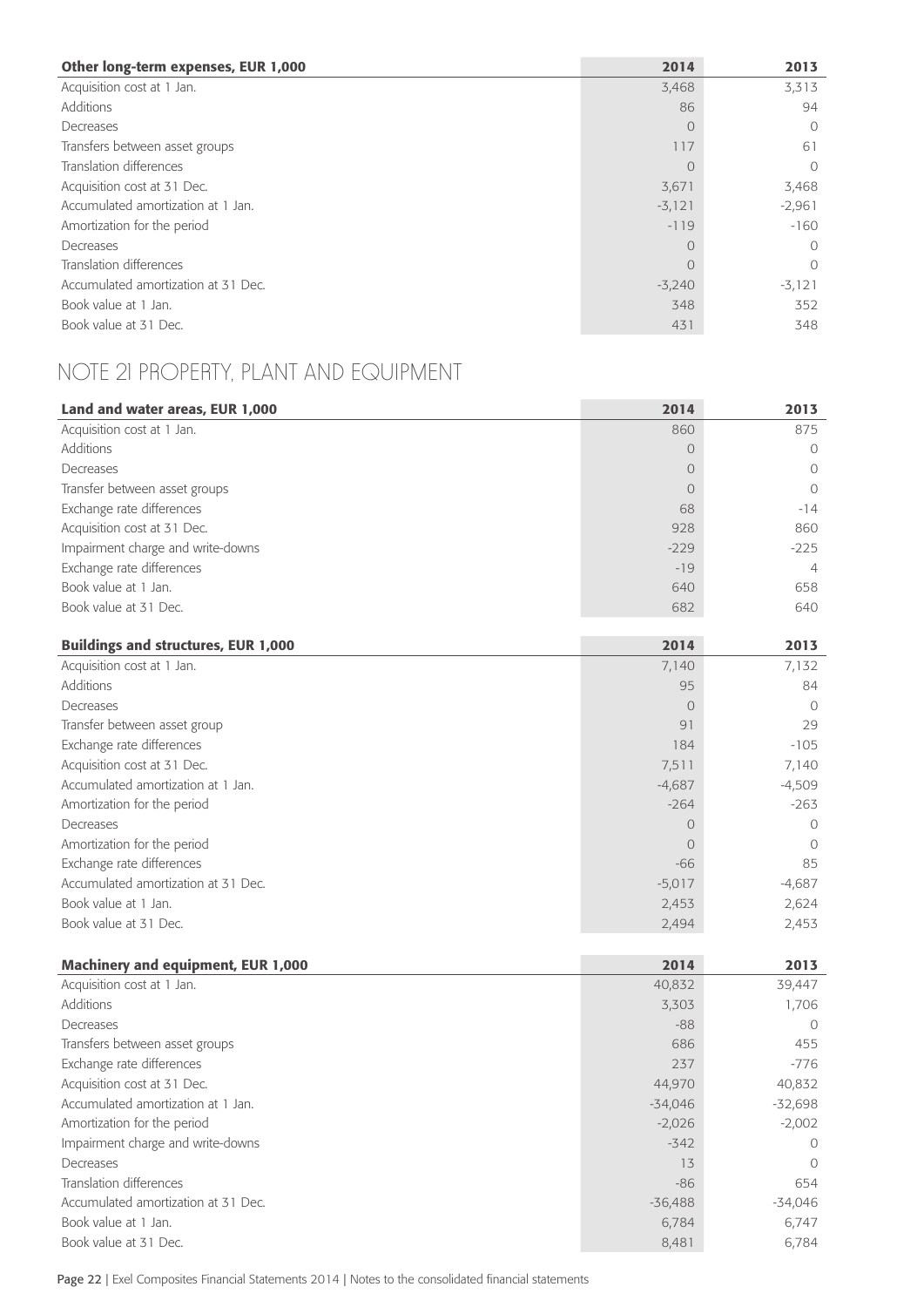| Advance payments and construction in progress, EUR 1,000 | 2014   | 2013   |
|----------------------------------------------------------|--------|--------|
| Acquisition cost at 1 Jan.                               | 914    | 638    |
| <b>Additions</b>                                         | 855    | 874    |
| Transfers between asset groups                           | $-894$ | $-598$ |
| Decreases                                                |        |        |
| Exchange rate differences                                |        |        |
| Acquisition cost at 31 Dec.                              | 875    | 914    |
| Book value at 1 Jan.                                     | 914    | 638    |
| Book value at 31 Dec.                                    | 875    | 914    |

| Finance lease arrangements, EUR 1,000 | 2014     | 2013       |
|---------------------------------------|----------|------------|
| Machinery and equipment               |          |            |
| Acquisition cost at 1 Jan.            | 1,810    | 1,810      |
| <b>Additions</b>                      | 0        | $\bigcirc$ |
| Decreases                             | Ω        | $\bigcap$  |
| Exchange rate differences             | Ω        | $\Omega$   |
| Acquisition cost at 31 Dec.           | 1,810    | 1,810      |
| Accumulated amortization at 1 Jan.    | $-1,806$ | $-1,796$   |
| Amortization for the period           | $-4$     | $-10$      |
| Impairment charge and write-down      |          | $\bigcap$  |
| Decreases                             |          | $\bigcap$  |
| Exchange rate differences             |          | $\bigcap$  |
| Accumulated amortization at 31 Dec.   | $-1,810$ | $-1,806$   |
| Book value at 1 Jan.                  | 4        | 14         |
| Book value at 31 Dec.                 | 0        | 4          |

The Group had no assets for sale.

### NOTE 22 OTHER NON-CURRENT ASSETS

The other non-current assets consist mainly of connection fees and telephone shares.

| <b>EUR 1,000</b>      | 2014 | 2013 |
|-----------------------|------|------|
| Book value at 1 Jan.  | 70   | 64   |
| Decreases             |      |      |
| Change in fair value  | 4    | 6    |
| Book value at 31 Dec. | 74   | 70   |

### NOTE 23 INVENTORIES

| <b>EUR 1,000</b>            | 2014   | 2013  |
|-----------------------------|--------|-------|
| Raw materials               | 5,327  | 4,582 |
| Work in progress            | 911    | 808   |
| Finished products and goods | 3.796  | 2.545 |
| Total inventories           | 10,034 | 7.936 |

During the 2014 financial year an expense of EUR 0.5 million was recognized to reduce the book value of inventories to their net realizable value (EUR 0.3 million in 2013).

### NOTE 24 TRADE AND OTHER RECEIVABLES

| <b>EUR 1,000</b>  | 2014   | 2013  |
|-------------------|--------|-------|
| Trade receivables | 9,664  | 8,297 |
| Deferred income   | 288    | 241   |
| Other receivables | 954    | 735   |
| Total receivables | 10,906 | 9,273 |

During the 2014 financial year credit losses of EUR 135 thousand were recorded (EUR 76 thousand in 2013), consisting of actual credit losses amounting to EUR 2 thousand (EUR -2 thousand in 2013) and change in the bad debt provision amounting to EUR 133 thousand (EUR 74 thousand in 2013) covering all overdue trade receivables which are over 90 days overdue.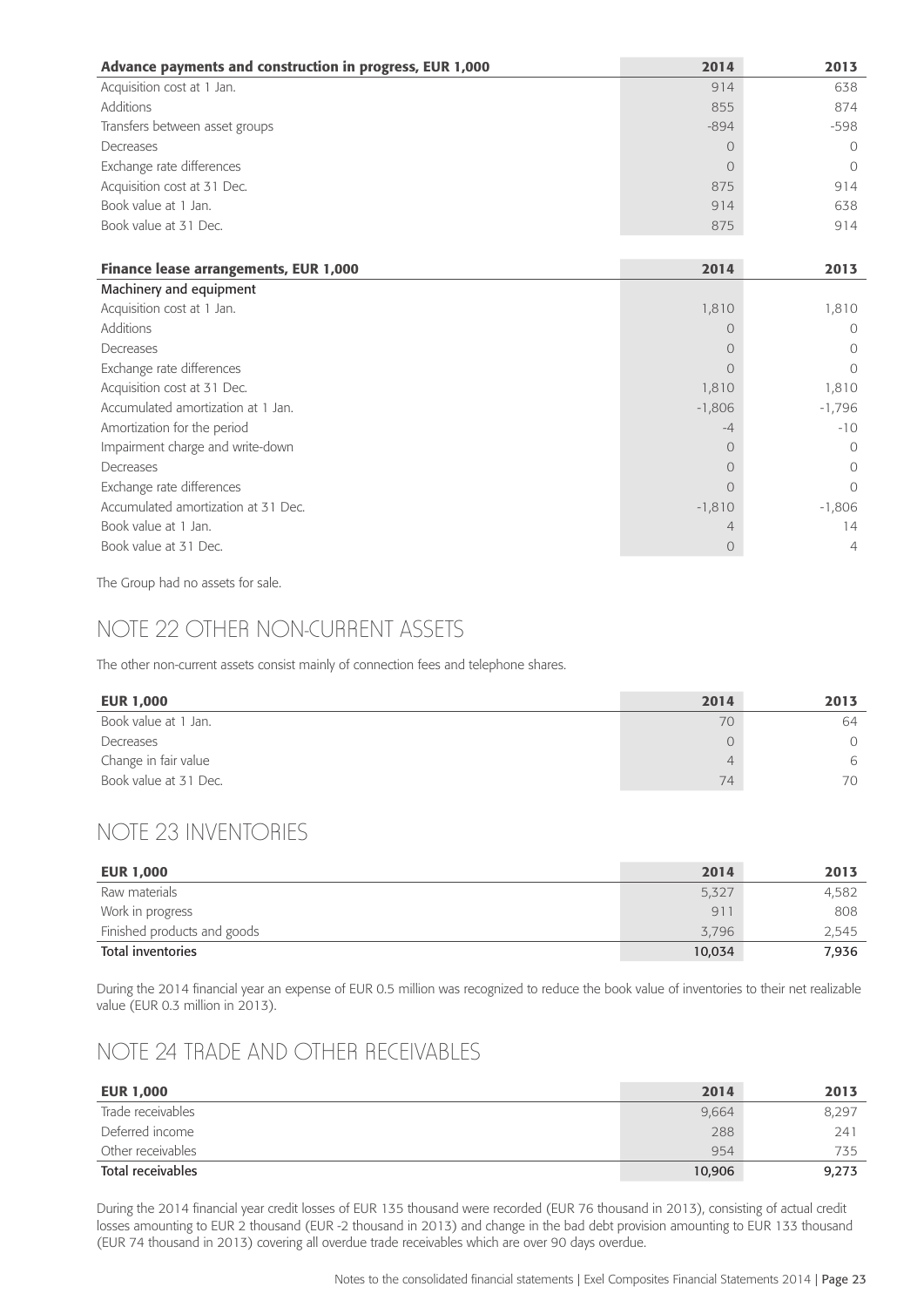As at 31 December, the ageing analysis of trade receivables is as follows (figures in EUR 1,000):

### Past due but not impaired

|      |       | <b>Neither</b><br>past due<br>nor |             | $30 - 60$ | $61 - 90$ | $91 - 180$ | $181 - 365$ | Over 1 |
|------|-------|-----------------------------------|-------------|-----------|-----------|------------|-------------|--------|
|      | Total | impaired                          | $<$ 30 days | davs      | davs      | davs       | davs        | vear   |
| 2014 | 9,664 | 6,575                             | 2,523       | 467       | 99        |            |             |        |
| 2013 | 8,297 | 6,355                             | .692        | 167       | 83        |            |             |        |

All receivables past due over 90 days were impaired and provisions were made in the income statement.

### NOTE 25 CASH AND CASH EQUIVALENTS

Cash assets and short-term deposits consist of cash-in-hand and bank accounts amounting to EUR 8,218 (9,438) thousand.

### NOTE 26 TRADE AND OTHER NON-INTEREST-BEARING LIABILITIES

| <b>EUR 1,000</b>                        | 2014   | 2013   |
|-----------------------------------------|--------|--------|
| Trade payables                          | 8,675  | 5,627  |
| Accrued expenses                        | 6,270  | 4,753  |
| Advance payments                        | 172    | 100    |
| Other current interest-free liabilities | 995    | 1.440  |
| Non-current interest-free liabilities   | 454    | 402    |
| Total                                   | 16,564 | 12.322 |

### NOTE 27 INTEREST-BEARING LOANS AND BORROWINGS

| Non-current interest-bearing loans and borrowings, EUR 1,000    | 2014               | 2013               |
|-----------------------------------------------------------------|--------------------|--------------------|
|                                                                 | <b>Book values</b> | <b>Book values</b> |
| Loans from financial institutions                               | 4,000              | 1,440              |
| Pension loans                                                   | 623                | 321                |
| Finance lease liabilities                                       | $\bigcap$          | $\Omega$           |
| Total                                                           | 4,623              | 1,761              |
|                                                                 |                    |                    |
| <b>Current interest-bearing loans and borrowings, EUR 1,000</b> | 2014               | 2013               |
| Short-term loans from financial institutions                    | $\Omega$           | 11,100             |
| Current portion of long-term debt (repayments)                  | 1,000              | $\bigcirc$         |
| Finance lease liabilities                                       | $\Omega$           | 5                  |
| Total                                                           | 1,000              | 11,105             |
|                                                                 |                    |                    |
| Maturity of non-current interest-bearing liabilities, EUR 1,000 | 2014               | 2013               |
| 2014                                                            | $\Omega$           | 1,400              |
| 2015                                                            | 1,000              | 1,440              |
| 2016                                                            | 1,000              | $\Omega$           |
| 2017                                                            | 1,000              | $\bigcap$          |
| 2018                                                            | 1,000              | $\bigcap$          |
| 2019                                                            | 1,000              | $\Omega$           |
| Later                                                           | 0                  | $\circ$            |
| Total                                                           | 5,000              | 2,840              |

In 2014 long-term loan was repaid and a new long-term loan of EUR 5.0 million was raised.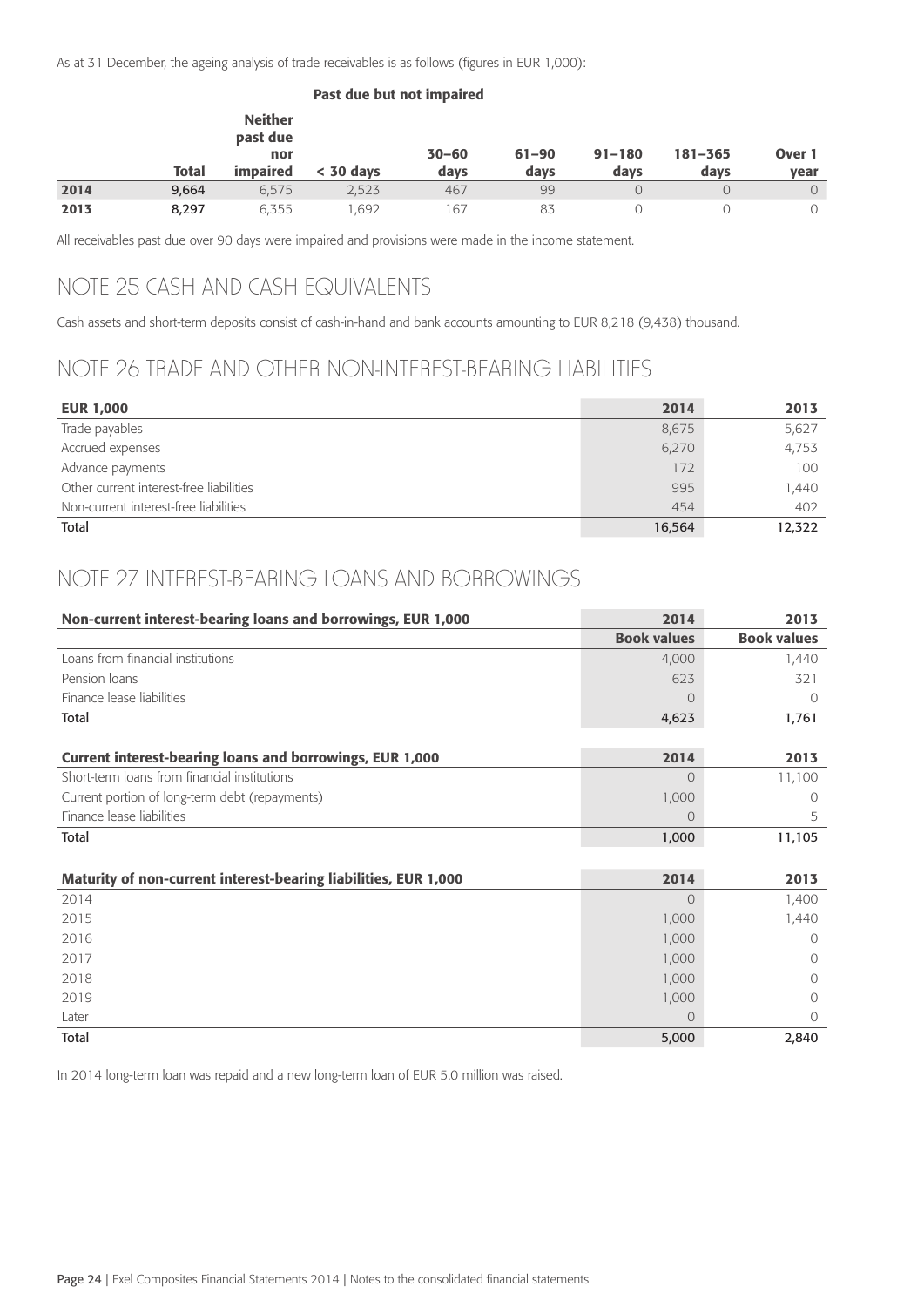| <b>Maturity of finance lease liabilities, EUR 1,000</b>             | 2014        | 2013      |
|---------------------------------------------------------------------|-------------|-----------|
| Finance lease liabilities - total value of minimum lease payments   |             |           |
| Not later than 1 year                                               |             | 5.        |
| $1-5$ years                                                         |             | $\Omega$  |
| Finance lease liabilities - present value of minimum lease payments |             |           |
| Not later than 1 year                                               |             | 5         |
| $1-5$ years                                                         |             | $\bigcap$ |
| Future finance charges                                              | $\Omega$    | $\bigcap$ |
| Total finance lease liabilities                                     | $\mathbf 0$ | 5         |

Among interest-bearing loans EUR 3,000 thousand (EUR 5,000 thousand in 2013) has been converted to fixed interest rates through interest rate swap agreements.

### NOTE 28 IMPAIRMENT TESTING OF GOODWILL AND INTANGIBLES WITH INDEFINITE LIVES

Goodwill acquired through business combinations has been arisen from the following business units:

| Distribution of goodwill, EUR 1,000 | 2014  | 2013  |
|-------------------------------------|-------|-------|
| Finland                             | 135   | 135   |
| Germany                             | 1,305 | 1,305 |
| Belgium                             | 209   | 209   |
| Austria                             | 688   | 688   |
| Exel Composites Group               | 7,340 | 7,056 |
| Total                               | 9,676 | 9,393 |

Impairment tests are made annually on goodwill and intangible assets with an indefinite economic live. On the closing date the Exel Composites Group had no intangible assets with an unlimited economic live.

The calculation of value-in use is most sensitive to following assumptions:

- Sales margin -%
- Discount rates
- Growth rate used to extrapolate cash flows beyond the budget period.

The Group makes a so-called two-step Goodwill impairment where CGU level goodwill is tested first and thereafter Group level goodwill. The Group has allocated goodwill to group and smaller cash-generating units. The impairment of cash-generating units is tested by comparing the recoverable amounts to the carrying amounts. The

recoverable amount of cash-generating units is determined based on calculations of value in use, which are based on discounted future cash flows. Future cash flows are based on the continual use of the item and forecasts made by management for the next five years. Forecasts for periods further ahead in the future have been calculated on the assumption of annual growth of 3% (3%) on the industry in the long term. The level of gross margins in these forecasts is expected to remain on average at the current level.

Discount rates are defined separately in order to reflect the effect of the different business risks on the expected return on equity. The cost of liabilities is defined according to the existing credit portfolio. The calculation of the average cost of capital takes into account the Group's targeted capital structure, as well as the effect of debt on the cost of Group equity. The discount rate before taxes used in the calculations varied between 10.5% – 18.0% (11.4% – 14.8%).

On the basis of the impairment test, the amount of money that can be accrued by all cash-generating units except Australia exceeded the corresponding balance sheet values.

### Sensitivity of the impairment test

With regard to the assessment of value in use the management believes that the if the turnover drops over 7% (7%) there would be a situation where the carrying value would not exceed the recoverable amount. Alternatively the sales margin must decline over 4 (5) per cent units or discount rate increase to over 28% (18.7%).

### NOTE 29 FINANCIAL RISK MANAGEMENT

The Group is exposed to a number of financial risks in its business operations. The objective of financial risk management is to protect against unfavorable changes in the financial markets and thus secure the Group's planned profit development. The main financial risks include the foreign exchange risk, interest rate risk, liquidity and refinancing risk, and credit risk. The Group uses forward agreements and currency options, currency loans, interest rate options and interest rate swaps.

### Foreign currency risk

The Group operates internationally and is thus exposed to various transactions risks caused by currency positions and risks that are generated when investments made in different currencies are converted into the parent company's operating currency. In addition to the euro (EUR), the main currencies are the Australian dollar (AUD), the British pound (GBP), the US dollar (USD) and the Chinese renminbi (RMB). Foreign exchange risks are generated by commercial transactions, from monetary items in the assets and liabilities and from net investments in foreign subsidiaries. The objective of foreign exchange risk management is to protect the operating result and shareholders' equity against foreign exchange rate fluctuations.

The only invoicing currencies used are either the unit's functional currency or currencies generally used in export sales. The currency flows of subsidiaries are protected on a per company basis against the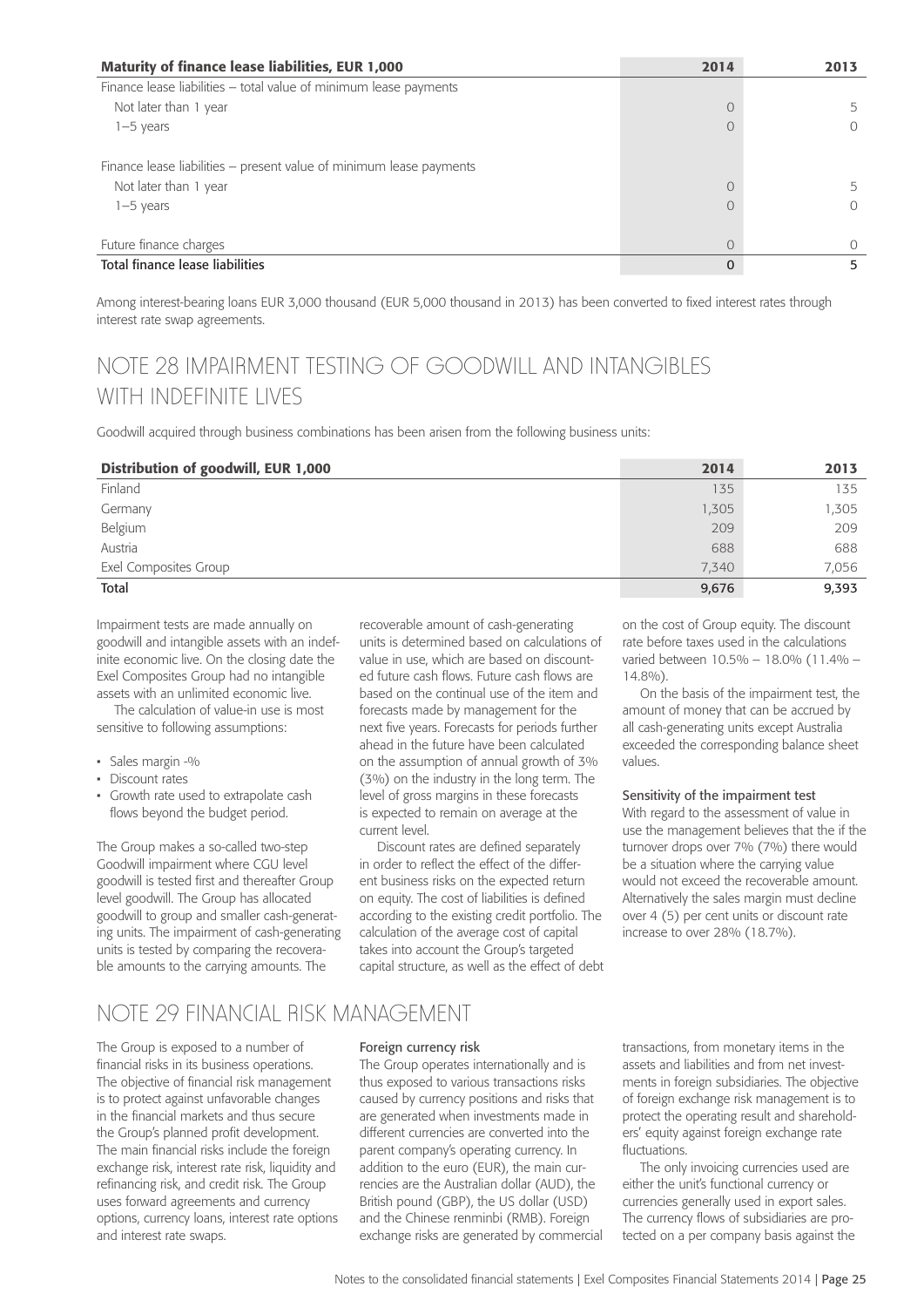Currency positions are assessed at their net amount in each currency generally for the following 12-month period. Currency flows are partly protected by forward agreements and currency options. The Group's transaction exposure is in USD amounting to USD 2.0 on 31 December 2014.

The Group's translation exposure in main currencies was as follows:

| Net investment, EUR 1,000 | 31 Dec. 2014 | 31 Dec. 2013 |
|---------------------------|--------------|--------------|
| <b>AUD</b>                | 7.377        | 12,123       |
| <b>GBP</b>                | 6.947        | 5.717        |
| RMB                       | 5,603        | 4,056        |

The Group's sensitivity to main currencies when all other variables are constant is the following:

| 31 December 2014                   | <b>AUD</b> | <b>GBP</b> | <b>RMB</b> |
|------------------------------------|------------|------------|------------|
| Increase in currency rate vs. EUR  | $5\%$      | $5\%$      | $5\%$      |
| Effect on profit before tax in EUR |            |            |            |
| Effect on equity EUR               | 369        | 347        | 280        |
|                                    |            |            |            |
| <b>31 December 2013</b>            | <b>AUD</b> | <b>GBP</b> | <b>RMB</b> |
| Increase in currency rate vs. EUR  | 5%         | $5\%$      | $5\%$      |
| Effect on profit before tax in EUR |            |            |            |
| Effect on equity EUR               | 606        | 286        | 203        |

#### Interest rate risk

The Group's currency-denominated borrowings are in the functional currencies of Group companies. The nominal values of interest-bearing liabilities on 31 December 2014 were divided to the currencies as follows:

|                 | <b>Amount</b>    |               |
|-----------------|------------------|---------------|
| <b>Currency</b> | <b>1,000 EUR</b> | $\frac{0}{0}$ |
| <b>EUR</b>      | 5,000            | 100%          |
| Total           | 5,000            | 100%          |

Non-current loans have adjustable rates of interest, but they are partially protected against interest rate risks by converting them to fixed interest rates through interest rate swaps. At the balance sheet date the Group had interest swap contracts with notional value of EUR 3,000 thousand, where the Group pays 0,63% fixed interest. The Group does not use the hedge accounting to the interest swap or option contracts.

The Group's exposure to the risk of changes in the market interest rates relates primarily to the Group's loans. The effect of one percentage point in the interest rates on 31 December 2014 was EUR 56 thousand (EUR 125 thousand in 2013).

### Liquidity and funding risk

The Group aims to ensure adequate liquidity under all circumstances and to optimize the use of liquid assets in financing business operations. In addition, the objective is to minimize net interest costs and bank charges. Cash reserves are invested only in objects that can be realized quickly. In addition to cash reserves and interest rate investments, the Group had unused credit limits on 31 December 2014 amounting to EUR 41.1 million of which EUR 31.0 million were committed.

The Finance Department sees to it that a sufficient number of different financing sources are available and that the maturity

schedule of foreign loans is managed. The parent company's Finance Department centrally manages the Group's refinancing and its management. The Group's internal debt ratios exist primarily directly between the parent company and its subsidiaries.

The tools employed for managing liquidity are credit-bearing Group accounts and credit limits.

The table below summarizes the maturity profile of the Group's financial liabilities excluding pension and finance lease liabilities at 31 December based on contractual undiscounted payments in EUR 1000´s.

| Year ended 31 Dec. 2014                                                   | On<br>demand | Less than<br>3 months                  | $3 - 12$<br>months                    | $1-5$ years                                                                                                                                                                                                                          | $> 5$ years                | <b>Total</b> |
|---------------------------------------------------------------------------|--------------|----------------------------------------|---------------------------------------|--------------------------------------------------------------------------------------------------------------------------------------------------------------------------------------------------------------------------------------|----------------------------|--------------|
| Interest-bearing liabilities                                              |              | 500                                    | 500                                   | 4.000                                                                                                                                                                                                                                |                            | 5,000        |
| Trade and other current payables                                          |              | 16.110                                 |                                       |                                                                                                                                                                                                                                      |                            |              |
| $V_{\text{max}}$ and $\overline{v}$ and $\overline{v}$ and $\overline{v}$ | On           | Less than<br>المستحدث فالمستحث المتحدث | $3 - 12$<br>المستقالة ومستورة والمحاف | <b>Contract Contract Contract Contract Contract Contract Contract Contract Contract Contract Contract Contract Contract Contract Contract Contract Contract Contract Contract Contract Contract Contract Contract Contract Contr</b> | <b>All Property States</b> | ティエード        |

| Year ended 31 Dec. 2013          | demand | 3 months |       | months $1-5$ years $> 5$ years | Total  |
|----------------------------------|--------|----------|-------|--------------------------------|--------|
| Interest-bearing liabilities     |        | 4.380    | 6.000 | 2.160                          | 12,540 |
| Trade and other current payables |        | 1,920    |       |                                | 11,920 |

### Credit and counterparty risk

The Group's business operations are based for the most part on established and reliable customer relationships and the industry's generally accepted terms of agreement. The payment period for invoices is generally

14 – 60 days. The background of new customers is assessed, for example by obtaining credit information. The Group has no significant credit risk concentrations, as the customer base is broad and distributed geographically between the Group's operating countries. Credit risks related to trade receivables are monitored by the business units. The Group's trade receivables are secured with credit insurance.

Counterparty risk refers to a situation in which a contracting party is unable to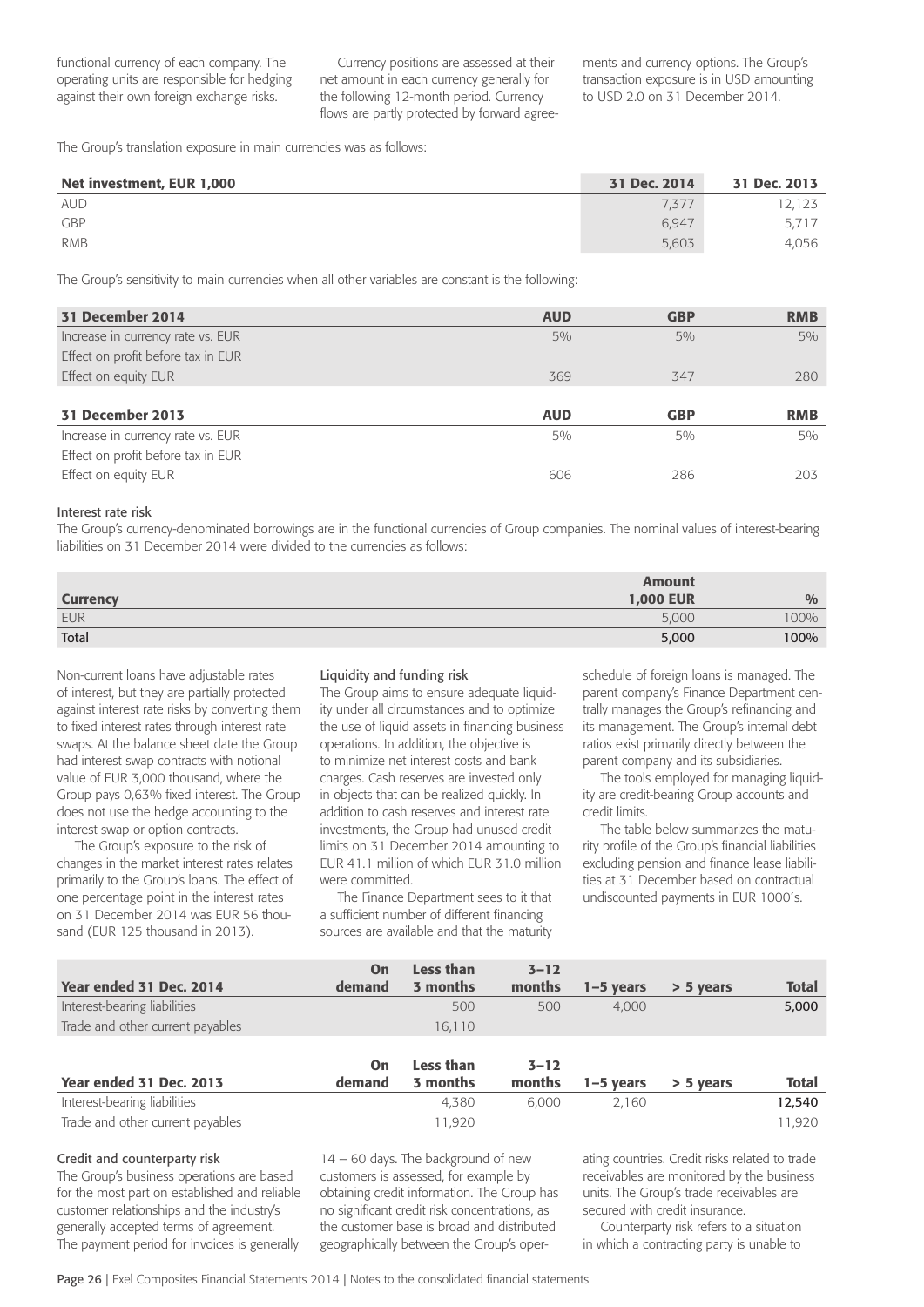fulfill its contractual obligations. Derivative instruments and cash reserve investments are only employed with counterparties that have a good credit rating. At the end of the 2014 financial year, the Group's only counterparties were financial institutions.

The Group's maximum credit risk is the amount of the financial assets in the end of the financial year. The aging of the trade receivables is presented in Note 24.

### Capital management

The objective of the Group's capital

management is to ensure that it maintains strong credit worthiness and healthy capital ratios in order to support its business and maximize shareholder value.

The Group monitors capital using a net gearing ratio, which is net interest-bearing debt divided by shareholders' equity. The Group includes in net interest-bearing debt the loans and borrowings less cash and cash equivalents.

The Company pursues a strategy to improve capital employment turnover rates in order to improve profitability and cash flow.

| Interest-bearing liabilities<br>5,623        | 12,866 |
|----------------------------------------------|--------|
| Cash and cash equivalents<br>8,218           | 9,438  |
| Net interest-bearing liabilities<br>$-2,595$ | 3,428  |
| Shareholders' equity<br>29,720               | 22,841 |
| Net gearing %<br>$-8.7$                      | 15.0   |

### NOTE 30 PENSION AND OTHER POST-EMPLOYMENT OBLIGATIONS

The Group operates a number of defined benefit and contribution pension schemes throughout the world.

The most significant pension scheme in Finland is the statutory Finnish employee pension scheme (TyEL) according to which benefits are directly linked to the employee's earnings. The TyEL pension scheme is mainly arranged with insurance companies. The disability share of the TyEL pension scheme is recognized as a defined benefit scheme.

Pension schemes elsewhere than in Finland include both defined benefit and defined contribution pension schemes.

| Amounts recognized in the income statement, EUR 1,000           | 2014  | 2013      |
|-----------------------------------------------------------------|-------|-----------|
| Service cost for the financial year                             | 2,061 | 1.795     |
| Differences in benefit schemes                                  |       | $-2$      |
| Total included in personnel expenses                            | 2,073 | 1,793     |
|                                                                 |       |           |
| Amounts recognized in the balance sheet, EUR 1,000              | 2014  | 2013      |
| At the beginning of financial period                            | 321   | 324       |
| Pension expenses in the income statement                        |       | $-2$      |
| Defined benefit plan actuarial gains (+)/losses(+)              | 133   | $\bigcap$ |
| Correction of an error in previously issued financial statement | 158   |           |
| At the end of financial period                                  | 623   | 321       |

### NOTE 31 FAIR VALUES OF FINANCIAL ASSETS AND LIABILITIES

Derivative financial instruments are recorded in the balance sheet at their fair values, defined as the amount at which the instruments could be exchanged between willing parties in a current transaction, other than in a liquidation or forced sale.

The fair values of such financial items have been estimated on the following basis:

- Interest rate swap agreements are valued using discounted cash flow analysis.
- Forward foreign exchange contracts are fair valued based on the contract forward rates in effect on the balance sheet date.
- Foreign currency options are fair valued based on quoted market prices on the balance sheet date.

Loans from financial institutions are discounted by the risk-free rate of interest during the loan period combined with the loan's interest rate margin on the balance

sheet date. The discount rate applied is the rate at which the Company could obtain a similar loan elsewhere on the balance sheet date.

The original book value of receivables other than those based on derivative contracts, as well as that of purchasing and other non-interest bearing debts, corresponds with their fair value, as the discounted effect is not essential considering the maturity of the receivables.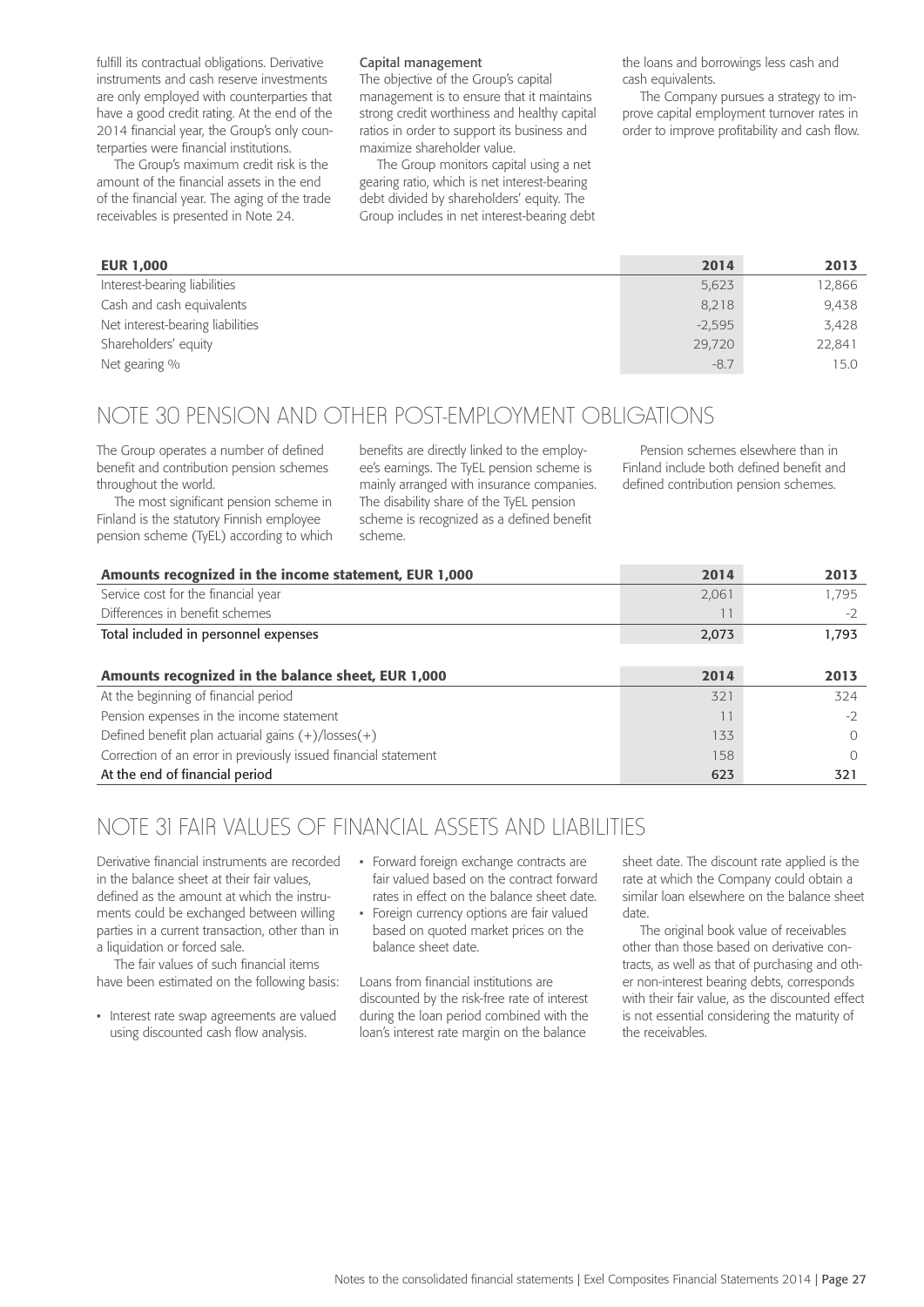Net fair values and nominal values of financial assets and liabilities:

| <b>EUR 1,000</b>              | 2014<br>Net fair value | 2014<br><b>Nominal value</b> | 2013   | 2013<br>Net fair value Nominal value |
|-------------------------------|------------------------|------------------------------|--------|--------------------------------------|
| Trade and other receivables   | 10,906                 | 10,906                       | 9,273  | 9,273                                |
| Cash and cash equivalents     | 8,218                  | 8,218                        | 9,438  | 9,438                                |
| Interest rate swap agreements | $-38$                  | 3,000                        | $-53$  | 5,000                                |
| Bank loans                    | 5,004                  | 5,000                        | 12,549 | 12,540                               |
| Finance leasing               | $\Omega$               | $\Omega$                     |        | 5                                    |
| Non-current loan facilities   |                        |                              |        | $\Omega$                             |
| Trade and other payables      | 16,110                 | 16.110                       | 11.920 | 1.920                                |

Changes in the fair value of derivative financial instruments are recognized in the income statement in financial gains and losses.

### NOTE 32 CONTINGENT LIABILITIES

| <b>EUR 1,000</b>                 | 2014   | 2013   |
|----------------------------------|--------|--------|
|                                  |        |        |
| <b>Commitments on own behalf</b> |        |        |
| Mortgages                        | 2,783  | 2,783  |
| Floating charges                 | 12,500 | 12,500 |
|                                  |        |        |
| <b>Operating leases</b>          |        |        |
| Not later than one year          | 896    | 810    |
| $1-5$ years                      | 1,414  | 994    |
|                                  |        |        |
| Other liabilities                | 6      | 6      |

### NOTE 33 SHARE CAPITAL

| <b>EUR 1,000</b> | Number of<br>shares (1,000) | <b>Share capital</b> | <b>Invested</b><br>unrestricted<br>equity fund | <b>Total</b> |
|------------------|-----------------------------|----------------------|------------------------------------------------|--------------|
| 1 January 2013   | 11,897                      | 2,141                | 8,488                                          | 10,589       |
| Share issue      |                             |                      |                                                |              |
| 31 December 2013 | 11,897                      | 2.141                | 2,539                                          | 4,681        |
| Share issue      |                             |                      |                                                |              |
| 31 December 2014 | 11,897                      | 2.141                | 2,539                                          | 4,681        |

Under the articles of association of the Company, the authorized share capital may not be less than EUR 1,750,000 and more than EUR 7,000,000. All released shares have been paid for in full.

On 27 March 2014 the Annual General Meeting authorized the Board of Directors to acquire the Company's own shares by using unrestricted equity. The maximum amount to be acquired is 600,000 shares.

The authorization shall also contain an entitlement for the Company to accept its own shares as pledge. The number of shares that can be acquired or held as pledges by the Company on the basis of this authorization shall not exceed one tenth (1/10) of all outstanding shares of the Company. The authorization is valid until 30 June 2015.

On 27 March 2013 the Annual General Meeting authorized the Board of Directors

to issue a maximum of 2,400,000 new shares and convey a maximum of 600,000 own shares. By virtue of the authorization, the Board of Directors also has the right to grant option rights, convertible bonds and/ or special rights referred to in Chapter 10, Section 1 of the Companies Act. The authorization is valid until 30 June 2016.

These authorizations have not been exercised during the year.

### NOTE 34 LONG-TERM SHARE-BASED COMPENSATION

The Group has long-term incentive programs for the President and CEO and the Group Management Team and selected key employees of the Company. The aim of the program is to combine the objectives of the shareholders and the executives in order to increase the value of the Company, to commit the executives to the Company and to offer the executives a competitive reward program based on holding the Company's

shares. The Board of Directors makes the decision on the programs annually.

The 2012 program includes matching shares and a long-term monetary performance reward, and the program is targeted at 18 executives for the earning period 2012 – 2014. The members of the Group Management Team are included in the target group of the 2012 incentive program.

The 2012 program includes one earning period, the calendar years 2012 – 2014. The prerequisite for the participation in the matching shares component is that the executive owns the Company's shares in accordance with the decision by the Board of Directors. The potential long-term monetary performance reward from the program for the earning period 2012 – 2014 will be based on the Group's cumulative Economic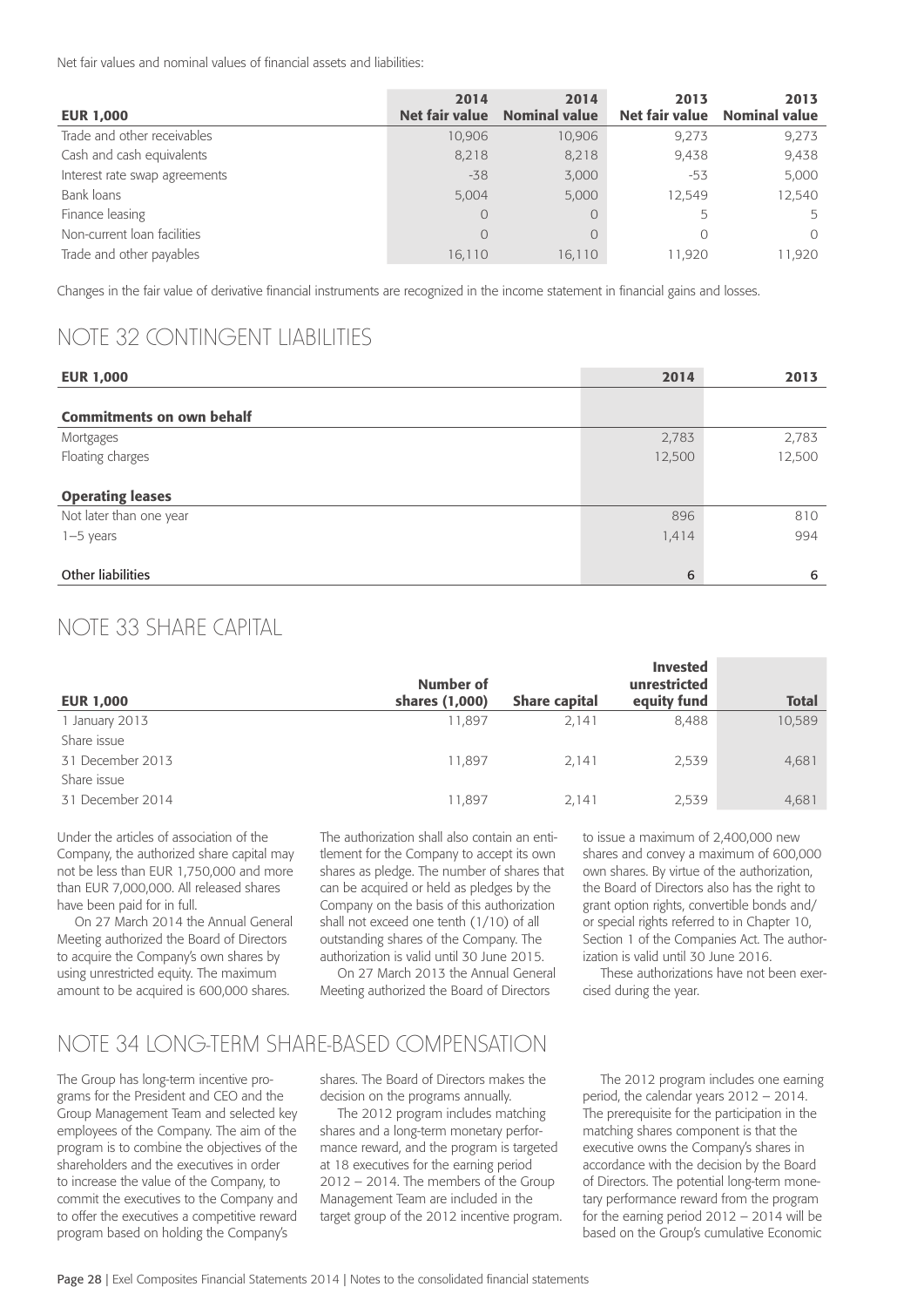Profit and on the Group's Total Shareholder Return (TSR).

The reward from the earning period 2012 – 2014 will be paid in 2015. The maximum reward to be paid on the basis of the earning period 2012 – 2014 will correspond to the value of up to 900,000 EUR for the monetary performance reward and up to 30,000 Exel Composites Plc shares for the matching shares reward. Based on the program a gross amount of 20,048 matching shares were earned. No monetary performance reward was earned. There will be no monetary performance reward paid and therefore the accrual was reduced by EUR 53 thousand in 2014.

The 2013 program is based on longterm monetary incentive program and is targeted at 18 executives for the earning period 2013 – 2016. The President and CEO and the members of the Group Management Team are included in the target group of the 2013 incentive program.

The 2013 program includes one earning period, the calendar years 2013 − 2015. The potential long-term monetary performance reward from the program for the

earning period 2013 – 2015 is based on the Group's cumulative Economic Profit and on the Group's Total Shareholder Return (TSR).

The potential reward from the earning period 2013 – 2015 will be paid in 2016. The maximum reward to be paid on the basis of the earning period 2013 – 2015 will be one million EUR. The accrued cost for 2014 was EUR 364 thousand.

The 2014 program is based on longterm monetary incentive program and is targeted at 20 executives for the earning period 2014 – 2016. The President and CEO and the members of the Group Management Team are included in the target group of the 2014 incentive program.

The 2014 program includes one earning period, the calendar years 2014 − 2016. The potential long-term monetary performance reward from the program for the earning period 2014 – 2016 is based on the Group's cumulative Economic Profit and on the Group's Total Shareholder Return (TSR).

The potential reward from the earning period 2014 – 2016 will be paid in 2017. The maximum reward to be paid on the basis of the earning period 2013 – 2015 will be one million EUR. The accrued cost for 2014 was EUR 240 thousand.

No reward will be paid to an executive, if his or her employment or service with the Group Company ends before the reward payment unless the executive is leaving the Company due to retirement or unless the Board decides otherwise.

There is a vesting period of two years before the title of the shares is transferred regarding the shares given to the participant from 2012 program.

The cost of the programs will be accounted for as operating expenses during the duration of the program and accrued for in the financial statements according to IFRS 2 -standard.

### NOTE 35 DISTRIBUTABLE FUNDS, 31 DECEMBER 2014

The parent company's distributable funds on 31 December 2014 were EUR 13,551 thousand.

### NOTE 36 CASH FLOW FROM BUSINESS OPERATIONS

| Non-cash adjustments to the result for the financial year, EUR 1,000 | 2014   | 2013   |
|----------------------------------------------------------------------|--------|--------|
| Depreciation, impairment charges and write-offs                      | 3,115  | 2,691  |
| Taxes                                                                | 2,754  | 1.477  |
| Financial expenses                                                   | 832    | 664    |
| Financial income                                                     | $-402$ | $-378$ |
| Other adjustments                                                    | 1.126  | $-366$ |
| Total                                                                | 7,425  | 4.088  |

### NOTE 37 RELATED PARTY TRANSACTIONS

The Group's parent company and subsidiary relationships are as follows:

|                 | Group share of |
|-----------------|----------------|
| <b>Domicile</b> | holding        |
| Germany         | 100%           |
| Belgium         | 100%           |
| Austria         | 100%           |
| <b>USA</b>      | 100%           |
| China           | 100%           |
| Australia       | 100%           |
| Australia       | 100%           |
| UK              | 100%           |
| UK              | 100%           |
| New Zealand     | 100%           |
| Finland         | 100%           |
|                 |                |

The ultimate parent company is Exel Composites Plc.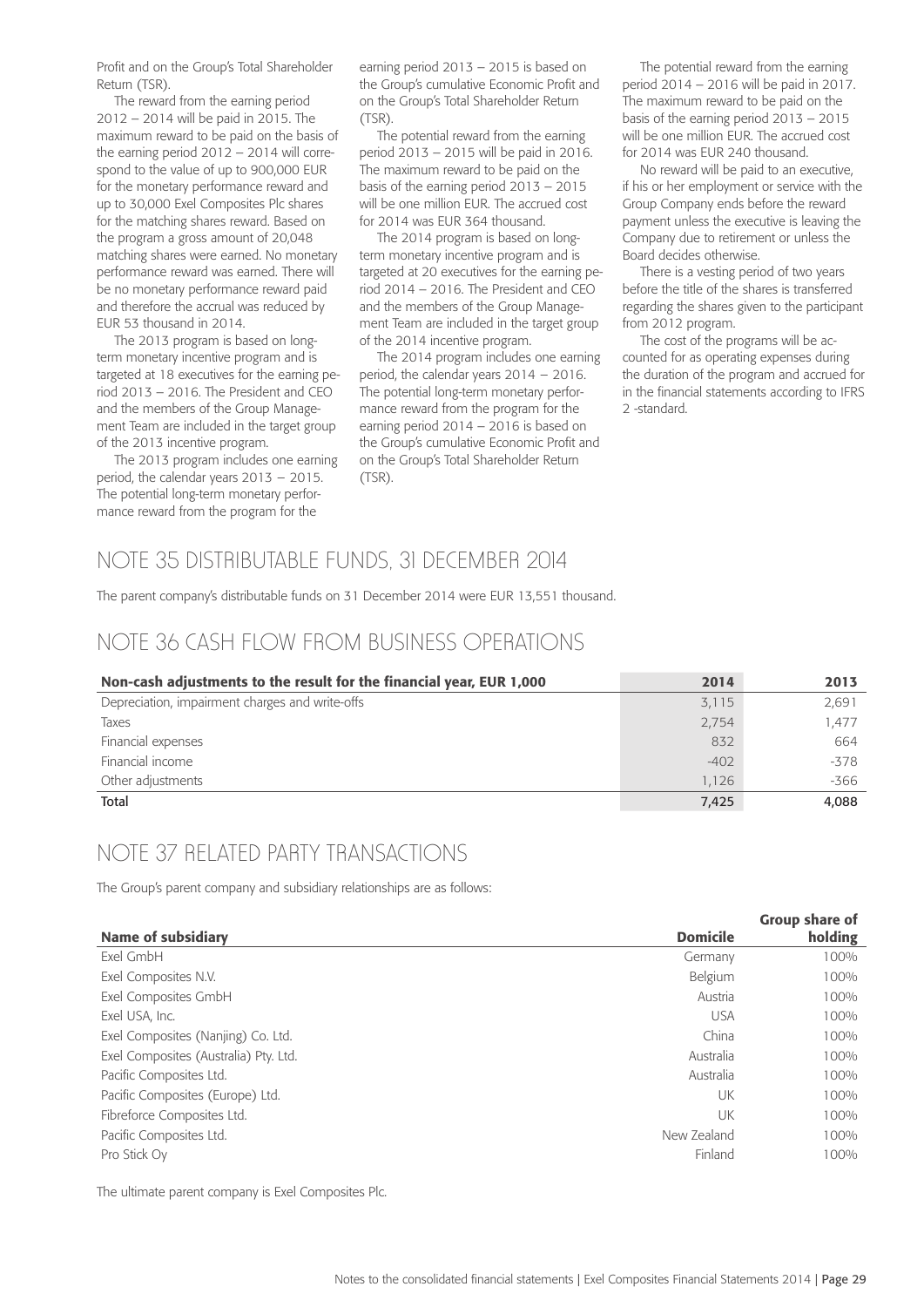#### Management remuneration

| Senior management accrued salaries, fees and bonuses, EUR 1,000 | 2014 | 2013      |
|-----------------------------------------------------------------|------|-----------|
| President & CEO                                                 | 409  | 586       |
| Members of the Board of Directors                               | 141  | 163       |
| Total                                                           | 550  | 749       |
|                                                                 |      |           |
| Salaries and fees per person, EUR 1,000                         | 2014 | 2013      |
| Riku Kytömäki, President and CEO                                | 409  | $\bigcap$ |
| Peter Hofvenstam, Chairman of the Board                         | 46   | 52        |
|                                                                 |      |           |
| <b>Members of the Board of Directors</b>                        | 2014 | 2013      |
| Heikki Hiltunen                                                 | 23   | 27        |
| Göran Jönsson                                                   | 24   | 28        |
| Reima Kerttula                                                  | 24   | 28        |
| Kerstin Lindell (as of 27 March 2014)                           | 23   | $\Omega$  |
| Heikki Mairinoja (until 27 March 2014)                          |      | 28        |

The accrued pension costs of CEO amounted to EUR 64 (58) thousand. The CEO's pension plan is pursuant to the employment pension legislation.

The holdings of the senior management on 31.12.2014 were:

| <b>Number of shares and votes</b>        | 2014   |
|------------------------------------------|--------|
| Riku Kytömäki, President and CEO         | 9,500  |
| Peter Hofvenstam, Chairman of the Board  | 6,208  |
|                                          |        |
| <b>Members of the Board of Directors</b> | 2014   |
| Heikki Hiltunen                          | 2,912  |
| Göran Jönsson                            | 5,912  |
| Reima Kerttula                           | 2,912  |
| Kerstin Lindell (as of 27 March 2014)    | 1,066  |
|                                          |        |
| Number of shares and votes total         | 28,510 |

### NOTE 38 EVENTS AFTER THE REPORTING PERIOD

On 13 January 2015 Mr. Mikko Kettunen, 38, was appointed SVP, CFO and member of Exel Composites Plc's Group Management Team as of 7 April 2015. Mr. Kettunen succeeds Mr. Ilkka Silvanto, 63, who has been appointed SVP, Strategic Projects, effective as of 7 April 2015, and will continue reporting to CEO and being member of Group Management Team.

The Board of Directors of Exel Composites Plc has on 12 February 2015 approved a new incentive program for the executives of the Company. The aim of the new program is to combine the objectives of the shareholders and the executives in order to increase the value of the Company, to commit the executives to the Company and to offer the executives a competitive reward program. The new program is based on a

long-term monetary performance reward, and the program is targeted at approximately 25 executives for the earning period 2015 − 2017. The CEO and members of the Group Management Team are included in the target group of the new incentive program.

The new program includes one earning period, the calendar years 2015 − 2017. The potential long-term monetary performance reward from the program for the earning period 2015 – 2017 will be based on the Group's cumulative Economic Profit and on the Group's Total Shareholder Return (TSR).

The potential reward from the earning period 2015 – 2017 will be paid in 2018. No reward will be paid to an executive, if his or her employment or service with the

Group Company ends before the reward payment unless the executive is leaving the Company due to retirement.

The maximum reward to be paid on the basis of the earning period 2015 – 2017 will be EUR 1.5 million.

The Board of Directors of Exel Composites has on 12 February 2015 made a decision to expand the operations in Austria to meet the increased customer demand. The target is to more than double the production capacity in Austria. The total cost estimate of the project is EUR 8 million. The expansion project will be launched in the first half of 2015 and it is estimated to be completed during the second half of 2016.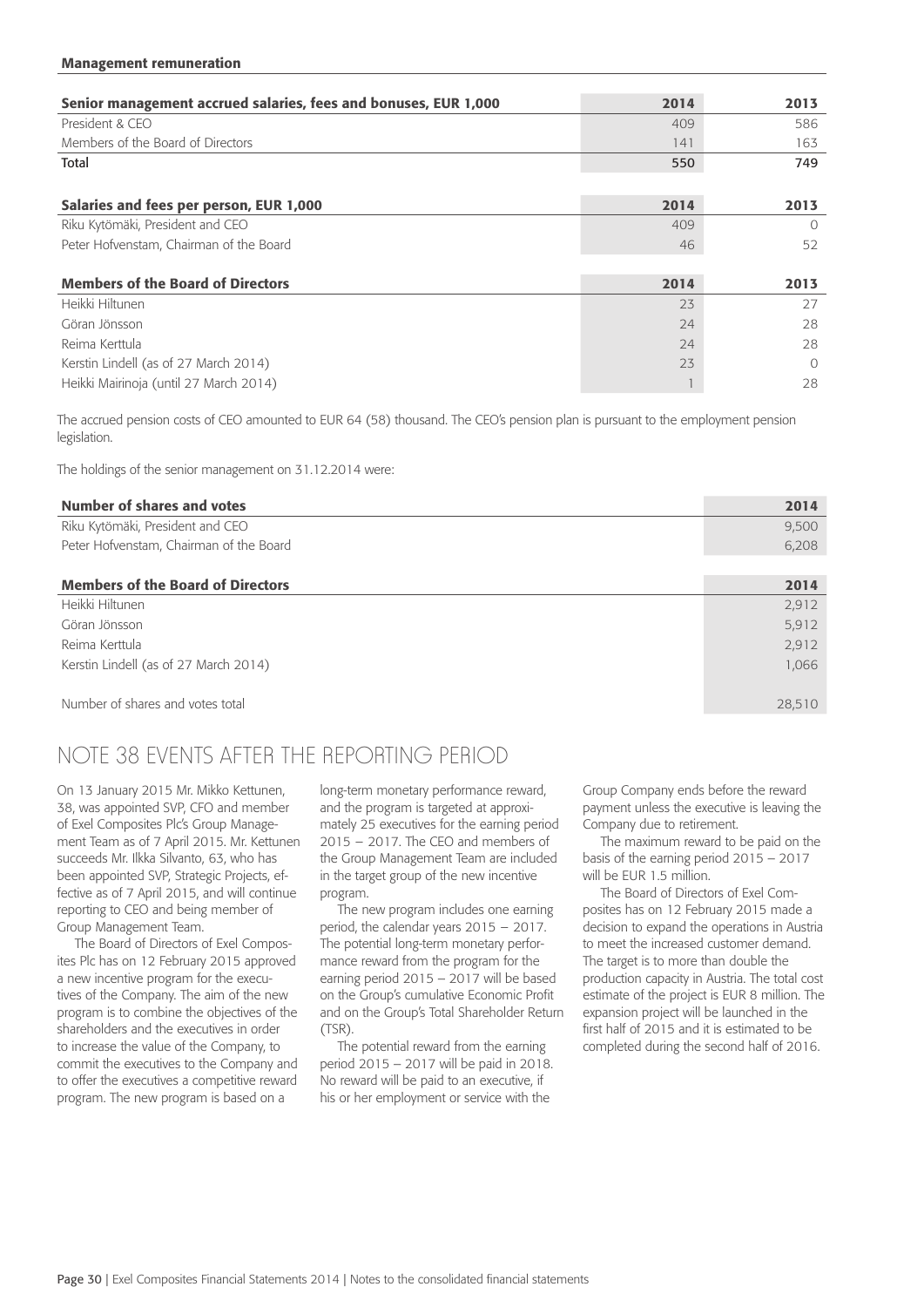## PARENT COMPANY INCOME STATEMENT

| <b>EUR 1,000</b>                                                                     | <b>Notes</b>   | 1.1. - 31.12.2014 | 1.1. - 31.12.2013 |
|--------------------------------------------------------------------------------------|----------------|-------------------|-------------------|
|                                                                                      |                |                   |                   |
| Net sales                                                                            | 1              | 39,199            | 33,801            |
| Increase (+) / Decrease (-) in inventories of finished goods and work in<br>progress |                | 1,152             | $-290$            |
| Other operating income                                                               |                | 661               | 710               |
| Materials and services                                                               |                |                   |                   |
| Materials and supplies                                                               |                |                   |                   |
| Purchases during financial period                                                    |                | 15,079            | 12,620            |
| Increase $(-)$ or decrease $(+)$ in inventories                                      |                | $-328$            | $-540$            |
|                                                                                      |                | $-14,751$         | $-12,080$         |
| External services                                                                    |                | $-428$            | $-162$            |
|                                                                                      |                |                   |                   |
| Personnel expenses                                                                   | $\overline{2}$ |                   |                   |
| Wages and salaries                                                                   |                | 9,908             | 8,514             |
| Pension costs                                                                        |                | 1,727             | 1,412             |
| Other personnel expenses                                                             |                | 527               | 445               |
|                                                                                      |                | $-12,163$         | $-10,371$         |
| Depreciation and write-down                                                          | 3              |                   |                   |
| Planned depreciation                                                                 |                | $-1,319$          | $-1,254$          |
| Other operating expenses                                                             | 4              | $-6,962$          | $-6,311$          |
| Operating profit                                                                     |                | 5,390             | 4,043             |
|                                                                                      |                |                   |                   |
| Financial income and expenses<br>Other interest and financial income                 | 5              | 1,286             | 680               |
| Interest paid and other financial expenses                                           |                | $-2,796$          | $-6,025$          |
|                                                                                      |                | $-1,511$          | $-5,345$          |
|                                                                                      |                |                   |                   |
| Profit before extraordinary items                                                    |                | 3,879             | $-1,302$          |
| Group subsidy                                                                        | 6              | $\circ$           | $\bigcirc$        |
| Profit before appropriations and taxes                                               |                | 3,879             | $-1,302$          |
|                                                                                      |                |                   |                   |
| Direct taxes                                                                         | $\overline{7}$ | $-1,098$          | $-907$            |
| Profit for the period                                                                |                | 2,781             | $-2,209$          |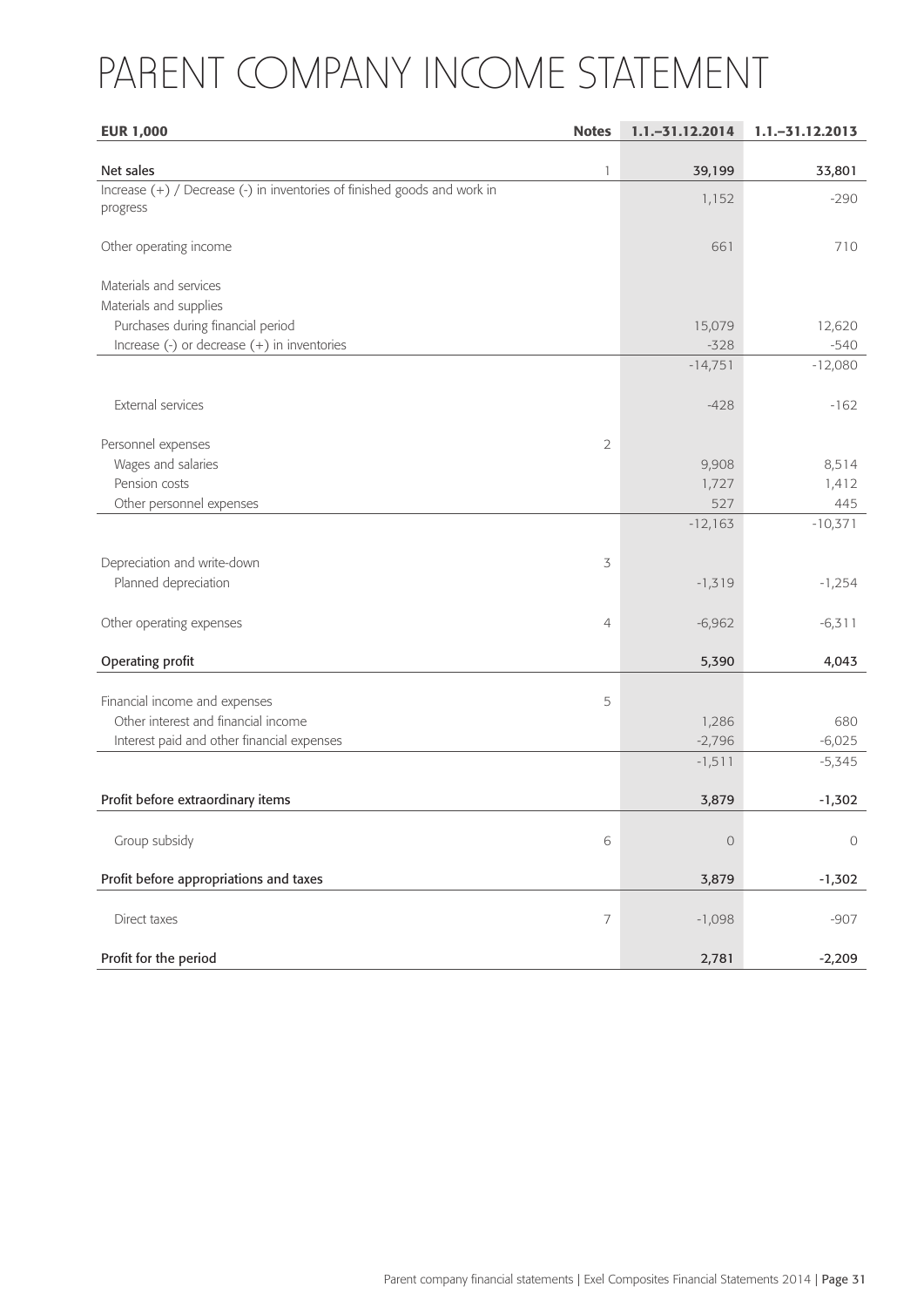## PARENT COMPANY BALANCE SHEET

| <b>EUR 1,000</b><br><b>Notes</b>    | 31.12.2014 | 31.12.2013 |
|-------------------------------------|------------|------------|
|                                     |            |            |
| <b>ASSETS</b>                       |            |            |
| Non-current assets<br>8             |            |            |
| Intangible assets                   |            |            |
| Intangible assets                   | 114        | 151        |
| Other capitalized expenditure       | 431        | 348        |
|                                     | 545        | 498        |
| Tangible assets                     |            |            |
| Land and water                      | 90         | 90         |
| <b>Buildings</b>                    | 1,255      | 1,258      |
| Machinery and equipment             | 3,417      | 2,756      |
| Construction in progress            | 781        | 909        |
|                                     | 5,543      | 5,013      |
| Investments                         |            |            |
| Holdings in Group companies<br>9    | 16,975     | 22,401     |
| Other shares and holdings           | 53         | 53         |
|                                     | 17,028     | 22,454     |
|                                     |            |            |
| Total non-current assets            | 23,116     | 27,966     |
|                                     |            |            |
| <b>Current assets</b>               |            |            |
| Inventories                         |            |            |
| Raw materials and consumables       | 3,169      | 2,841      |
| Work in progress                    | 911        | 808        |
| Finished goods                      | 1,370      | 320        |
|                                     | 5,450      | 3,969      |
|                                     |            |            |
| <b>Current receivables</b><br>10    |            |            |
| Trade receivables                   | 2,725      | 3,990      |
| Receivables from Group companies    | 1,245      | 757        |
| Other receivables                   | 28         | 27         |
| Prepaid expenses and accrued income | 672        | 346        |
|                                     | 4,671      | 5,120      |
|                                     |            |            |
| Cash in hand and at bank            | 1,527      | 1,331      |
| Total current assets                | 11,647     | 10,420     |
|                                     |            |            |
| <b>Total assets</b>                 | 34,764     | 38,386     |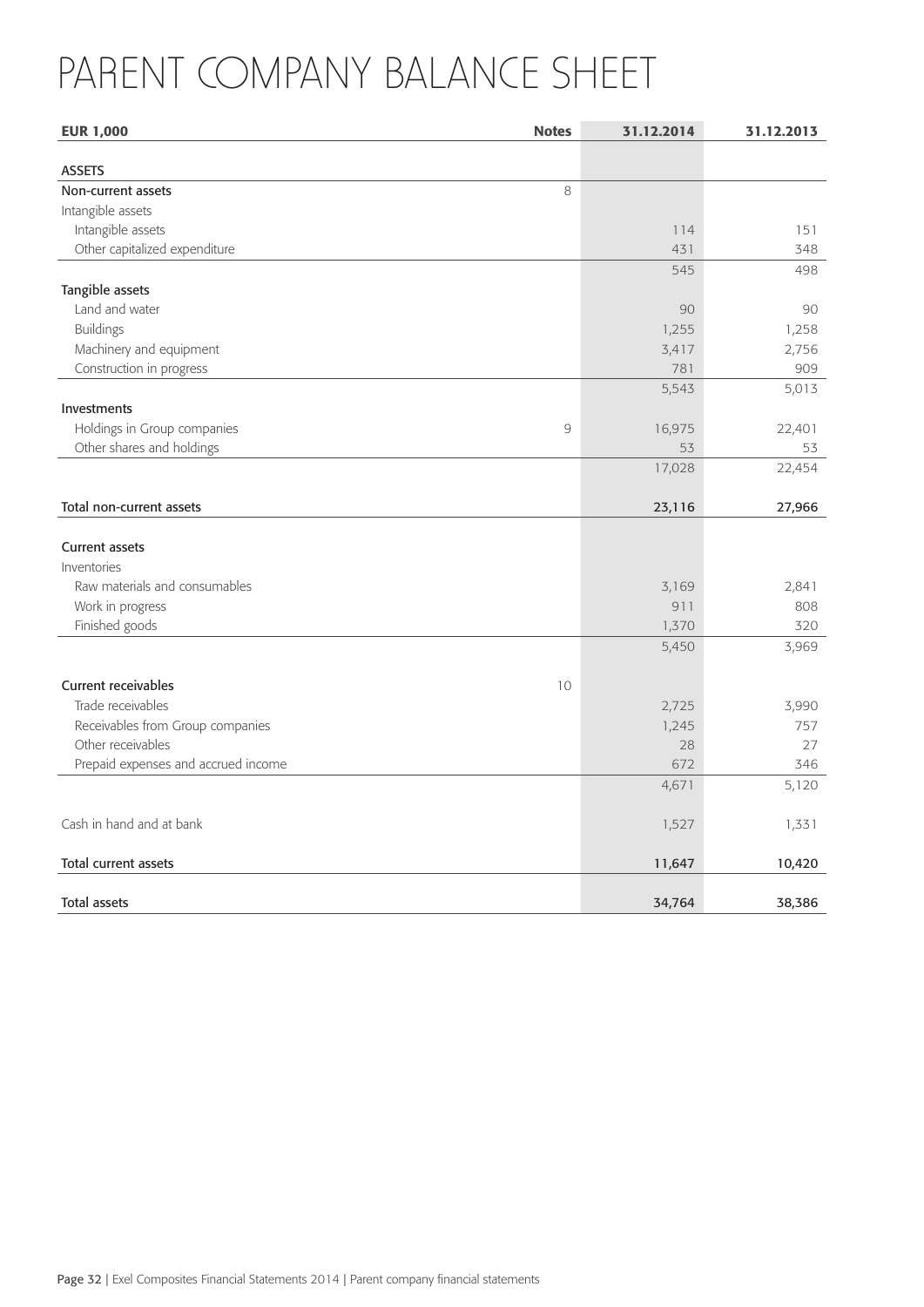| <b>EUR 1,000</b><br><b>Notes</b>           | 31.12.2014 | 31.12.2013 |
|--------------------------------------------|------------|------------|
|                                            |            |            |
| LIABILITIES AND SHAREHOLDERS' EQUITY       |            |            |
| 11<br>Equity                               |            |            |
| Share capital                              | 2,141      | 2,141      |
| Share premium reserve                      | $\Omega$   | $\Omega$   |
| Invested unrestricted equity fund          | 2,539      | 2,539      |
| Retained earnings                          | 8,230      | 10,439     |
| Profit for the financial period            | 2,781      | $-2,209$   |
| Total equity                               | 15,692     | 12,911     |
|                                            |            |            |
| <b>LIABILITIES</b>                         |            |            |
| Non-current liabilities<br>12              |            |            |
| Loans from financial institutions          | 4,000      | 1,440      |
| <b>Current liabilities</b><br>13           |            |            |
| Loans from financial institutions          | 1,000      | 11,100     |
| Accounts payable                           | 172        | 119        |
| Trade payables                             | 3,132      | 2,086      |
| Liabilities to Group companies             | 6,877      | 7,820      |
| Other liabilities                          | 357        | 379        |
| Accrued liabilities and deferred income    | 3,535      | 2,531      |
| <b>Total current liabilities</b>           | 15,072     | 24,035     |
| <b>Total liabilities</b>                   | 19,072     | 25,475     |
| Total liabilities and shareholders' equity | 34,764     | 38,386     |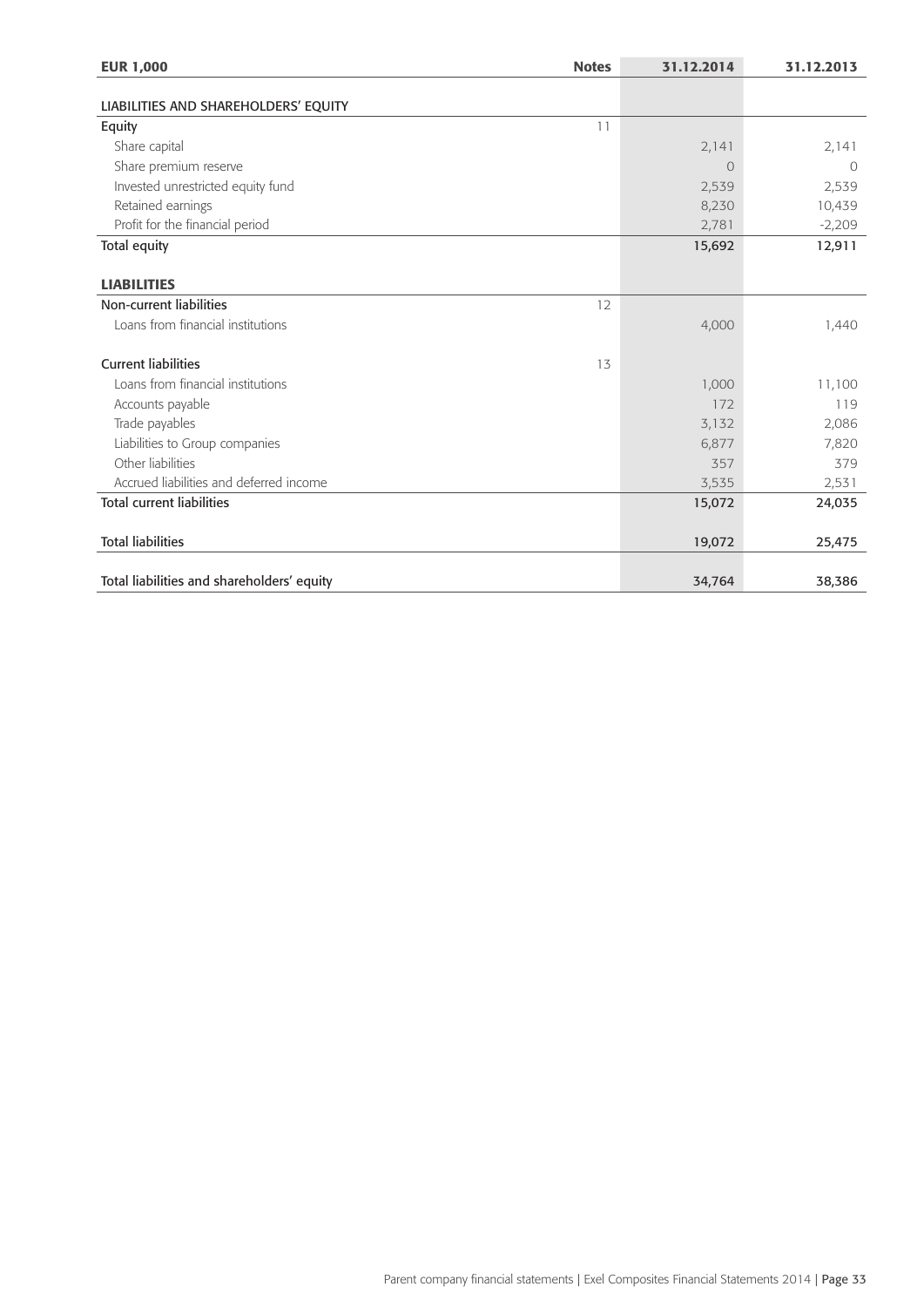## PARENT COMPANY CASH FLOW STATEMENT

| <b>EUR 1,000</b>                           | 2014     | 2013     |
|--------------------------------------------|----------|----------|
| Cash flow from business operations         |          |          |
| Profit for the year                        | 2,781    | $-2,209$ |
| Profit for the year adjustments            | 4,039    | 7,548    |
| Change in net working capital              | 328      | 3,142    |
| Interest paid and other financial expenses | $-575$   | $-411$   |
| Dividend received                          | 1,001    | 517      |
| Interest received                          | 34       | 11       |
| Income taxes paid                          | $-1,299$ | $-745$   |
| Cash flow from business operations         | 6,309    | 7,853    |
|                                            |          |          |
| Cash flow from investing activities        |          |          |
| Capital expenditure                        | $-1,916$ | $-1,634$ |
| Installments in subsidiaries' shares       | $\circ$  | $-3,259$ |
| Proceeds from sale of fixed assets         | 3,343    | $\circ$  |
| Net cash flow from investments             | 1,427    | 4,893    |
|                                            |          |          |
| Cash flow before financing                 | 7,736    | 2,960    |
| Cash flow                                  |          |          |
| Proceeds from long-term borrowings         | 5,000    | $\Omega$ |
| Repayments of long-term borrowings         | $-2,840$ | $-5,000$ |
| Change of current loans                    | $-9,700$ | 9,700    |
| Group subsidies                            | $\circ$  | $\Omega$ |
| Additional capital repayment               | $\circ$  | $-5,948$ |
| Dividend paid                              | $\circ$  | $-3,569$ |
| Cash flow from financing                   | $-7,540$ | $-4,817$ |
|                                            |          |          |
| Change in liquid funds                     | 196      | $-1,857$ |
| Liquid funds Jan. 1                        | 1,331    | 3,188    |
| Liquid assets from merger                  | $\circ$  | 0        |
| Liquid funds Dec. 31                       | 1,527    | 1,331    |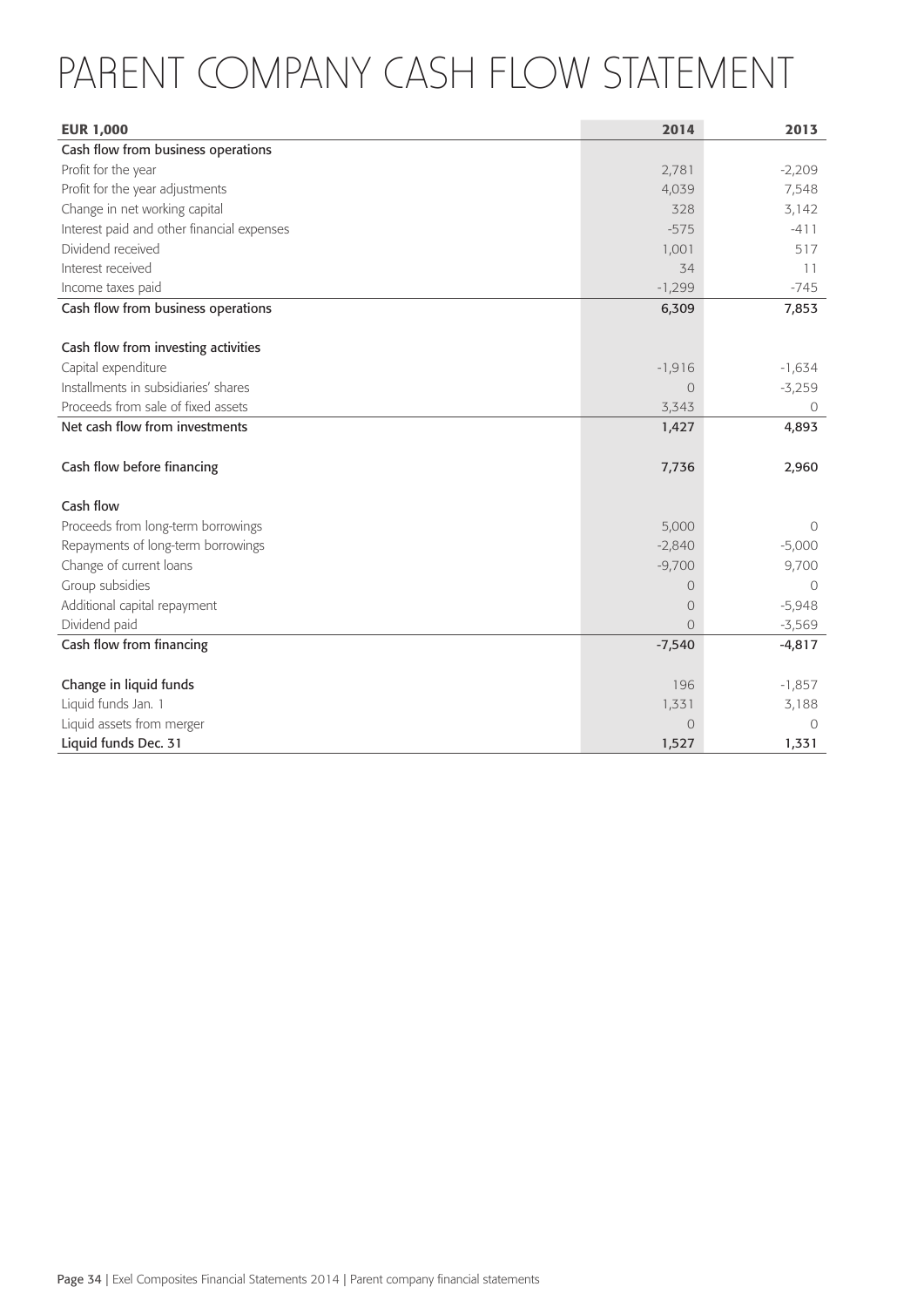## NOTES TO THE PARENT COMPANY FINANCIAL STATEMENTS

### NOTE 1 NET SALES BY MARKET AREA

| <b>EUR 1,000</b> | 2014   | 2013   |
|------------------|--------|--------|
| Europe           | 34,962 | 30,510 |
| APAC             | 1,521  | 1,227  |
| Rest of world    | 2,717  | 2,064  |
| Total            | 39,199 | 33,801 |

### NOTE 2 PERSONNEL EXPENSES

| <b>Paid, EUR 1,000</b>     | 2014 | 2013 |
|----------------------------|------|------|
| President and CEO          | 275  | 263  |
| Members of the Board       | 141  | 163  |
| Total                      | 416  | 426  |
|                            |      |      |
| Average personnel employed |      |      |
| Salaried employees         | 69   | 66   |
| Non-salaried employees     | 131  | 135  |
| Total                      | 200  | 201  |

### NOTE 3 DEPRECIATION

Fixed assets have been entered in the balance sheet at cost after deduction of planned depreciation. Planned depreciation is calculated on the basis of economic life, as a straight-line depreciation on the original cost.

| <b>Planned depreciation periods</b>                          |            | <b>Years</b> |
|--------------------------------------------------------------|------------|--------------|
| <b>Buildings</b>                                             |            | $5 - 20$     |
| Machinery and equipment                                      |            | $3 - 8$      |
| Other capitalized expenditure                                |            | $3 - 8$      |
| Goodwill                                                     |            | 10           |
| Intangible rights                                            |            | $3 - 5$      |
|                                                              |            |              |
| Planned depreciation, amortization and impairment, EUR 1,000 | 2014       | 2013         |
| Intangible rights                                            | 36         | 28           |
| Other capitalized expenditure                                | 119        | 160          |
| <b>Buildings</b>                                             | 205        | 197          |
| Machinery and equipment                                      | 958        | 869          |
| Write-downs of non-current assets                            | $\bigcirc$ | $\bigcap$    |
| Total                                                        | 1,319      | 1,254        |

### NOTE 4 OTHER OPERATING EXPENSES

| <b>EUR 1,000</b>   | 2014  | 2013  |
|--------------------|-------|-------|
| Rents              | 174   | 75    |
| Marketing expenses | 183   | 155   |
| Other expenses     | 6,605 | 5,981 |
| Total              | 6,962 | 6,311 |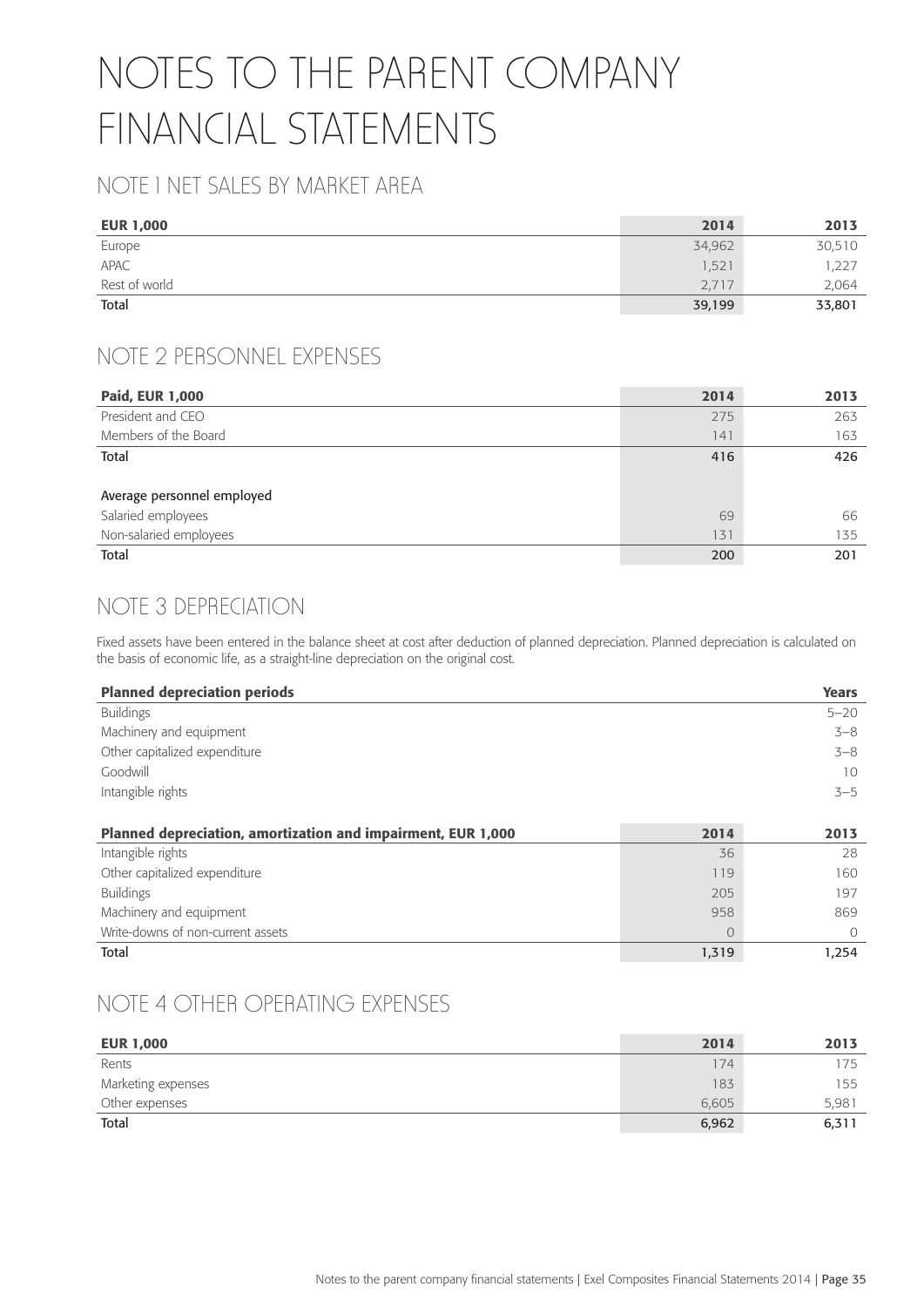| <b>EUR 1,000</b> | 2014     | 2013 |
|------------------|----------|------|
| Auditor's fee    | 40       | 58   |
| Tax counseling   | $\Delta$ |      |
| Other fees       | 24       | าา   |
| Total            | 67       | 80   |

### NOTE 5 FINANCE INCOME AND EXPENSES

| <b>EUR 1,000</b>                                             | 2014     | 2013     |
|--------------------------------------------------------------|----------|----------|
| Other interest and financial income                          |          |          |
| From Group companies                                         | 1,002    | 516      |
| From others                                                  | 284      | 164      |
| Total                                                        | 1,286    | 680      |
|                                                              |          |          |
| Interest and other financial expenses                        | 2014     | 2013     |
| To Group companies                                           | $-103$   | $-94$    |
| Reduction in value of investments held as non-current assets | $-2,100$ | $-5,500$ |
| To others                                                    | $-593$   | $-431$   |
| Total                                                        | $-2,796$ | $-6,025$ |
|                                                              |          |          |
| Total finance income and expenses                            | $-1,511$ | $-5,345$ |

### NOTE 6 EXTRAORDINARY ITEMS

| <b>EUR 1,000</b>                    | 2014 | 2013 |
|-------------------------------------|------|------|
| Extraordinary items / Group subsidy |      |      |
| Total                               |      |      |

### NOTE 7 DIRECT TAXES

| <b>EUR 1,000</b> |     |  |
|------------------|-----|--|
| Taxes            | 098 |  |

### NOTE 8 INTANGIBLE AND TANGIBLE RIGHTS

| <b>EUR 1,000</b>                         | 2014      | 2013       |
|------------------------------------------|-----------|------------|
| Intangible rights                        |           |            |
| Acquisition cost Jan. 1                  | 1,191     | 1,129      |
| Increase                                 | $\bigcap$ | 9          |
| Decrease                                 | $\Omega$  | $\bigcirc$ |
| Reclassification between items           |           | 53         |
| Acquisition cost Dec. 31                 | 1,191     | 1,191      |
| Accumulated planned depreciation Jan. 1  | $-1,040$  | $-1,012$   |
| Planned depreciation                     | $-36$     | $-28$      |
| Planned depreciation of decrease         | $\bigcap$ | $\bigcap$  |
| Accumulated planned depreciation Dec. 31 | $-1,076$  | $-1,040$   |
| Book value at Jan. 1                     | 151       | 118        |
| Book value at Dec. 31                    | 114       | 151        |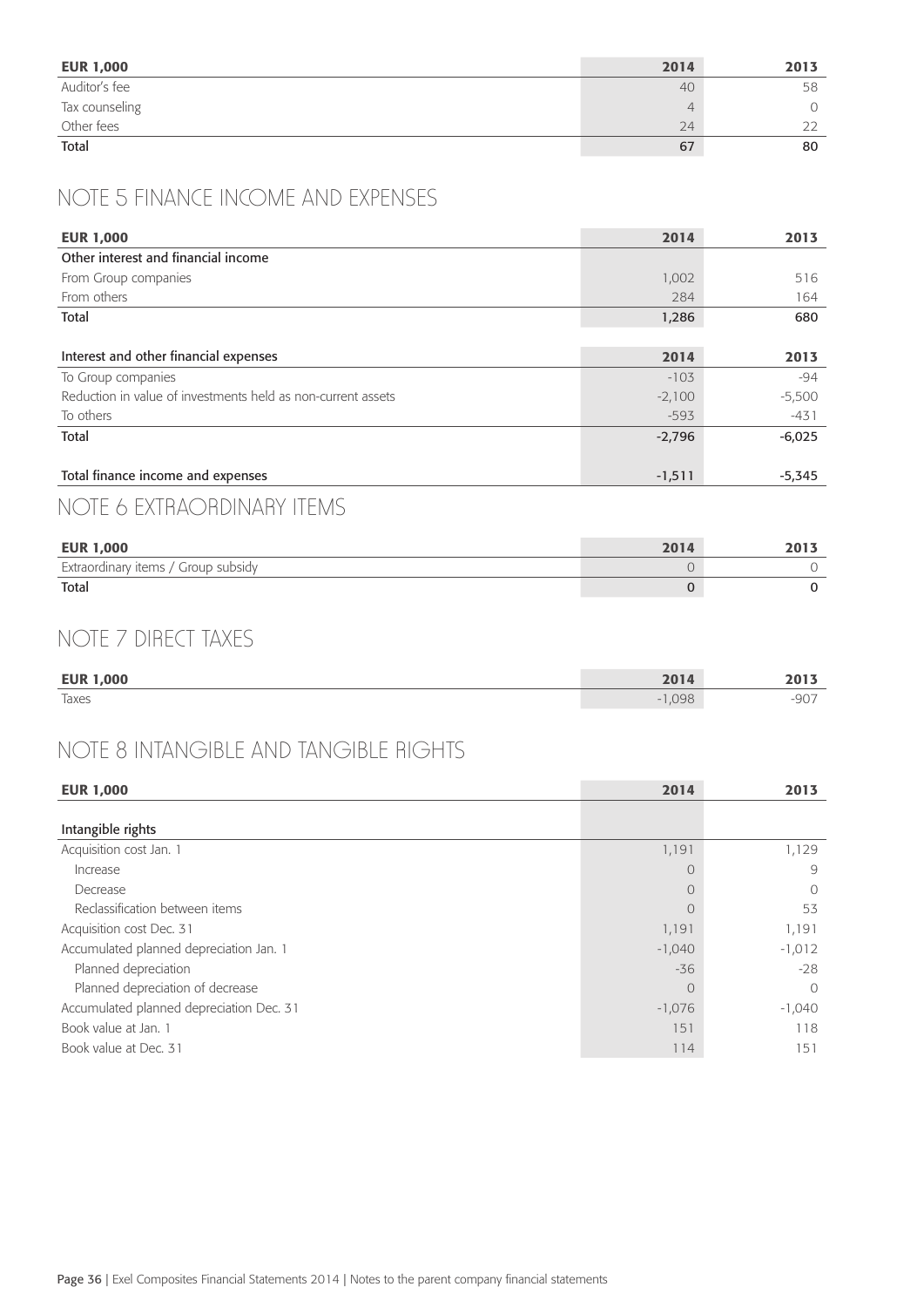| <b>EUR 1,000</b>                                                     | 2014               | 2013           |
|----------------------------------------------------------------------|--------------------|----------------|
| Other long-term expenses                                             |                    |                |
| Acquisition cost Jan. 1                                              | 3,363              | 3,208          |
| Increase                                                             | 86                 | 94             |
| Decrease                                                             | $\circ$            | $\circ$        |
| Reclassification between items                                       | 117                | 61             |
| Acquisition cost Dec. 31                                             | 3,566              | 3,363          |
| Accumulated planned depreciation Jan. 1                              | $-3,016$           | $-2,856$       |
| Planned depreciation                                                 | $-119$             | $-160$         |
| Planned depreciation of decrease                                     | $\circ$            | $\circ$        |
| Accumulated planned depreciation Dec. 31                             | $-3,135$           | $-3,016$       |
| Book value at Jan. 1                                                 | 348                | 352            |
| Book value at Dec. 31                                                | 431                | 348            |
|                                                                      |                    |                |
| Land and water                                                       | 2014               | 2013           |
| Acquisition cost Jan. 1                                              | 90                 | 90             |
| Increase                                                             | $\circ$            | 0              |
| Decrease                                                             | $\circ$            | $\circ$        |
| Acquisition cost Dec. 31                                             | $\circ$            | 90             |
| Book value at Jan. 1                                                 | 90                 | 90             |
| Book value at Dec. 31                                                | 90                 | 90             |
| <b>Buildings</b>                                                     | 2014               | 2013           |
| Acquisition cost Jan. 1                                              | 4,979              | 4,909          |
| Increase                                                             | 114                | 44             |
| Decrease                                                             | $\circ$            | $\circ$        |
| Reclassification between items                                       | 88                 | 26             |
| Acquisition cost Dec. 31                                             | 5,182              | 4,979          |
| Accumulated planned depreciation Jan. 1                              |                    | $-3,524$       |
| Planned depreciation                                                 | $-3,721$<br>$-205$ | $-197$         |
| Planned depreciation of decrease                                     | $\circ$            | $\circ$        |
| Accumulated planned depreciation Dec. 31                             | $-3,926$           | $-3,721$       |
| Book value at Jan. 1                                                 | 1,258              |                |
| Book value at Dec. 31                                                | 1,255              | 1,385<br>1,258 |
|                                                                      |                    |                |
| Machinery and equipment                                              | 2014               | 2013           |
| Acquisition cost Jan. 1                                              | 22,314             | 21,244         |
| Increase                                                             | 950                | 612            |
| Decrease                                                             | $-34$              | $\circ$        |
| Reclassification between items                                       | 689                | 458            |
| Acquisition cost Dec. 31                                             | 23,919             | 22,314         |
| Accumulated planned depreciation Jan. 1                              | $-19,559$          | $-18,690$      |
| Planned depreciation                                                 | $-958$             | $-869$         |
| Planned depreciation of decrease                                     | 13                 | $\circ$        |
| Accumulated planned depreciation Dec. 31                             | $-20,504$          | $-19,559$      |
| Book value at Jan. 1                                                 | 2,756              | 2,554          |
| Book value at Dec. 31                                                | 3,417              | 2,756          |
|                                                                      |                    |                |
| Undepreciated acquisition cost of production machinery and equipment | 2,595              | 2,729          |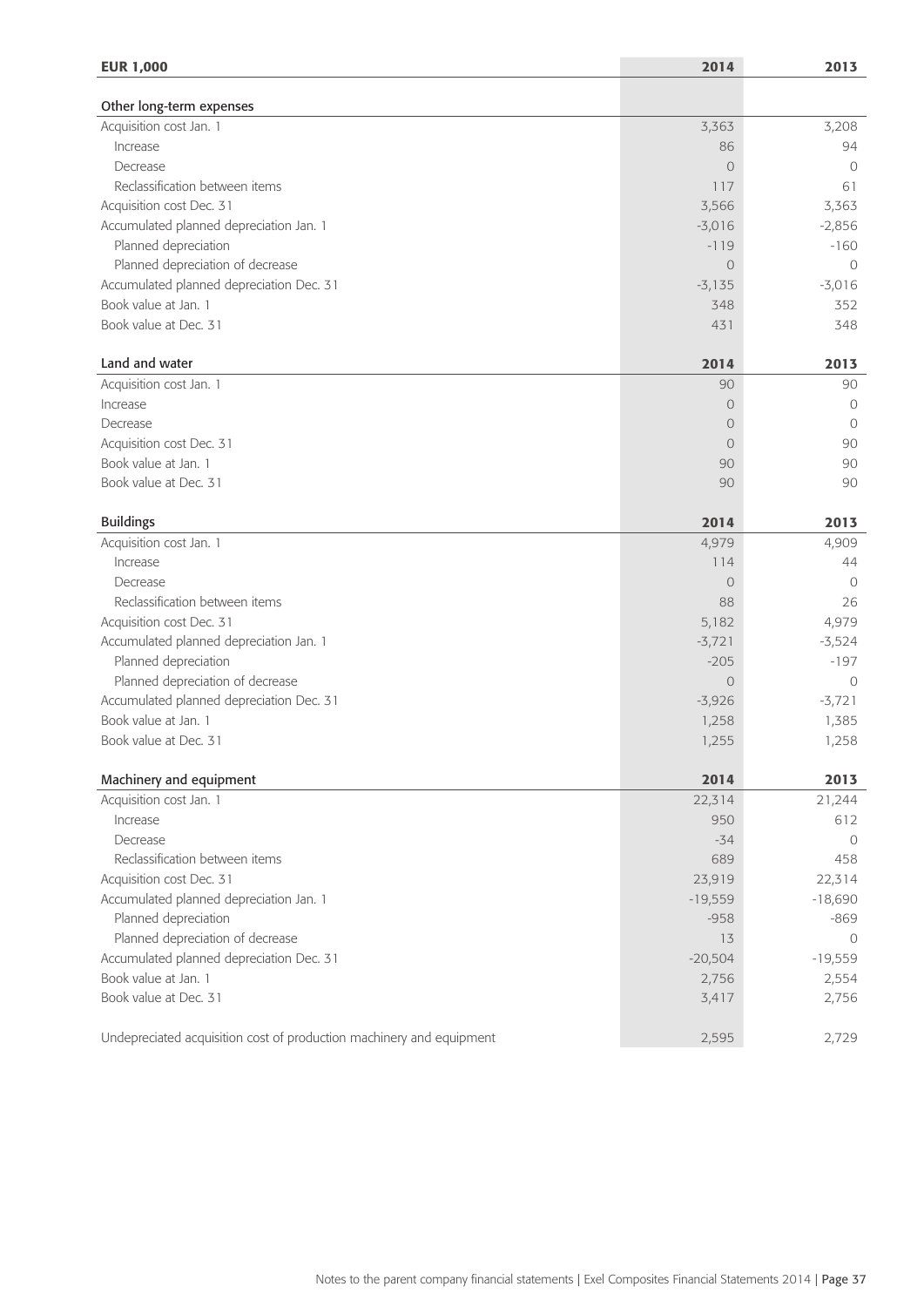| <b>EUR 1,000</b>                             | 2014           | 2013       |
|----------------------------------------------|----------------|------------|
|                                              |                |            |
| Advance payment and construction in progress |                |            |
| Acquisition cost Jan. 1                      | 909            | 633        |
| Increase                                     | 766            | 874        |
| Reclassification between items               | $-894$         | $-598$     |
| Decrease                                     | $\Omega$       | $\bigcirc$ |
| Acquisition cost Dec. 31                     | 781            | 909        |
| Book value at Jan. 1                         | 909            | 633        |
| Book value at Dec. 31                        | 781            | 909        |
|                                              |                |            |
| <b>Shares</b>                                | 2014           | 2013       |
| Group companies                              |                |            |
| Acquisition cost Jan. 1                      | 22,401         | 24,643     |
| Increase                                     | $\Omega$       | 3,258      |
| Decrease                                     | $-5,426$       | $-5,500$   |
| Acquisition cost Dec. 31                     | 16,975         | 22,401     |
|                                              |                |            |
| Other shares and holdings                    | 2014           | 2013       |
| Acquisition cost Jan. 1                      | 53             | 53         |
| Increase                                     | $\overline{0}$ | $\bigcirc$ |
| Decrease                                     | $\Omega$       | $\Omega$   |
| Acquisition cost Dec. 31                     | 53             | 53         |

### NOTE 9 COMPANIES OWNED BY PARENT COMPANY

| <b>Shares in subsidiaries</b>         | <b>Registration</b> | Owned<br>by the parent |
|---------------------------------------|---------------------|------------------------|
| Name of company                       | country             | company %              |
| Exel GmbH                             | Germany             | 100                    |
| Exel Composites N.V.                  | Belgium             | 100                    |
| Exel Composites GmbH                  | Austria             | 100                    |
| Exel USA, Inc.                        | <b>USA</b>          | 100                    |
| Exel Composites (Nanjing) Co. Ltd.    | China               | 100                    |
| Exel Composites (Australia) Pty. Ltd. | Australia           | 100                    |
| Pacific Composites (Europe) Ltd.      | UK                  | 100                    |
| Pro Stick Ov                          | Finland             | 100                    |

### NOTE 10 RECEIVABLES

| <b>Current receivables, EUR 1,000</b>  | 2014  | 2013     |
|----------------------------------------|-------|----------|
| Receivables from Group companies       |       |          |
| Trade receivables                      | 1,043 | 757      |
| Loan receivables                       | 202   | $\Omega$ |
| Prepaid expenses and accrued income    | 0     | $\Omega$ |
| Total receivables from Group companies | 1,245 | 757      |
|                                        |       |          |
| Receivables from others                |       |          |
|                                        | 2014  | 2013     |
| Trade receivables                      | 2,725 | 3,990    |
| Other receivables                      | 28    | 27       |
| Prepaid expenses and accrued income    | 672   | 346      |
| Total receivables from others          | 3,426 | 4,363    |
|                                        |       |          |

Deferred tax assets amounting to EUR 71 (101) thousand have not been booked from cumulative depreciation exceeding the maximum tax depreciations by EUR 0.4 (0.5) million.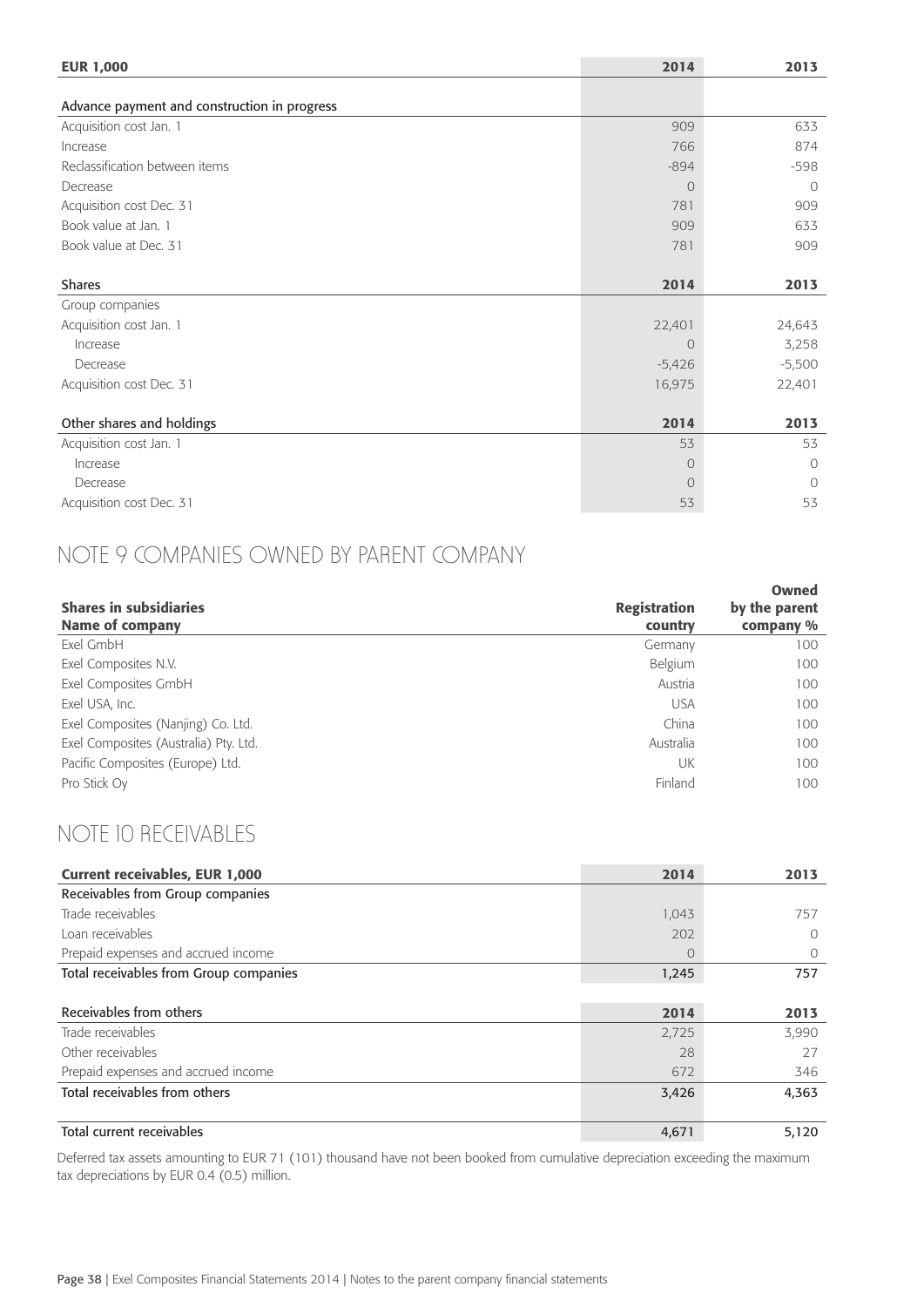### NOTE 11 EQUITY

| <b>EUR 1,000</b>                                     | 2014      | 2013     |
|------------------------------------------------------|-----------|----------|
| Share capital Jan. 1                                 | 2,141     | 2,141    |
| Share capital Dec. 31                                | 2,141     | 2,141    |
|                                                      |           |          |
| Invested unrestricted equity fund Jan. 1             | 2,539     | 8,488    |
| Additional capital repayment                         | $\bigcap$ | $-5,948$ |
| Invested unrestricted equity fund Dec. 31            | 2,539     | 2,539    |
|                                                      |           |          |
| Retained earnings                                    | 8,230     | 14,008   |
| Dividend paid                                        | $\bigcap$ | $-3,569$ |
|                                                      |           |          |
| Retained earnings                                    | 8,230     | 10,439   |
|                                                      |           |          |
| Operating profit for the financial year              | 2,781     | $-2,209$ |
|                                                      |           |          |
| <b>Total equity</b>                                  | 15,692    | 12,911   |
|                                                      |           |          |
| Calculation of funds distributable as profit Dec. 31 | 2014      | 2013     |
| Non-restricted equity fund                           | 2,539     | 2,539    |
| Retained earnings                                    | 8,230     | 10,439   |
| Operating profit/loss for the financial year         | 2,781     | $-2,209$ |
| Total                                                | 13,551    | 10,769   |

### NOTE 12 NON-CURRENT LIABILITIES

| <b>EUR 1,000</b>                                           | 2014  | 2013  |
|------------------------------------------------------------|-------|-------|
| Liabilities to others                                      |       |       |
| Loans from financial institutions                          | 4,000 | 1.440 |
| Total non-current liabilities                              | 4.000 | 1.440 |
|                                                            |       |       |
| Liabilities falling due in a period longer than five years |       |       |

### NOTE 13 CURRENT LIABILITIES

| <b>EUR 1,000</b>                                                    | 2014   | 2013   |
|---------------------------------------------------------------------|--------|--------|
| Liabilities to Group companies                                      |        |        |
| Trade payables                                                      | 93     | $-56$  |
| Accrued liabilities and deferred income                             | 6,784  | 7,877  |
| Total liabilities to Group companies                                | 6,877  | 7,820  |
| Liabilities to others                                               | 2014   | 2013   |
| Loans from financial institutions                                   | 1,000  | 11,100 |
| Advance payments                                                    | 172    | 119    |
| Trade payables                                                      | 3,132  | 2,086  |
| Other liabilities                                                   | 357    | 379    |
| Accrued liabilities and deferred income                             | 3,535  | 2,531  |
| Total liabilities to others                                         | 8,195  | 16,215 |
| <b>Total current liabilities</b>                                    | 15,072 | 24,035 |
| Specification of accrued liabilities and deferred income            | 2014   | 2013   |
|                                                                     |        |        |
| Salaries, wages and holiday pay, including social security expenses | 3,039  | 1,869  |
| Other accrued liabilities and deferred income                       | 496    | 662    |
| Total accrued liabilities and deferred income                       | 3,535  | 2,531  |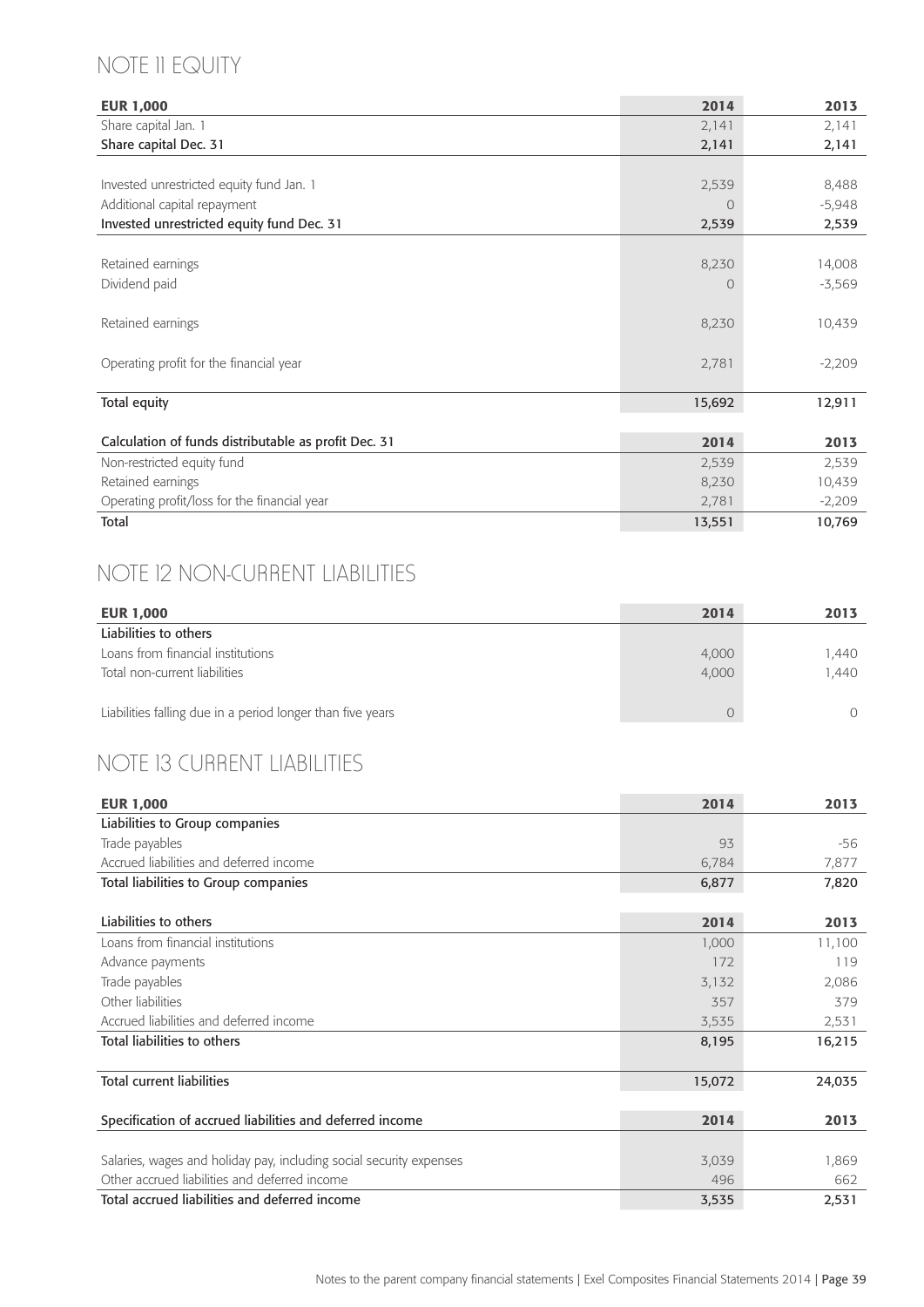### NOTE 14 CONTINGENT LIABILITIES

### Derivatives

### Interest rate risk

The Company's long-term debt is subject to interest rate risk, which is why it has fixed the rate of interest on some of its borrowings through swap agreements that extend to the years 2008 – 2014.

| <b>EUR 1,000</b>                                                          | <b>Face value</b> | <b>Fair market</b><br>value |
|---------------------------------------------------------------------------|-------------------|-----------------------------|
| Interest swaps (NPV)                                                      |                   |                             |
| Interest swaps                                                            | 3,000             | -38                         |
| Liabilities for which a corporate mortgage and real estate mortgages have |                   |                             |
| been provided as collateral                                               | 2014              | 2013                        |
| Financial institution loans                                               | 5,000             | 12,540                      |
| Mortgages given on land and buildings                                     | 2,783             | 2,783                       |
| Corporate mortgage given                                                  | 12,500            | 12,500                      |
| Collateral for Group companies                                            |                   |                             |
| Credit limit guarantee                                                    | $\overline{O}$    | $\Omega$                    |

The pension liabilities are covered via the insurance company as prescribed by legislation.

### NOTE 15 LEASING, RENTAL AND OTHER LIABILITIES

| <b>EUR 1,000</b>                    | 2014           | 2013     |
|-------------------------------------|----------------|----------|
| Leasing liabilities                 |                |          |
| Falling due not later than one year | 60             | 37       |
| Falling due later                   | 88             | 44       |
| Rental liabilities                  |                |          |
| Falling due not later than one year | $\bigcirc$     | 0        |
| Falling due later                   | $\overline{O}$ | $\Omega$ |
|                                     |                |          |
| Other liabilities                   | 6              | 6        |

### NOTE 16 SHARE OWNERSHIP

| Distribution of share ownership on 31 December 2014 | $\frac{0}{0}$ |
|-----------------------------------------------------|---------------|
| Private companies                                   | 6.7           |
| Financial and insurance institutions                | 70.1          |
| Public sector entities                              | 4.1           |
| Non-profit organizations                            | 1.0           |
| Households                                          | 17.6          |
| Foreign                                             | 0.4           |
|                                                     |               |
| Of which, nominee registration                      | 34.3          |

### Distribution of share ownership on 31 December 2014

| <b>Shares</b>    | Number of<br><b>shareholders</b> | Percentage of<br>shareholders | <b>Total number</b><br>of shares | Percentage of<br>total number<br>of shares |
|------------------|----------------------------------|-------------------------------|----------------------------------|--------------------------------------------|
| $1 - 1,000$      | 2.314                            | 86.15                         | 655,889                          | 5.51                                       |
| $1,001 - 10,000$ | 317                              | 11.80                         | 897.491                          | 7.54                                       |
| 10,001-50,000    | 26                               | 0.97                          | 625.959                          | 5.26                                       |
| over 50,000      | 29                               | .08                           | 9.717.504                        | 81.68                                      |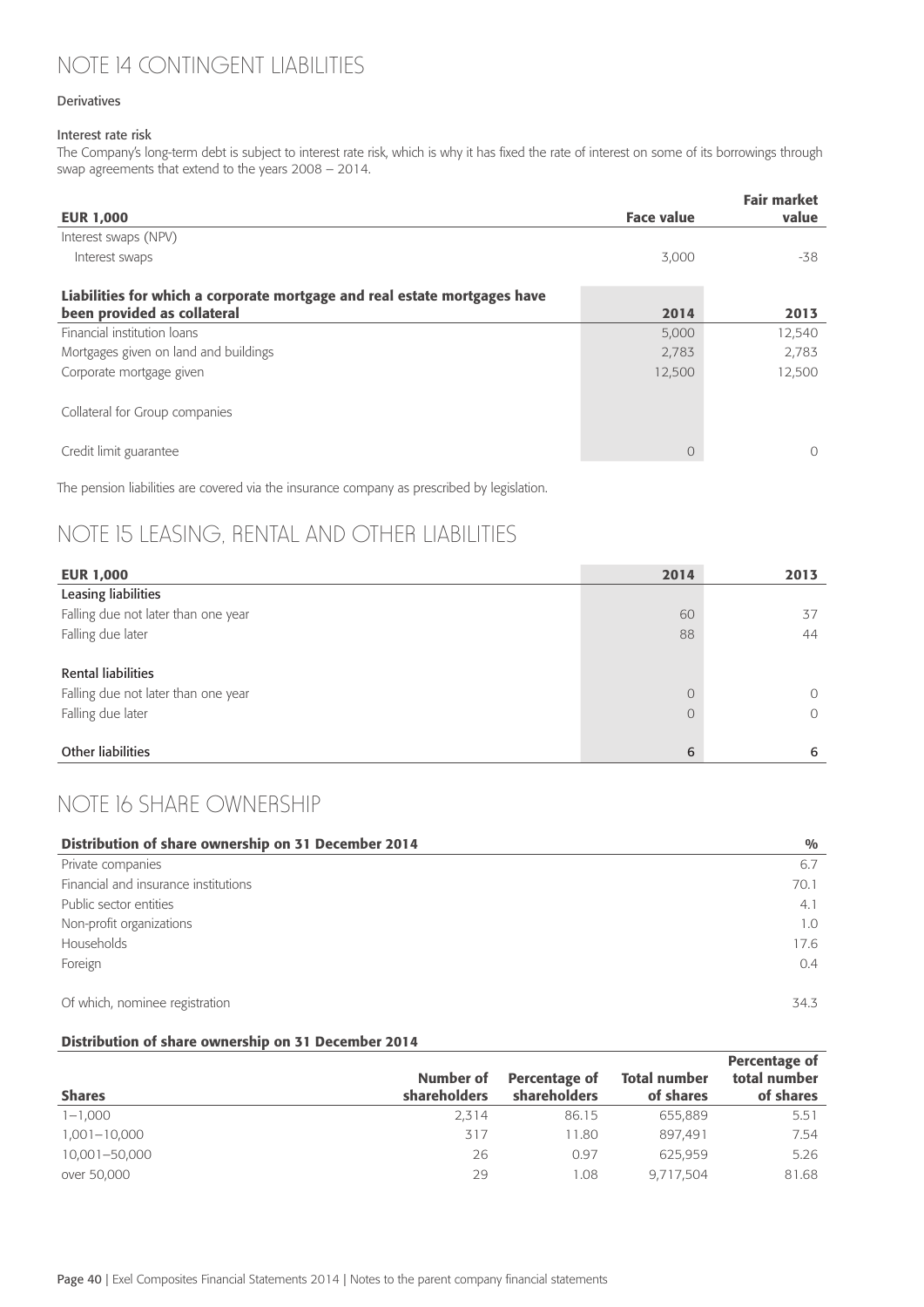### Information on shareholders on 31 December 2014

| <b>Shareholder</b>                                                                 | <b>Number of</b> | Percentage of<br>shares shares and votes |
|------------------------------------------------------------------------------------|------------------|------------------------------------------|
|                                                                                    |                  |                                          |
| Skandinaviska Enskilda Banken AB (Nominee Registered)                              | 2,482,349        | 20.9                                     |
| Nordea Bank Finland Plc (Nominee Registered)                                       | 1,182,707        | 9.9                                      |
| Nordea Fennia Fund                                                                 | 610,000          | 5.1                                      |
| Danske Invest Finnish Small Cap Fund                                               | 481,567          | 4.0                                      |
| Fondita Nordic Micro Cap                                                           | 450,000          | 3.8                                      |
| OP-Finland Small Firms Fund                                                        | 439,551          | 3.7                                      |
| Försäkringsaktiebolaget Pensions-Alandia                                           | 418,000          | 3.5                                      |
| Svenska Handelsbanken AB (publ.), Branch Operation in Finland (Nominee Registered) | 395,049          | 3.3                                      |
| Evli Finnish Small Cap Fund                                                        | 378,500          | 3.2                                      |
| OP-Delta Fund                                                                      | 300,000          | 2.5                                      |
| Nominee registered                                                                 | 24,048           | 0.2                                      |
| Others                                                                             | 4,735,072        | 39.8                                     |
| Total                                                                              | 11,896,843       | 100.0                                    |

### NOTE 18 MANAGEMENT INTERESTS

The aggregate holding of the members of Board of Directors and the President was 28,510 shares on 31 December 2014. This accounts for 0.24% of corporate shares and 0.24% of the votes carried by all shares. The members of the Board of Directors and the President do not have any unsubscribed option rights.

### NOTE 19 SHARE ISSUE AND OPTION PROGRAMS

On 27 March 2014 the Annual General Meeting authorized the Board of Directors to acquire the Company's own shares by using unrestricted equity. The maximum amount to be acquired is 600,000 shares. The authorization shall also contain an entitlement for the Company to accept its own shares as pledge. The number of shares that can be acquired or held as pledges by the

Company on the basis of this authorization shall not exceed one tenth (1/10) of all outstanding shares of the Company. The authorization is valid until 30 June 2015.

On 27 March 2013 the Annual General Meeting authorized the Board of Directors to issue a maximum of 2,400,000 new shares and convey a maximum of 600,000 own shares. By virtue of the authorization,

the Board of Directors also has the right to grant option rights, convertible bonds and/ or special rights referred to in Chapter 10, Section 1 of the Companies Act. The authorization is valid until 30 June 2016.

These authorizations have not been exercised during the year.

### NOTE 20 SHARE PRICE AND TRADING

| <b>Share price (EUR)</b>                      | 2010       | 2011       | 2012       | 2013       | 2014       |
|-----------------------------------------------|------------|------------|------------|------------|------------|
| Average price                                 | 5.86       | 8.10       | 7.05       | 6.18       | 6.42       |
| Lowest price                                  | 5.00       | 6.75       | 5.55       | 5.10       | 5.56       |
| Highest price                                 | 7.25       | 9.40       | 8.79       | 6.70       | 8.80       |
| Share price at the end of financial year      | 7.06       | 7.65       | 5.90       | 5.75       | 8.39       |
| Market capitalization, EUR million            | 84.0       | 91.0       | 70.2       | 68.4       | 99.8       |
|                                               |            |            |            |            |            |
|                                               |            |            |            |            |            |
| <b>Share trading</b>                          | 2010       | 2011       | 2012       | 2013       | 2014       |
| Number of shares traded                       | 2,298,611  | 1,381,139  | 944,978    | 2,022,018  | 5,836,969  |
| % of total                                    | 19.3       | 11.6       | 7.9        | 17.0       | 49.1       |
| Number of shares adjusted for<br>share issues |            |            |            |            |            |
| Average number                                | 11,896,843 | 11,896,843 | 11,896,843 | 11,896,843 | 11,896,843 |

Exel Composites Plc's share was quoted on Helsinki Stock Exchange I List from 19 October 1998 to 1 May 2000. As from 2 May 2000, Exel Composites Plc's share has been quoted on Helsinki Exchange Main List. Exel Composites Plc's share was split on 21 April 2005. Exel Composites Plc's share is quoted on NASDAQ OMX Helsinki Ltd.'s Nordic List.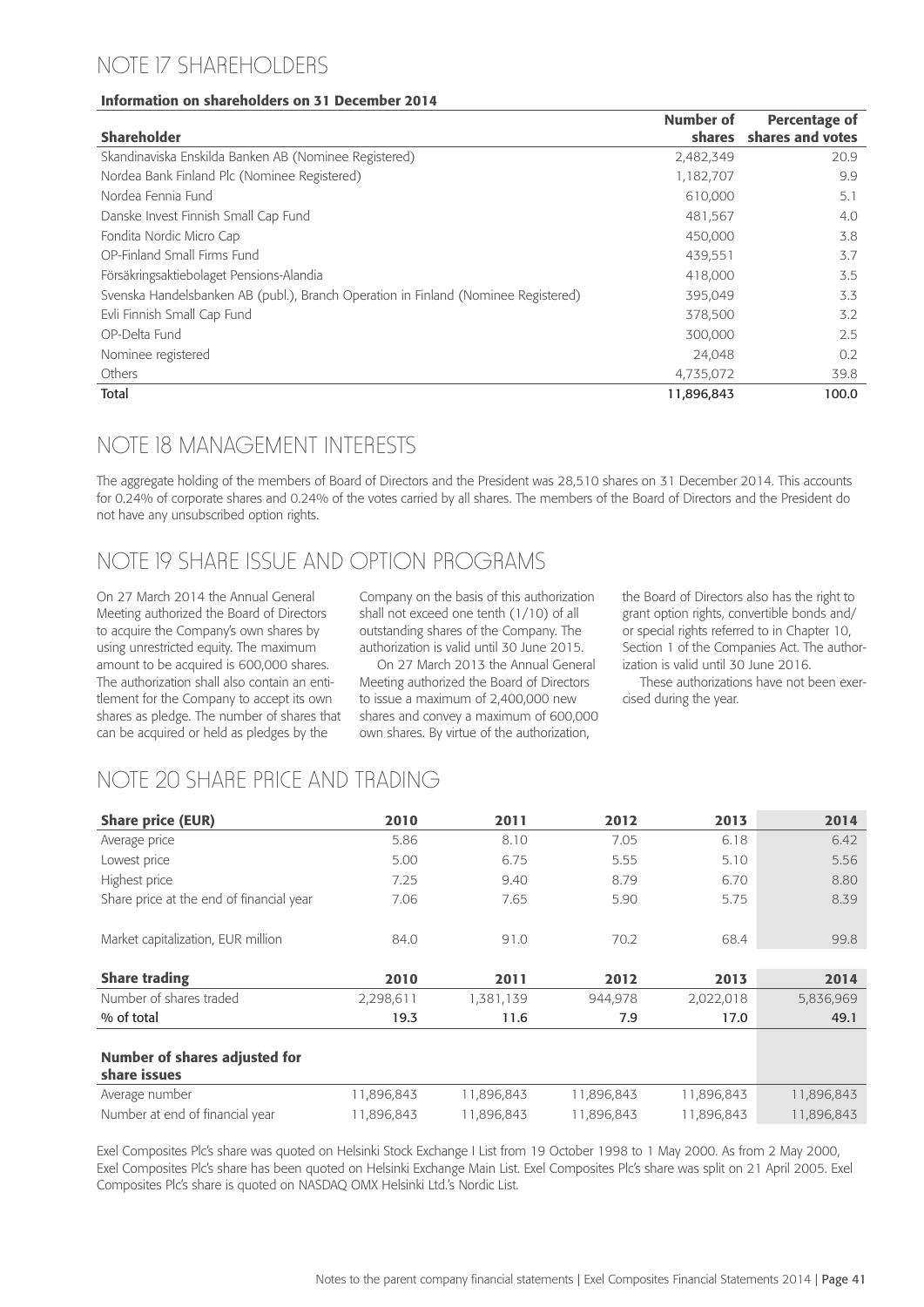### NOTE 21 KEY INDICATORS

Key indicators illustrating financial trends

| <b>Figures given in EUR 1,000</b>         |             |             |             |             |             |
|-------------------------------------------|-------------|-------------|-------------|-------------|-------------|
| (unless otherwise stated)                 | 2010 IFRS** | 2011 IFRS** | 2012 IFRS** | 2013 IFRS** | 2014 IFRS** |
| Net sales                                 | 72,872      | 85,136      | 75,998      | 69,290      | 79,253      |
| Operating profit                          | 9,430       | 11,082      | 3,399       | 4,843       | 8,887       |
| % of net sales                            | 12.9        | 13.0        | 4.5         | 7.0         | 11.2        |
| Profit before extraordinary items         | 8,936       | 10,798      | 2,971       | 4,557       | 8,457       |
| % of net sales                            | 12.3        | 12.7        | 3.9         | 6.6         | 10.7        |
| Profit before provisions and income taxes | 8,936       | 10,798      | 2,971       | 4,557       | 8,457       |
| % of net sales                            | 12.3        | 12.7        | 3.9         | 6.6         | 10.7        |
| Total assets                              | 56,885      | 57,046      | 51,502      | 48,468      | 52,411      |
| Return on equity, %                       | 23.3        | 23.5        | 6.1         | 11.3        | 21.7        |
| Return on capital employed, %             | 21.8        | 26.1        | 8.4         | 13.0        | 25.2        |
| Equity ratio, %                           | 57.4        | 61.6        | 61.0        | 47.2        | 56.9        |
| Net gearing, %                            | $-4.3$      | $-5.00$     | $-3.4$      | 15.0        | $-8.7$      |
| Capital expenditure                       | 1,570       | 3,208       | 2,846       | 2,767       | 4,354       |
| % of net sales                            | 2.2         | 3.8         | 3.7         | 4.0         | 5.5         |
| Research and development costs            | 1,312       | 1,639       | 1,606       | 1,511       | 1,837       |
| % of net sales                            | 1.8         | 1.9         | 2.1         | 2.2         | 2.3         |
| Average personnel                         | 404         | 428         | 431         | 427         | 433         |
| Personnel at year end                     | 408         | 428         | 431         | 408         | 456         |
| <b>Share data</b>                         |             |             |             |             |             |
| Earnings per share (EPS), EUR             | 0.57        | 0.67        | 0.17        | 0.26        | 0.48        |
| Adjusted earnings per share (EPS), EUR*   | 0.57        | 0.67        | 0.17        | 0.26        | 0.48        |
| Equity per share, EUR                     | 2.73        | 2.95        | 2.64        | 1.92        | 2.50        |
| Dividend per share, EUR***                | 0.50        | 0.50        | 0.30        | 0.00        | 0.20        |
| Payout ratio, %                           | 87.80       | 74.90       | 175.8       | 0.00        | 41.7        |
| Effective yield of shares, %              | 7.08        | 6.54        | 5.08        | 0.00        | 3.58        |
| Price/earnings (P/E), %                   | 12.40       | 11.45       | 34.57       | 22.21       | 17.50       |
|                                           |             |             |             |             |             |

\* Adjusted for the dilution of option rights

\*\* From continuing operations

\*\*\*For financial year 2014 Board proposal for 2015 AGM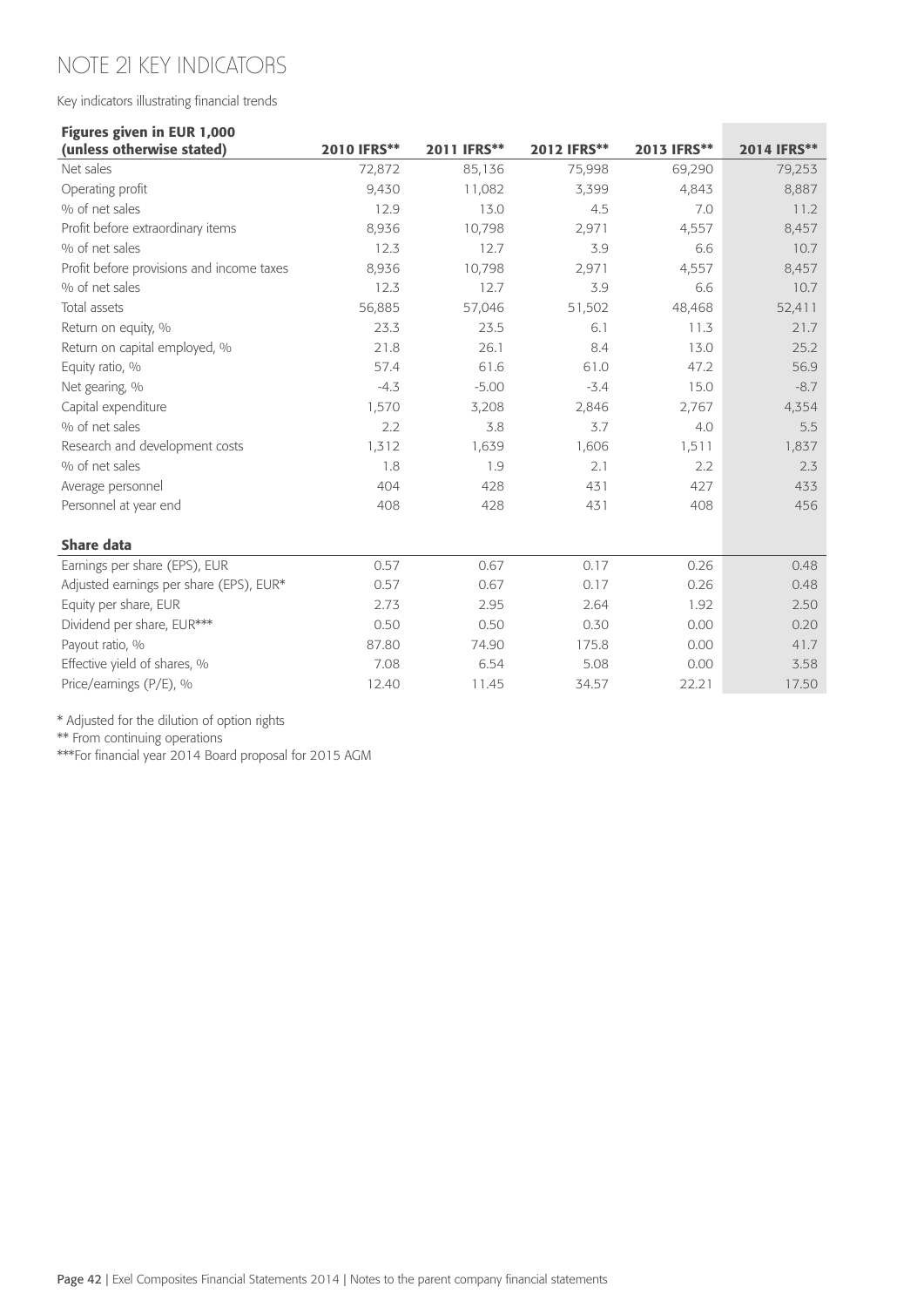## COMPUTATION FORMULAE

### Return on equity %

| profit before extraordinary items, provisions and income<br>taxes less income taxes                                         |      |
|-----------------------------------------------------------------------------------------------------------------------------|------|
| equity + minority interest + voluntary provisions and<br>depreciation difference less deferred tax liabilities<br>(average) | x100 |
| <b>Return on investment %</b>                                                                                               |      |
| profit before extraordinary items, provisions and income<br>$taxes + interest$ and other financial expenses                 | x100 |
| total assets less non-interest-bearing liabilities (average)                                                                |      |
| Solvency ratio %                                                                                                            |      |
| equity $+$ minority interest $+$ voluntary provisions and<br>depreciation difference less deferred tax liabilities          | x100 |
| total assets less advances received                                                                                         |      |
| Net gearing %                                                                                                               |      |
| net interest-bearing liabilities (= interest-bearing liabilities                                                            |      |
| less liquid assets)                                                                                                         | x100 |
| equity                                                                                                                      |      |
| <b>Earnings per share (EPS) EUR</b>                                                                                         |      |

### profit before extraordinary items, provisions and income taxes less income taxes +/- minority interest

average adjusted number of shares in the financial period

### Equity per share EUR

equity + voluntary provisions + depreciation difference less deferred tax liabilities and minority interest adjusted number of shares on closing date

### Dividend per share EUR

dividend for the financial period adjusted number of shares on closing date

### Payout ratio %

| dividend per share       | x100 |
|--------------------------|------|
| earnings per share (EPS) |      |

### Effective yield of shares %

| dividend per share x 100                 | x100 |  |
|------------------------------------------|------|--|
| adjusted average share price at year end |      |  |

### Price/earnings (P/E) %

| adjusted average share price at year end | x100 |
|------------------------------------------|------|
| earnings per share                       |      |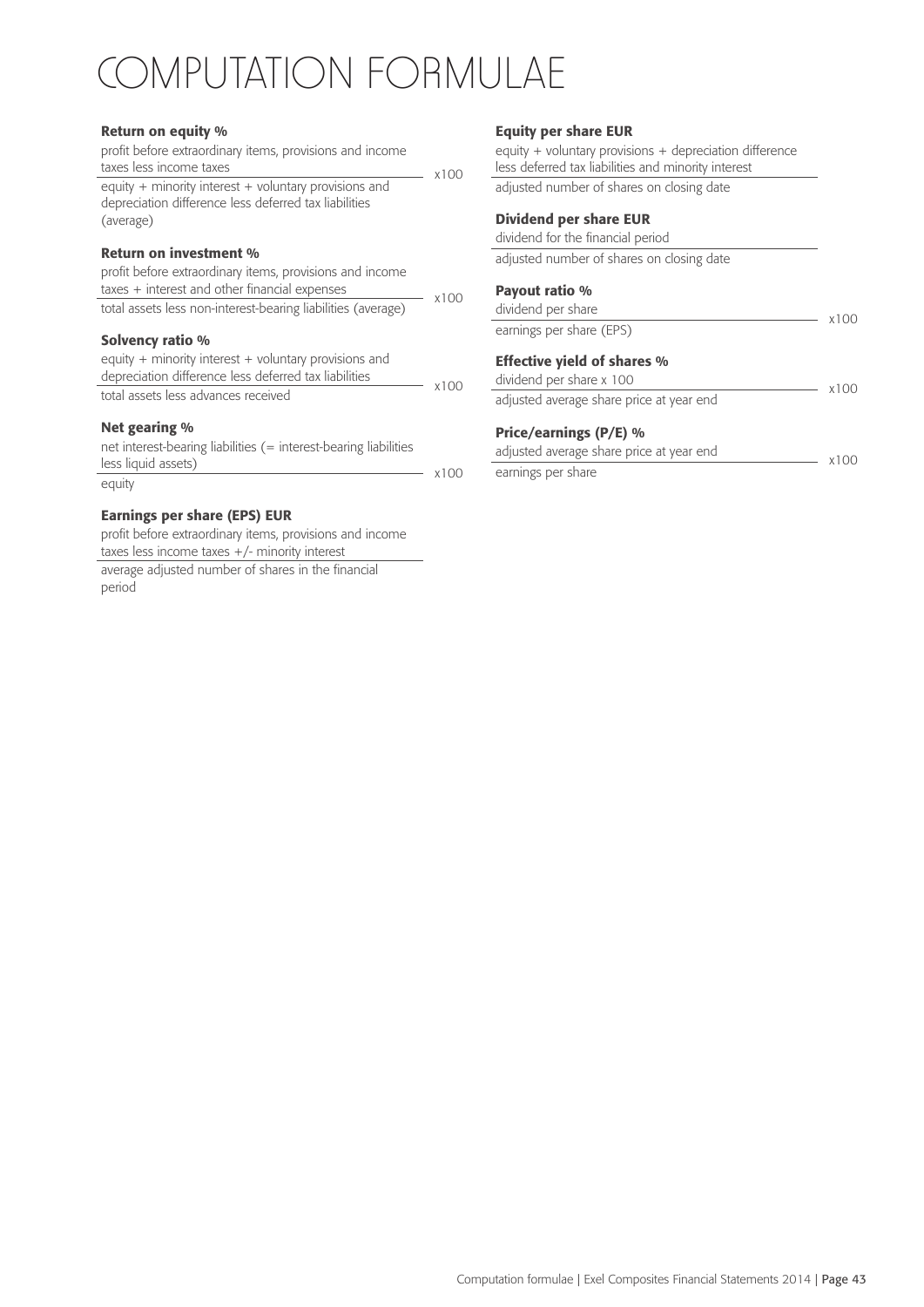## PROPOSAL FOR DISTRIBUTION OF PROFIT

Exel Composites Plc's distributable funds are EUR 13,550,739.38 of which profit for the financial period accounts for EUR 2,781,338.20.

The Board proposes that the profit funds be distributed as follows:

| - a dividend of EUR 0.20 per share | 2,379,368.60  |
|------------------------------------|---------------|
| - carried over as equity           | 11,171,370.78 |
|                                    | 13,550,739.38 |

Vantaa, 12 February 2015

Peter Hofvenstam Chairman

Reima Kerttula Kerstin Lindell

Riku Kytömäki President and CEO

Our auditor's report has been issued today.

Vantaa, 12 February 2015

Ernst & Young Authorized Public Accountants

Juha Hilmola Authorized Public Accountant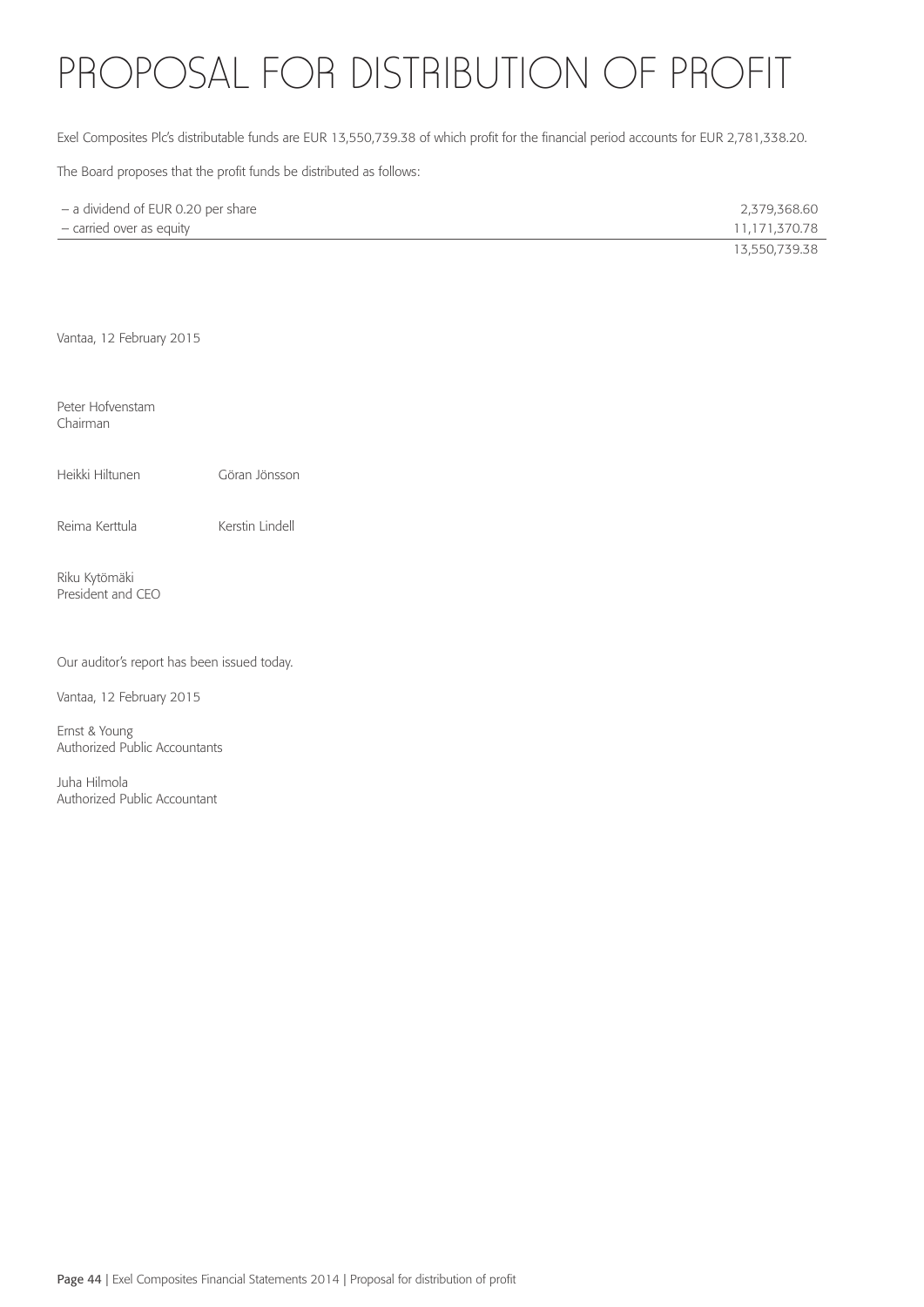## AUDITOR'S REPORT TRANSLATION

### To the Annual General Meeting of Exel Composites Plc

We have audited the accounting records, the financial statements, the report of the Board of Directors, and the administration of Exel Composites Plc for the financial period 1.1. - 31.12.2014. The financial statements comprise the consolidated statement of financial position, income statement, statement of comprehensive income, statement of changes in equity and statement of cash flows, and notes to the consolidated financial statements, as well as the parent company's balance sheet, income statement, cash flow statement and notes to the financial statements.

### Responsibility of the Board of Directors and the Managing Director

The Board of Directors and the Managing Director are responsible for the preparation of consolidated financial statements that give a true and fair view in accordance with International Financial Reporting Standards (IFRS) as adopted by the EU, as well as for the preparation of financial statements and the report of the Board of Directors that give a true and fair view in accordance with the laws and regulations governing the preparation of the financial statements and the report of the Board of Directors in Finland. The Board of Directors is responsible for the appropriate arrangement of the control of the Company's accounts and finances, and the Managing Director shall see to it that the accounts of the Company are in compliance with the law and that its financial affairs have been arranged in a reliable manner.

### Auditor's Responsibility

Our responsibility is to express an opinion on the financial statements, on the consolidated financial statements and on the report of the Board of Directors based on our audit. The Auditing Act requires that we comply with the requirements of professional ethics. We conducted our audit in accordance with good auditing practice in

Finland. Good auditing practice requires that we plan and perform the audit to obtain reasonable assurance about whether the financial statements and the report of the Board of Directors are free from material misstatement, and whether the members of the Board of Directors of the parent company and the Managing Director are guilty of an act or negligence which may result in liability in damages towards the Company or violated the Limited Liability Companies Act or the articles of association of the Company.

An audit involves performing procedures to obtain audit evidence about the amounts and disclosures in the financial statements and the report of the Board of Directors. The procedures selected depend on the auditor's judgment, including the assessment of the risks of material misstatement, whether due to fraud or error. In making those risk assessments, the auditor considers internal control relevant to the entity's preparation of financial statements and report of the Board of Directors that give a true and fair view in order to design audit procedures that are appropriate in the circumstances, but not for the purpose of expressing an opinion on the effectiveness of the Company's internal control. An audit also includes evaluating the appropriateness of accounting policies used and the reasonableness of accounting estimates made by management, as well as evaluating the overall presentation of the financial statements and the report of the Board of Directors.

We believe that the audit evidence we have obtained is sufficient and appropriate to provide a basis for our audit opinion.

### Opinion on the consolidated financial statements

In our opinion, the consolidated financial statements give a true and fair view of the financial position, financial performance, and cash flows of the Group in accordance with International Financial Reporting Standards (IFRS) as adopted by the EU.

### Opinion on the Company's financial statements and the report of the Board of Directors

In our opinion, the financial statements and the report of the Board of Directors give a true and fair view of both the consolidated and the parent company's financial performance and financial position in accordance with the laws and regulations governing the preparation of the financial statements and the report of the Board of Directors in Finland. The information in the report of the Board of Directors is consistent with the information in the financial statements.

### Opinions based on the decision of the Board of Directors

We support that the financial statements should be adopted. The proposal by the Board of Directors regarding the use of the profit shown in the balance sheet is in compliance with the Limited Liability Companies Act. We support that the members of the Board of Directors of the parent company and the Managing Director should be discharged from liability for the financial period audited by us.

Vantaa, 12 February 2015

Ernst & Young Oy Authorized Public Accountant Firm

Juha Hilmola Authorized Public Accountant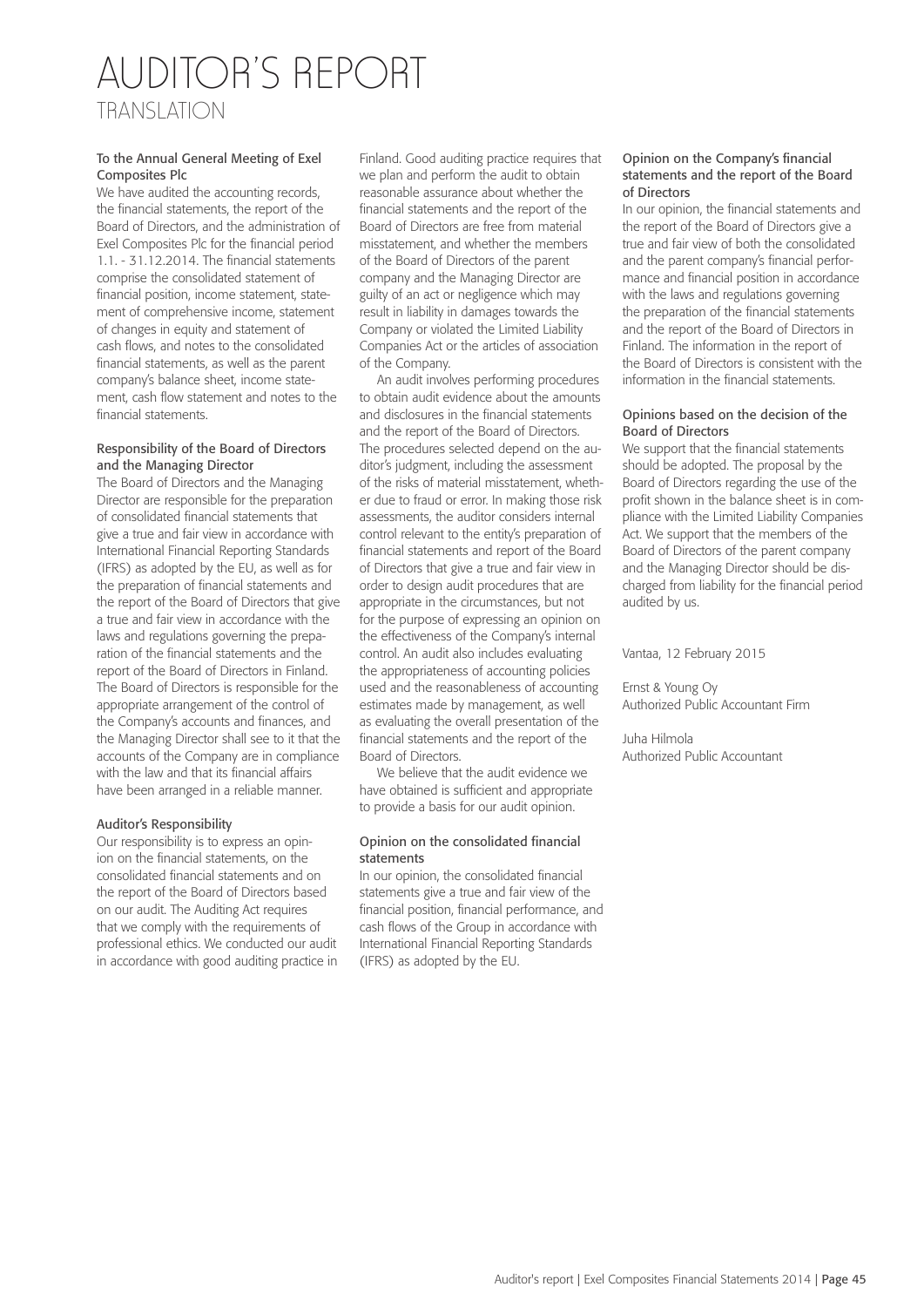## SHARES AND SHAREHOLDERS

### Shares and share capital

Exel Composites' share capital remained unchanged during the financial year and was at the end of 2014 11,896,843 shares each having the counter-book value of EUR 0.18. There is only one class of shares and all shares are freely assignable under Finnish law. Exel Composites did not hold any of its own shares during the financial year.

### Board of Directors' authorizations

The Annual General Meeting held on 27 March 2014 authorized the Board of Directors to decide on the repurchase of the Company's own shares and share issue.

#### Share repurchase authorization

The Annual General Meeting authorized the Board of Directors to repurchase the Company's own shares on the following terms:

By virtue of the authorization the Board of Directors is entitled to decide on the repurchase of a maximum of 600,000 Company's own shares. The authorization also contains an entitlement for the Company to accept its own shares as pledge.

The number of shares that can be acquired or held as pledges by the Company shall not exceed one tenth (1/10) of all outstanding shares of the Company.

Own shares may be repurchased in deviation from the proportion to the holdings of the shareholders with unrestricted equity through trading of the securities on regulated market organized by NASDAQ OMX Helsinki Ltd at the market price of the time of the repurchase provided that the Company has a weighty financial reason thereto.

The shares shall be acquired and paid in accordance with the Rules of NASDAQ OMX Helsinki Ltd and Euroclear Finland Ltd.

Shares may be repurchased to be used as consideration in possible acquisitions or in other arrangements that are part of the Company's business, to finance investments, as part of the Company's incentive program or to be retained, otherwise conveyed or cancelled by the Company.

The Board of Directors shall decide on other terms of the share repurchase.

The share repurchase authorization is valid until 30 June 2015 and it revokes the repurchase authorization given by the Annual General Meeting on 27 March 2013.

The authorization has not been exercised during the year.

### Share performance and turnover

Exel Plc's share was quoted on Helsinki Stock Exchange I List from 19 October 1998 to 1 May 2000. As from 2 May 2000, Exel Plc's share has been quoted on Helsinki Exchange Main List. Exel Plc's share was split on 21 April 2005. Exel Composites Plc's share is quoted on NASDAQ OMX Helsinki Ltd's Nordic List.

During the financial year the highest share price quoted was EUR 8.80 (6.70) and the lowest EUR 5.56 (5.10). At the end of the year, the share price was EUR 8.39 (5.75). The average share price during the financial year was EUR 6.42 (6.18).

Total shareholder return (TSR) in 2014 was 46 (11) per cent.

A total of 5,836,6969 (2,022,018) shares were traded during the year, which represents 49.1 (17.0) per cent of the average number of shares. On 31 December 2014, Exel Composites' market capitalization was EUR 99.8 (68.4) million.

### Management interests

The aggregate holding of the members of the Board of Directors and the President was 28,510 shares on 31 December 2014. This accounts for 0.24 per cent of corporate shares and 0.24 per cent of the votes carried by all shares. The members of the Board of Directors and the President do not have any unsubscribed option rights.

Up-to-date information concerning the holdings of Exel Composites' statutory insiders is available at the Company website at www.exelcomposites.com.

### Incentive programs

A new incentive program for the Company executives was approved by the Board of Directors in February 2014. The aim of the new program is to combine the objectives of the shareholders and the executives in order to increase the value of the Company, to commit the executives to the Company and to offer the executives a competitive reward program. The new program is based on a long-term monetary performance reward, and the program is targeted at 20 executives for the earning period 2014 – 2016. The President and CEO and the members of the Group Management Team are included in the target group of the new incentive program.

The incentive program includes one earning period, the calendar years 2014 − 2016. The potential long-term monetary performance reward from the program for the earning period 2014 – 2016 will be based on the Group's cumulative Economic Profit and on the Group's Total Shareholder Return (TSR).

The potential reward from the earning period 2014 – 2016 will be paid in 2017. No reward will be paid to an executive, if his or her employment or service with the Group Company ends before the reward payment unless the executive is leaving the

Company due to retirement or unless the Board decides otherwise.

The maximum reward to be paid on the basis of the earning period 2014 – 2016 will be one million EUR.

### Dividend policy

Exel Composites aims to distribute some 40 per cent of net income in dividends, as permitted by the financial structure and growth opportunities.

The Board of Directors of the Company proposes to the Annual General Meeting 2015 that a dividend of EUR 0.20 be distributed for the financial year 2014.

#### Shareholders and disclosures

At the end of 2014, Exel Composites had a total of 2,686 (2,752) shareholders. The Company's largest shareholder was Skandinaviska Enskilda Banken AB (nominee register), which owned 20.9 per cent of shares at the end of 2014. Other major shareholders included Nordea Bank Finland Plc 9.9 per cent (nominee register), Nordea Fennia Fund 5.1 per cent, Danske Fund Finnish Small Cap 4.1 per cent and Fondita Nordic Micro Cap 3.8 per cent.

A list of the largest shareholders is updated monthly at the Company website at www.exelcomposites.com.

Exel Composites received seven flagging announcements during the financial year.

On 13 February 2014 Exel Composites received a flagging announcement according to which the holding of Nordstjernan AB had fallen under 15 per cent of the voting rights and share capital in Exel Composites Plc. Through share transactions concluded on 13 February 2014, the holding of Nordstjernan AB decreased from 2,656,506 shares (22.3 per cent) to 1,656,506 shares, representing 13.9 per cent of the shares and voting rights of the Company.

On 14 February 2014 Exel Composites received a flagging announcement according to which the holding of Lannebo Fonder AB had exceeded 5 per cent of the voting rights and share capital in Exel Composites Plc. Through share transactions concluded on 13 February 2014, the holding of Lannebo Fonder AB rose to 1,000,000 shares, representing 8.4 per cent of the shares and voting rights of the Company.

On 7 May 2014 Exel Composites received a flagging announcement according to which llmarinen Mutual Insurance Company had through share transactions concluded on 7 May 2014 sold its entire holding, 639,400 shares, or 5.37 per cent of the shares and voting rights of the Company.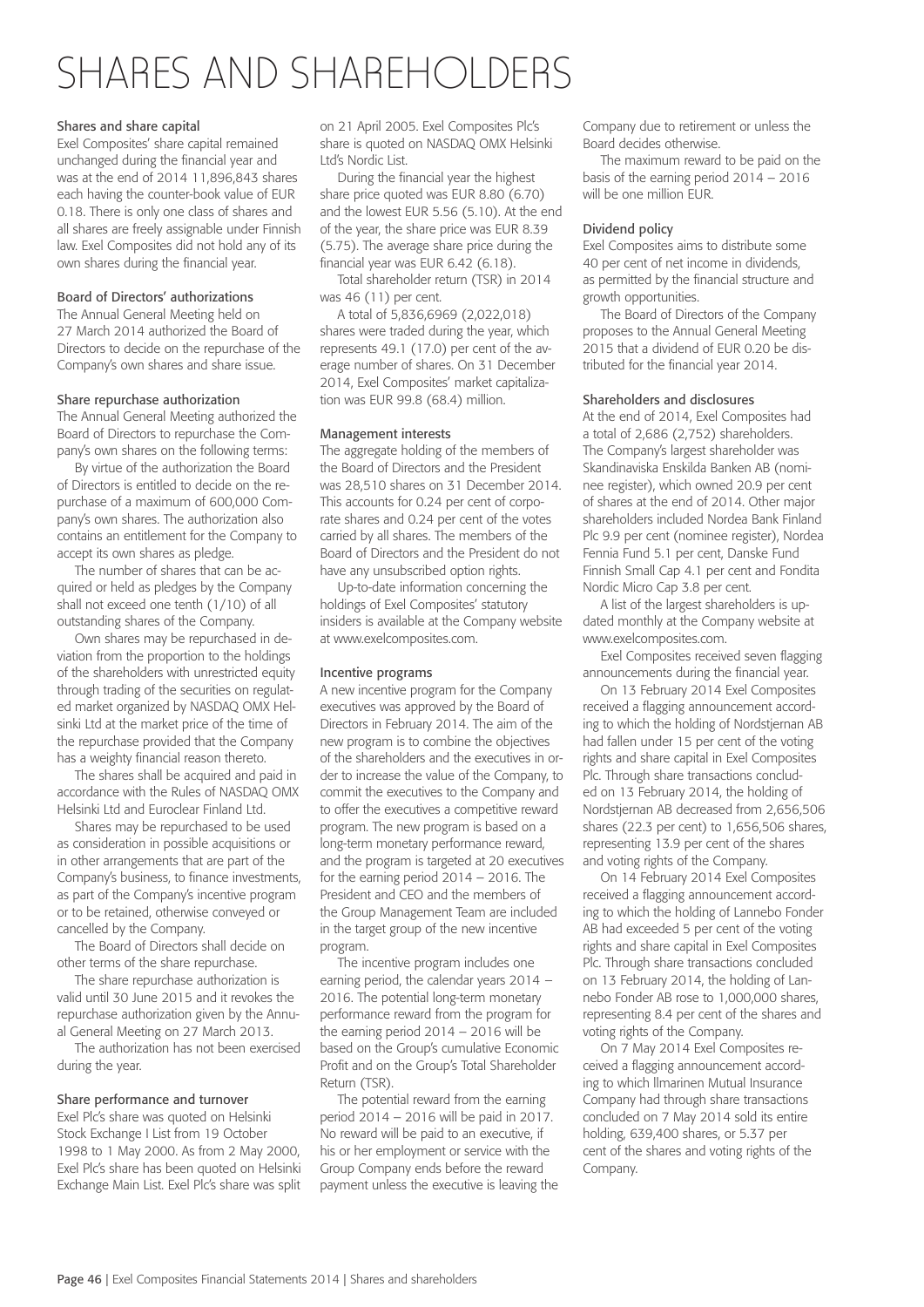On 10 June 2014 Exel Composites received a flagging announcement according to which Nordstjernan AB had through share transactions concluded on 9 June 2014 sold its entire holding, 1,656,506 shares, or 13.9 per cent of the shares and voting rights of the Company.

On 10 June 2014 Exel Composites received a flagging announcement according to which the holding of Redarnas Ömsesidiga Försäkringsbolag had exceeded 5 per cent of the voting rights and share capital in Exel Composites Plc. Through share transactions concluded on 9 June 2014, the holding of Redarnas Ömsesidiga Försäkringsbolag rose to 847,098 shares, representing 7.12 per cent of the shares and voting rights of the Company.

On 10 June 2014 Exel Composites received a flagging announcement according to which the holding of the investment funds administered by OP-Rahastoyhtiö Funds had exceeded 5 per cent of the voting rights and share capital in Exel Composites Plc. Through share transactions concluded on 9 June 2014, the holding of the investment funds administered by OP-Rahastoyhtiö Funds rose to 889,551 shares, representing 7.48 per cent of the shares and voting rights of the Company.

On 6 November 2014 Exel Composites received a flagging announcement according to which the holding of Evli Bank Plc had exceeded 5 per cent of the voting rights and share capital in Exel Composites Plc. Through share transactions concluded on 4

November 2014, the holding of Evli Bank Plc rose to 603,118 shares, representing 5.07 per cent of the shares and voting rights of the Company.

The information on the largest shareholders and the distribution of share ownership on 31 December 2014 is available in Notes 16 and 17 on pages 40 and 41.

#### Significant related-party transactions

Exel Composites' permanent public insiders include Exel Composites' Board members, the President and CEO and the members of the Group Management Team. No significant related-party transactions were conducted by the Group or the permanent insiders during the financial year 2014.

### ANNUAL REPORT 2014

Content design and text production: Exel Composites Plc Visual design and production: Suunnittelutoimisto grass business Oy Photographs: Risto Vauras and Exel Composites Paper: GPrint 250 g, Gprint 115 g Printing: Teroprint Oy Disclaimer:

All forward-looking statements in this Annual Report are based on current expectations and currently known facts. Therefore, they involve risks and uncertainties that may cause actual results to differ materially from results currently expected by the Company.

Exel Composites' reporting for 2014 consists of two elements: annual report and financial statements. Printed copies can be ordered from Exel Composites' Communications via the Company website at www.exelcomposites.com or by email at investor@exelcomposites.com.



Nordic Environmental label, 441 582 • Teroprint, Mikkeli